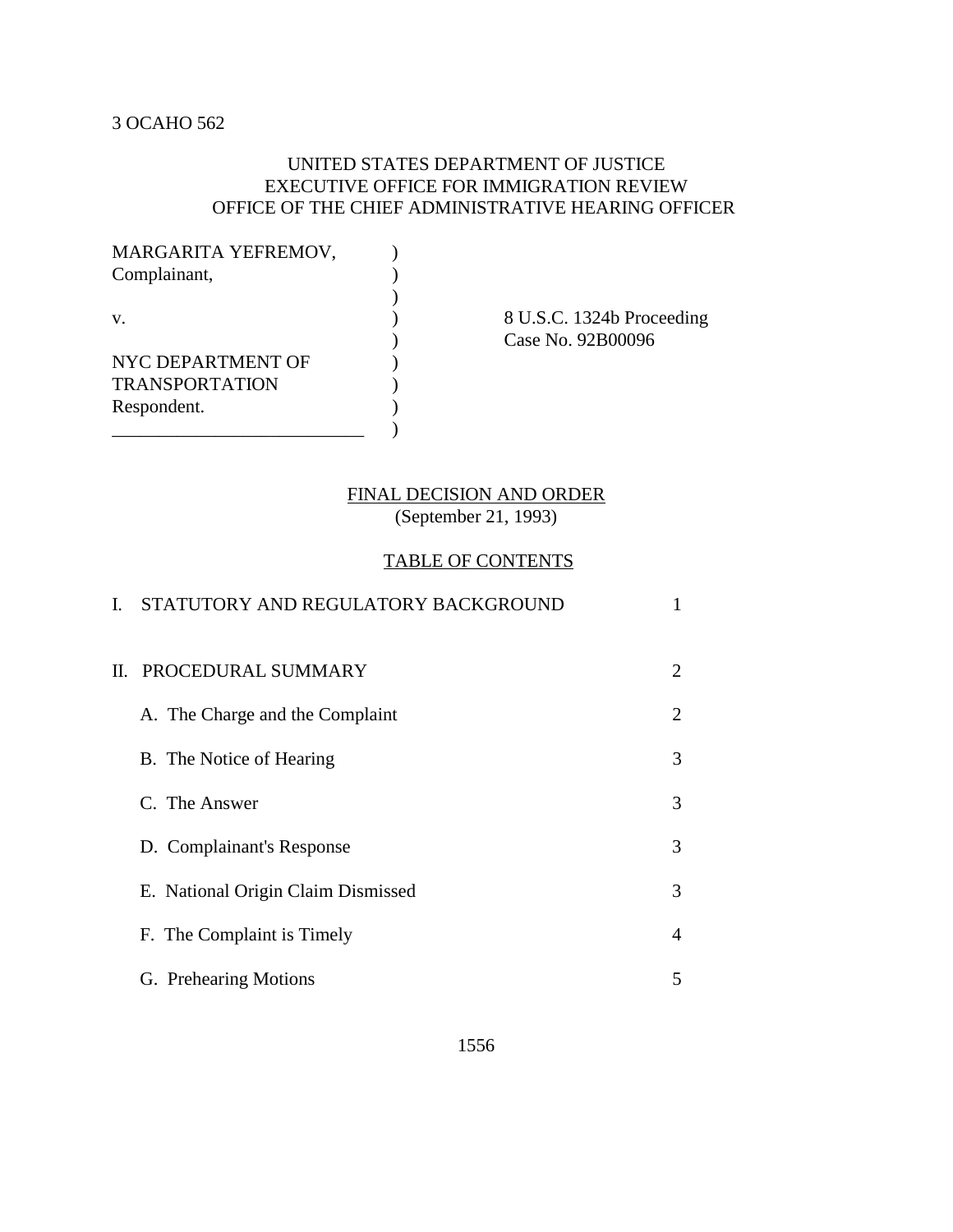| H. Evidentiary Hearing Held                                        | 5  |
|--------------------------------------------------------------------|----|
| I. Complainant's January 1993 Post-Hearing Filing                  | 5  |
| J. Transcript Corrections Discussed                                | 9  |
| K. Complainant's Allegations of Transcript Tampering Rejected      | 10 |
| III. STATEMENT OF FACTS                                            | 13 |
| A. Background Information                                          | 13 |
| B. Assignment in Revenue And Accounts Payable                      | 13 |
| C. Transfer to Accounts Payable                                    | 14 |
| D. Annual Evaluation                                               | 15 |
| E. DOT EEO Complaint Filed                                         | 16 |
| F. The June 1989 Evaluation                                        | 17 |
| G. Complainant Discharged                                          | 18 |
| IV. DISCUSSION                                                     | 21 |
| A. General Principles of § 1324b Liability                         | 21 |
| 1. Complainant Has Standing                                        | 21 |
| 2. Title VII Principles As Adapted to §1324(b)                     | 21 |
| B. Intent to Violate 8 U.S.C. § 1324b Need Not Be Proven           | 23 |
| C. Allocation of Burdens Under 8 U.S.C. § 1324b                    | 23 |
| 1. Complainant's Traditional Prima Facie Burden                    | 25 |
| 2. Complainant's Prima Facie Burden in the Context of Discharge 26 |    |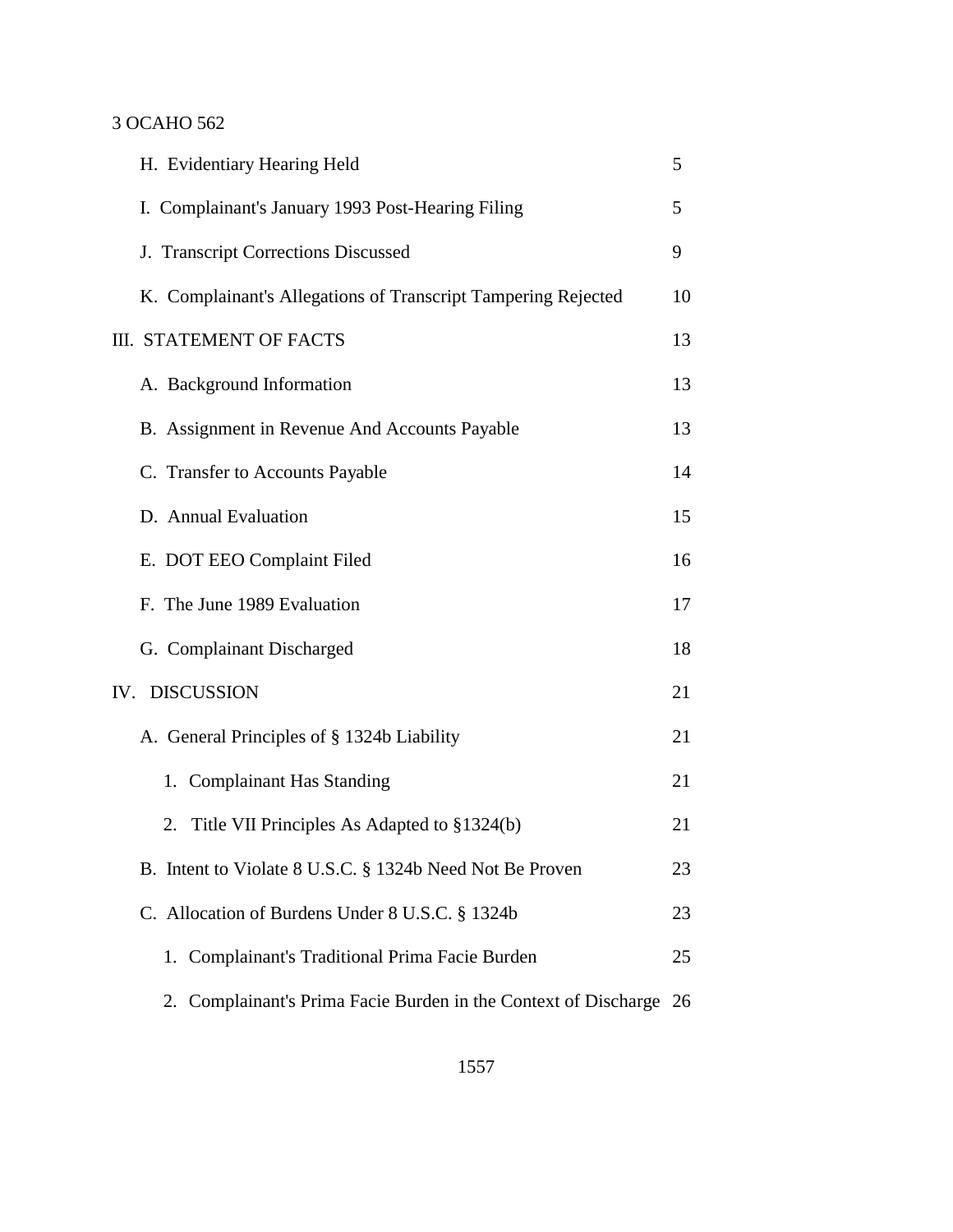| D. Complainant Has Failed to Establish Prima Facie Case<br>of Citizen Status Discrimination                | 28 |
|------------------------------------------------------------------------------------------------------------|----|
| E. Complainant's Conspiracy and Fraud Theories Rejected                                                    | 29 |
| 1. No Conspiracy To Deprive Her of Rights Under § 1324b                                                    | 29 |
| Paperwork Claims Rejected<br>2.                                                                            | 29 |
| 3. Complainant's Theories Lack Probative Support                                                           | 30 |
| F. Complainant's Theories Lack Probative Support                                                           | 33 |
| G. The Discharge Was Not Improperly Motivated In<br>Violation of 8 U.S.C. § 1324b                          | 34 |
| H. No Citizenship Status Discrimination Occurred                                                           | 36 |
| 1. Fiscal Affairs Employment of Naturalized Citizens                                                       | 37 |
| 2. Citizenship Status Was Never An Issue                                                                   | 37 |
| I. Failure to Establish Discrimination Against U.S. Citizen<br>Absent Proof of Intent to Favor Non-citizen | 44 |
| J. The Retaliation Claim Is Theoretically Applicable                                                       | 46 |
| K. The Principles Applied Do Not Benefit Complainant                                                       | 49 |
| <b>CONCLUSION</b><br>V.                                                                                    | 50 |
| ULTIMATE FINDINGS, CONCLUSIONS, AND ORDER<br>VI.                                                           | 51 |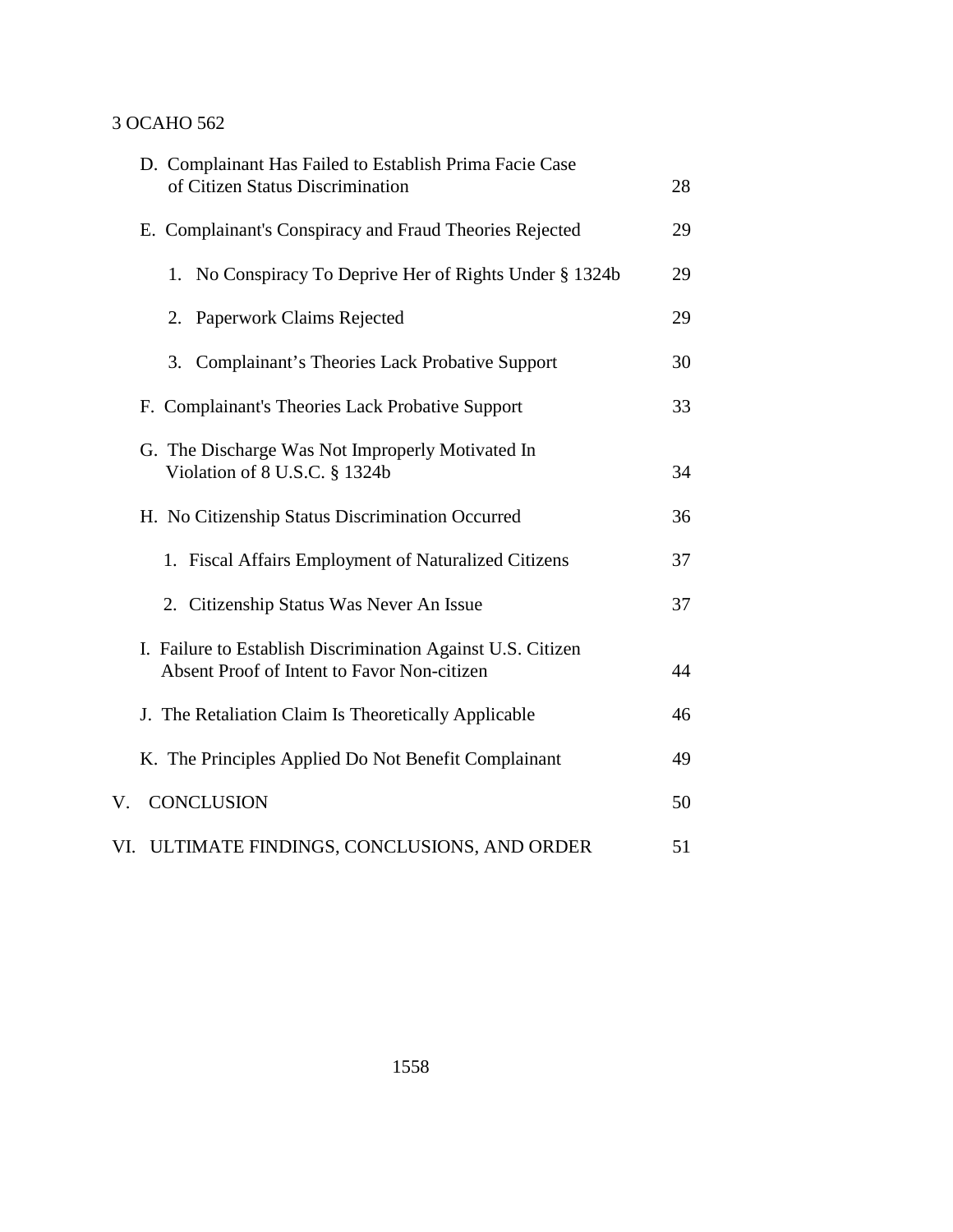# UNITED STATES DEPARTMENT OF JUSTICE EXECUTIVE OFFICE FOR IMMIGRATION REVIEW OFFICE OF THE CHIEF ADMINISTRATIVE HEARING OFFICER

| MARGARITA YEFREMOV,   |  |
|-----------------------|--|
| Complainant,          |  |
|                       |  |
| $\mathbf{V}$          |  |
|                       |  |
| NYC DEPARTMENT OF     |  |
| <b>TRANSPORTATION</b> |  |
| Respondent.           |  |
|                       |  |

8 U.S.C. 1324b Proceeding ) Case No. 92B00096

# FINAL DECISION AND ORDER

(September 21, 1993)

MARVIN H. MORSE, Administrative Law Judge

Appearances: Margarita Yefremov, pro se Marcia J. Goffin, Esq. and Mercedes Colwin, Esq. for Respondent.

# I. *Statutory and Regulatory Background*

 This case arises under Section 102 of the Immigration Reform and Control Act of 1986 (IRCA), as amended, 8 U.S.C. § 1324b. Section 1324b provides that it is an unfair immigration-related employment practice to:

 . discriminate against any individual other than an unauthorized alien with respect to discharge from employment because of that individual's national origin;

 . discriminate against a "protected individual" with respect to discharge from employment because of that individual's citizenship status. 8 U.S.C. § 1324b(a)(1). A "protected individual" is a citizen or national of the United States, an alien lawfully admitted for either permanent or temporary residence, or an individual admitted as a refugee or granted asylum, 8 U.S.C. § 1324b(a)(3);

 . "intimidate, threaten, coerce, or retaliate against any individual" in order to interfere with any right or privilege secured under § 1324b or "because the individual intends to file or has filed a charge or a complaint," or assisted, or participated in any manner in a § 1324b investigation, proceeding, or hearing. 8 U.S.C. § 1324b(a)(5).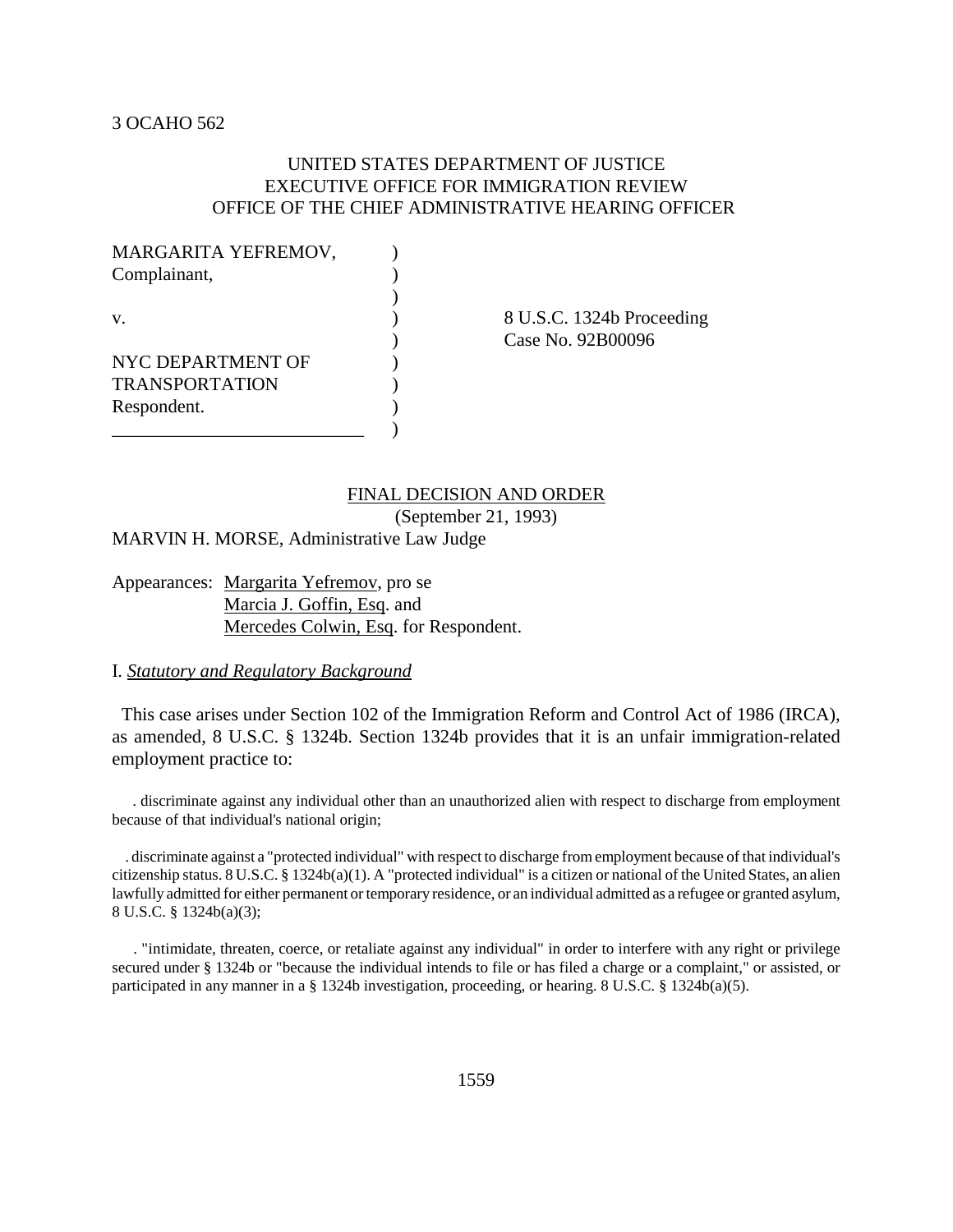The cause of action codified as amended at § 1324b was enacted out of concern that enforcement of the employer sanctions program, 8 U.S.C. § 1324a, might lead to employment discrimination against those who appear "foreign," including those who, although not citizens of the United States, are lawfully present in this country. "Joint Explanatory Statement of the Committee of Conference," H.R.Conf.REP. No. 99-1000, 99th Cong., 2d Sess. 87 (1986). Protected individuals alleging discriminatory treatment on the basis of national origin or citizenship must file their charges with the Office of Special Counsel for Immigration-Related Unfair Employment Practices (Special Counsel or OSC). The OSC is authorized to file complaints before administrative law judges designated by the Attorney General. 8 U.S.C. § 1324b(e)(2).

 IRCA authorizes private actions in the event that OSC does not file a complaint before an administrative law judge within a 120-day period. The person making the charge may file a complaint directly before an administrative law judge within 90 days of receipt of notice from OSC that it will not file a complaint. 8 U.S.C. § 1324b(d)(2).

#### II. *Procedural Summary*

# A. The Charge and the Complaint

 Complainant, Margarita Yefremov (Yefremov or Complainant), filed a citizenship and national origin discrimination charge with the Office of Special Counsel (OSC) on October 6, 1991. The charge alleged unlawful conduct by the City of New York Department of Transportation (DOT or Respondent). Inter alia, the OSC charge described the claimed retaliatory discrimination:

 He [Si Simon] warned for many times that I will be terminated because of my English and my protest against unfair evaluation and my complaint to EEOC of DOT [Department of Transportation].

OSC charge, at paragraph 8.

 OSC's February 5, 1992 determination letter advised that "based on our investigation, we have decided not to file a complaint," and notified Complainant that she could file a complaint directly with an administrative law judge within 90 days. 28 C.F.R.  $\S$  44.303(c)(2).<sup>1</sup>

<sup>&</sup>lt;sup>1</sup> Citation is to the rules of practice and procedure for hearings before administrative law judges, as last amended by final rule (57 Fed.Reg. 57669) (1992), effective December 7, 1992 (to be codified at 28 C.F.R., Part 68).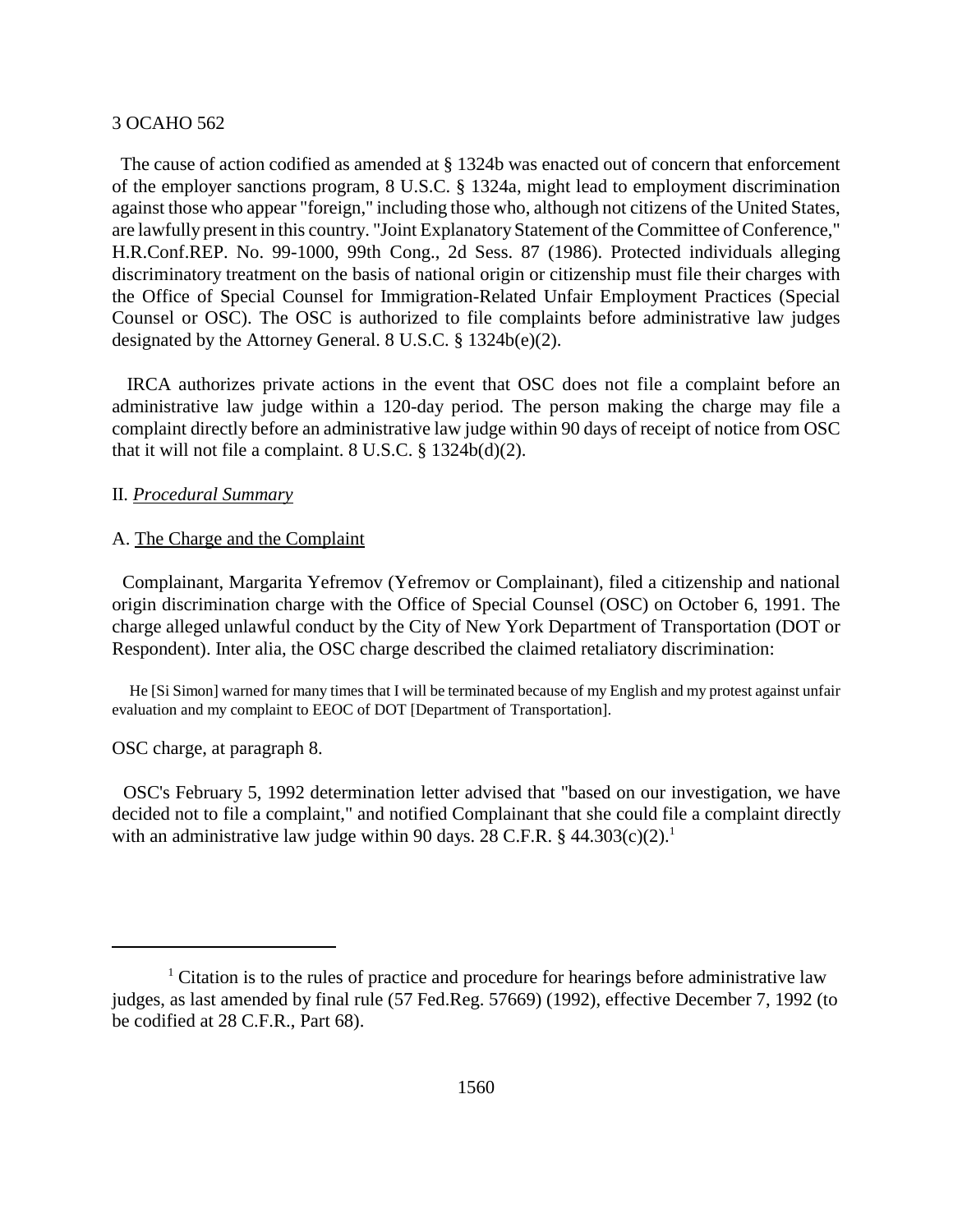On May 6, 1992, Yefremov timely filed a pro se complaint dated May 3, 1992. Her complaint was filed on the Amended Complaint (Complaint) form provided by the Office of the Chief Administrative Hearing Officer (OCAHO). Complainant alleged that the City of New York Department of Transportation (Respondent or DOT) discharged her on the basis of her citizenship status and/or her Russian national origin.

 The Complaint did not reiterate the retaliation claim. However, taking into account Complainant's pro se status, I understood the Complaint to embrace all the OSC charges, including retaliation. Complainant requested reemployment, back pay from September 9, 1989, and attorney's fees.

# B. The Notice of Hearing

 On May 18, 1992, OCAHO issued a Notice of Hearing which transmitted the Complaint to Respondent.

# C. The Answer

 An Answer was filed on July 2, 1992. DOT admitted that it had employed and subsequently discharged Complainant. DOT denied that the discharge was motivated by citizenship status discrimination and/or national origin discrimination. Respondent asserted that the Complaint was time-barred, that it failed to state a claim upon which relief could be granted, and that OCAHO lacked jurisdiction over the national origin claim because Complainant had previously filed a Title VII suit based on the same set of facts.

# D. Complainant's Response

 On July 13, 1992, Complainant filed a sua sponte response to the Answer. She asserted, inter alia, that an interagency conspiracy had allowed the alleged discrimination and retaliation to occur and now prevented her from obtaining the process and vindication to which she was entitled. She implicated DOT, the New York State Division of Human Rights (SDHR), the Equal Employment Opportunity Commission (EEOC) and the Law Department of the City of New York. Yefremov also asserted that documents relied on by Respondent to support the defense against her claims were fraudulent, either altered or forged. Complainant's assertions were reiterated in a plethora of written motions, orally at hearing, and in post-hearing filings. Respondent's fundamental counter to these allegations is a denial of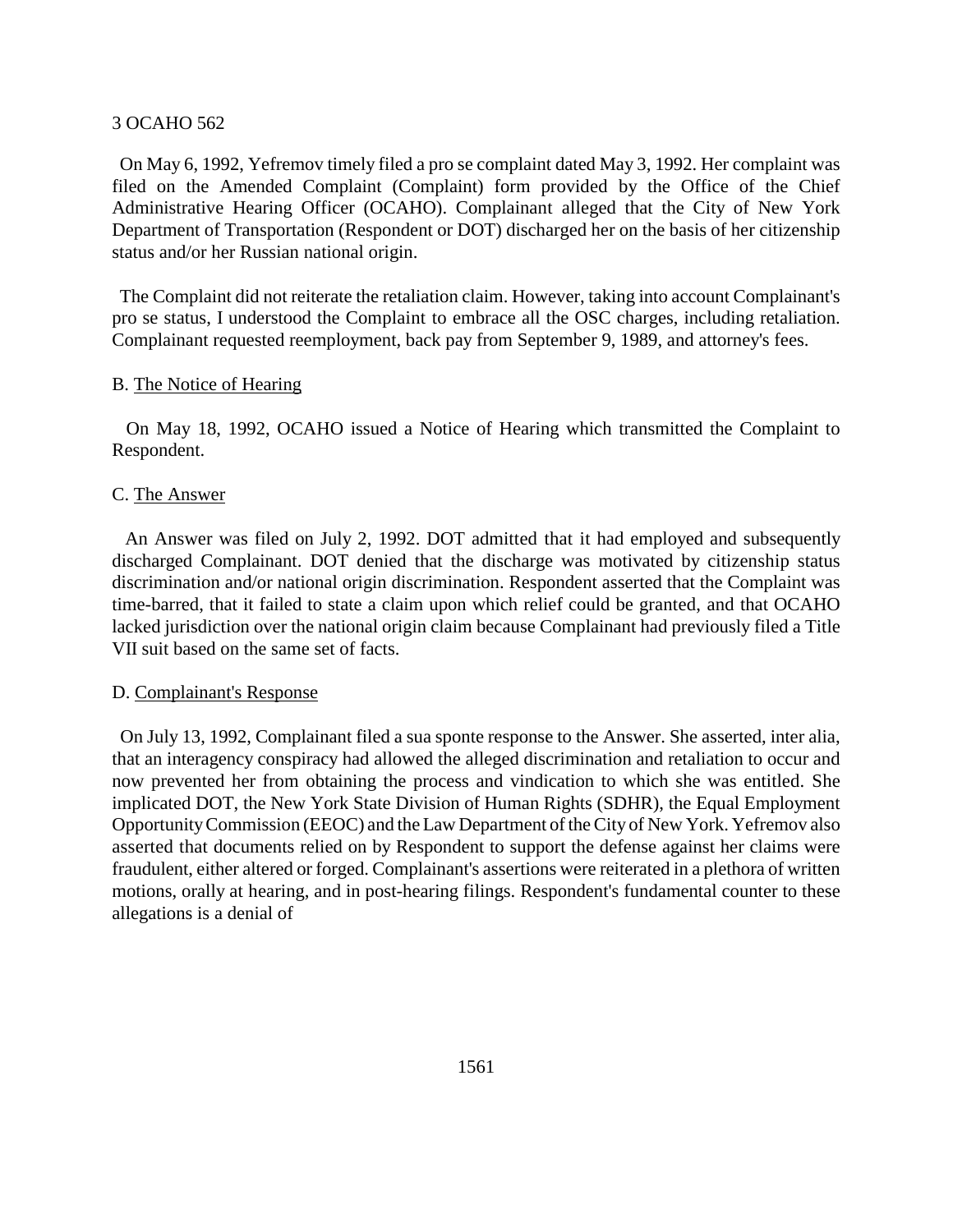Complainant's factual claims and a defense that Yefremov was discharged because of her professional incompetence.

### E. National Origin Claim Dismissed

 On October 1, 1992, I dismissed that portion of the complaint alleging national origin discrimination for the reason that DOT employed more than fourteen individuals. 8 U.S.C. § 1324b(a)(2)(B). Complainant also had a District Court case pending under Title VII of the Civil Rights Act of 1964 as amended, 42 U.S.C. §§ 2000-e et. seq. Accordingly, I held that a § 1324b claim arising out of the same facts was barred. 8 U.S.C. § 1324b(b)(2). I expressly retained the claims of citizenship status discrimination and of retaliation. Order (10/1/92), reiterated and expanded in Order Denying Respondent's Motion For Summary Decision. 3 OCAHO 466 (10/23/92) at 2-3.

# F. The Complaint is Timely

The 10/23/92 order also rejected a motion by DOT for summary decision; DOT had claimed that Complainant's delay until October 1991 in filing her charge with OSC was fatal to her case because she had exceeded the 180-day statutory period of limitations after an alleged discrimination for filing a charge with OSC. 8 U.S.C. § 1324b(d)(3). As explained in the order, Complainant filed a charge with the EEOC by a filing with the New York State Division of Human Rights (SDHR), on September 13, 1989, only four or five days after the alleged discrimination. On October 10, 1991, Yefremov filed her OSC charge. Subsequent to Complainant's OSC filing, on September 20, 1991, SDHR issued its determination letter, which was affirmed by the New York District Office of EEOC on November 5, 1991.

 OSC and EEOC have adopted a Memorandum of Understanding (MOU). 54 Fed.Reg. 32499 (1989). Each agency appointed the other as its agent to accept charges, thereby tolling the time limits for filing national origin and citizenship discrimination charges. The effect of the MOU is that a filing with OSC is understood to be a constructive simultaneous filing with EEOC and vice versa. Curuta v. U.S. Water Conservation Lab, 2 OCAHO 459 (9/24/92). A timely EEOC filing cures the tardiness of a subsequent OSC filing. The purpose of the MOU is to ameliorate uncertainty as to the correct forum resulting from separate jurisdiction (EEOC on the one hand, and IRCA administrative law judges on the other) ... Lundy v. OOCL (USA) Inc., 1 OCAHO 215 (8/8/90) at 18. See also Curuta; U.S. v. Mesa Airlines, 1 OCAHO 74 (7/24/89) at 29, [Footnote omitted].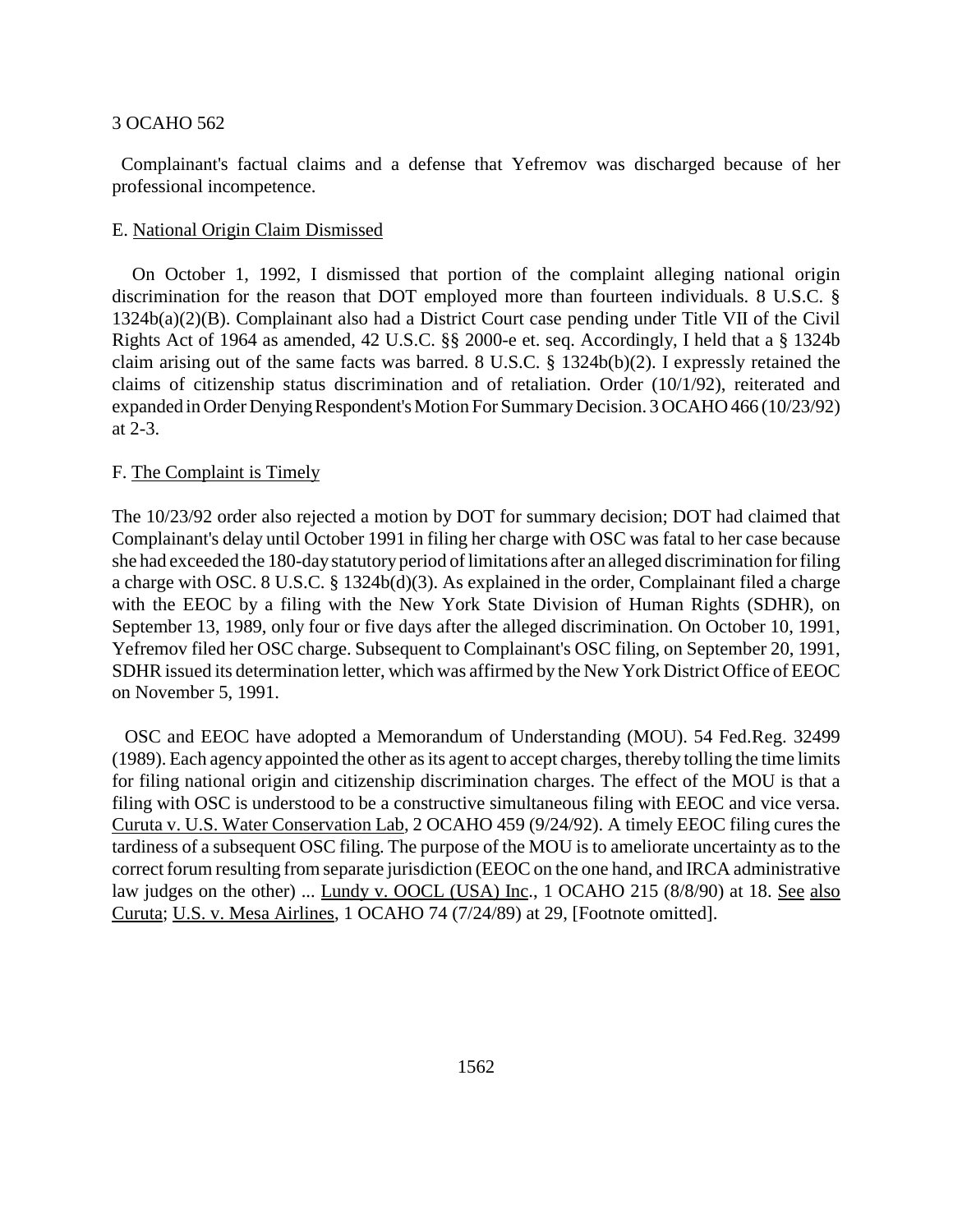I concluded that the MOU protects a complainant whose claim sounds only in citizenship discrimination, as well as one whose claim implicates national origin discrimination. The MOU provides that charges are to be referred by one agency to another where

 it becomes apparent to the agency processing the charge that the charge or any aspect of the charge falls outside its jurisdiction but may be within the jurisdiction of the other agency.....

MOU, 54 Fed.Reg. at 32500.

 It follows that Complainant timely filed her charge albeit with the wrong agency. The EEO filing protects her against a defense of untimely filing with OSC. 3 OCAHO 466, at 3-4.

#### G. Prehearing Motions

 There were numerous prehearing contretemps primarily involving discovery conflicts. In deference to Complainant's pro se status, Respondent was directed to comply with Complainant's discovery requests, even in instances where duplicate documents may have been included. I directed Yefremov to comply with Respondent's request to depose her; eventually she did so. At Complainant's request, Respondent provided translation services at the deposition.

# H. Evidentiary Hearing Held

 Respondent asked for two postponements of the evidentiary hearing. Si Simon, a principal DOT witness, had relocated to Florida. Respondent based its postponement requests on the claim that Simon was incapacitated by ill health and, therefore, could not travel to attend the evidentiary hearing in New York. Respondent's first motion for postponement of the evidentiary hearing was granted. A subsequent continuance motion was denied, and Simon testified by telephone.

 An evidentiary hearing was held on December 21, 22 and 23, 1992, in New York City. The post-hearing schedule contemplated that the parties would file motions to correct the transcript, and would file concurrent briefs. DOT purchased the transcript and on February 26, 1993, provided a copy to Complainant.

### I. Complainant's January 1993 Post-Hearing Filing

 Complainant made filings on January 4, 1993 and March 15, 1993, which were, in effect, post-hearing briefs. Those filings embellished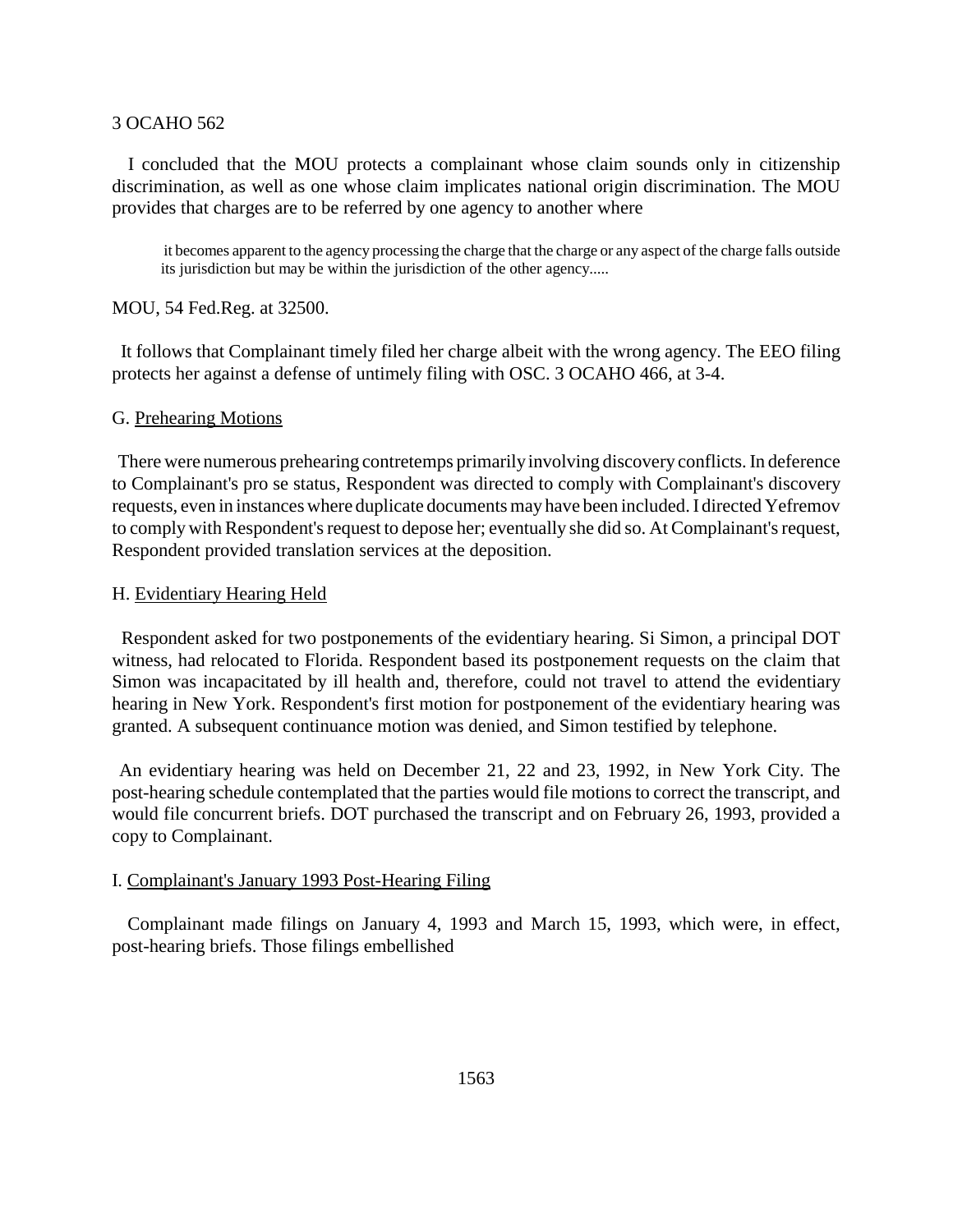her earlier allegations, i.e., that during Complainant's DOT employment she had been a victim of citizenship status discrimination and retaliation and that she has continued to suffer discrimination and retaliation at the hands of a conspiracy of governmental agents, including the judge. On January 4, Yefremov filed, sua sponte, a 17 page "Motion for Summary Conclusion and Suggestions after the Hearing," dated December 24-31, 1992. A reprise of her contentions, its cavil against the judge is a shade less harsh than its criticism of the employer's ill motives, in concert with SDHR and EEOC. For example,

 You knew that the dangerous behaviour of the Respondent and Law Department was exposed in active creation of the super-secret files against the citizen of the USA of a Russian origin Margarita Yefremov.

\* \* \* \*

 You knew that these documents were used as the ground for making the illegal anti-Constitutional Determination and Order after Investigation by the SDHR on September 27, 1991. You knew and you prevented me from asking many questions at the hearing, trying to cover-up widely known facts of violations on my national origin and citizenship status in this country committed by the Department of Transportation and its friendly allies--the SDHR and EEOC. My case is not an ordinary case of the violations on civil and human rights. It is openly political case involving expression of the ultra right wing ideology.

\* \* \* \*

 As a highly educated jurist with a special education and experience in criminology, as a specialist who conducted the most sophisticated criminalistic expertises in handwriting and signatures, as well as the experises of the technical condition and performance of the documents, I know that all the documents used against me by the SDHR and EEOC are fraudulent and that they were performed by the Respondent and its legal representative Law Department. It means that the violation on my civil and social rights, the violations on my citizenship status were covered by committing the new crimes--mass production of the forgered documents much later after my termination and much later after removal Si Simon and George Goodman from their highly paid positions which they occupied according to the forbidden rules of protection and patronage, not because of their exceptional knowledge or devoted experience.

\* \* \* \*

 Ms. Goffin tried to deceive you received your approval for mailing to Si Simon, the witness in this case, the forgered documents which were used by the SDHR and EEOC as the evidences of my job performance. I did not approve Ms. Goffin's request, but I am not equal party in this case and you proved it. From the first glance at her request it was obvious that she wants to coach Si Simon how and what to tell you at the hearing by telephone on December 22, 1992.

 It means that you were just one inch from the fall. You limitlessly trusted to Law Department and its disgraceful counsels and they used your trust to authority of agency in their mercenary-oriented interests to deceive justice.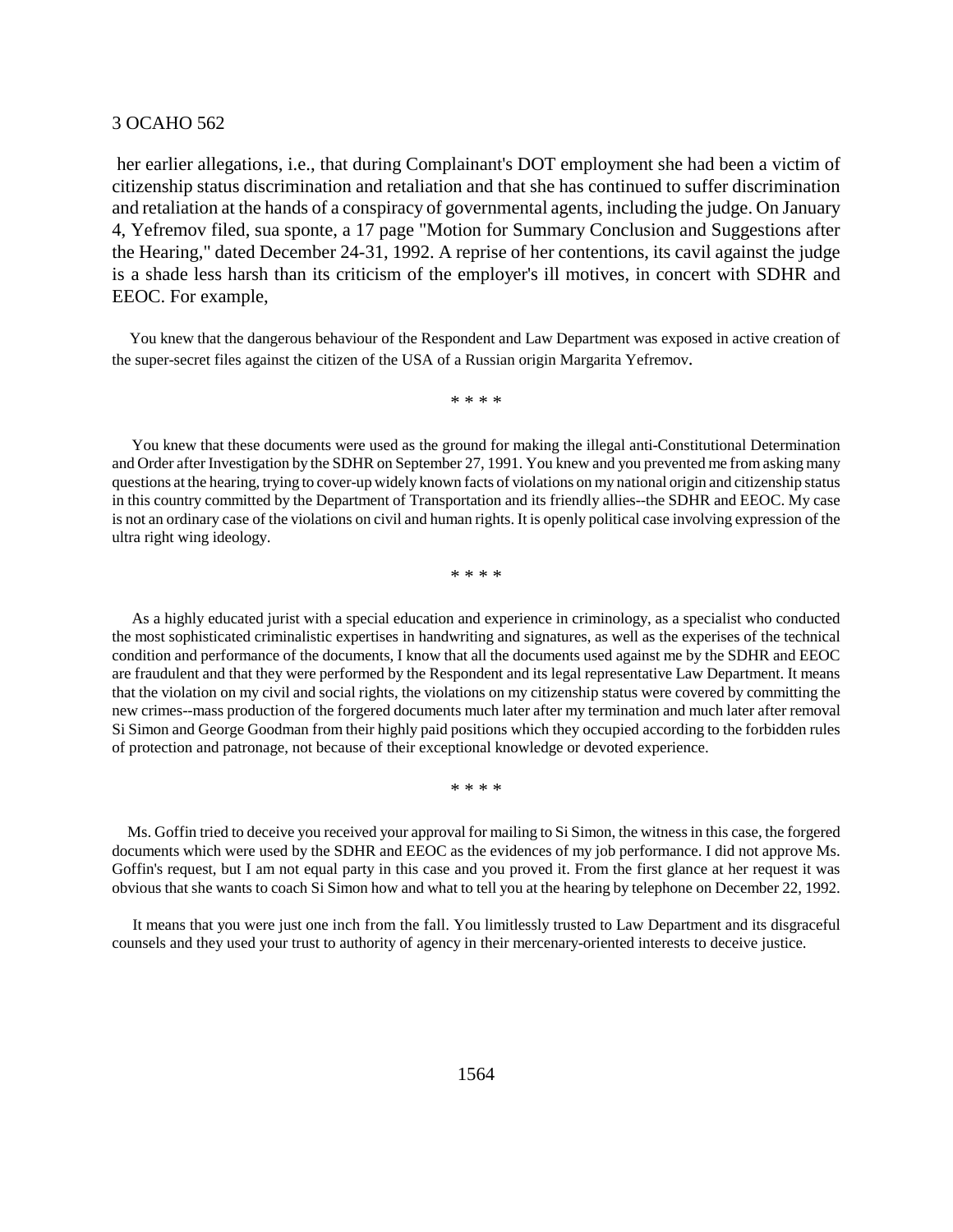What happened before and what was committed by Law Department and its representative at the hearing Ms. Goffin, must be investigated in the near future and you have to make the presentation to the special agencies of the government of New York.

\* \* \* \*

 I want you to take in account that the legal representative of the Respondent, as well as Ms. Goffin and her boss O. Peter Sherwood, are aware of their involvement in committing the crimes against the laws of the USA and they attempted to cover-up these crimes using your trust to the authoritative power of Law Department. It is a political case, your honor. Now is my business as the honest citizen of the USA to ask about assistance to me addressing my request to the world-wide audience. My case is an evidence that some governmental agencies and departments are still cooking the books against the innocent citizens of the USA using the recepies of the Cold War time.

\* \* \* \*

 It was prematurely expressed joy that the discriminated citizen of the USA of the Russian origin lost her case at U.S. Department of Justice. I never will loose case cooked by the Department of Transportation, Law Department, EEO of the DOT, the SDHR, EEOC and Department of Personnel. Yes, I am alone against the powerful city, state and federal agencies violated my citizenship status, but I will not give up even one inch in my just war against the pack of the criminals. Till last days I trusted to justice, but now I see what kind of justice can be used against the citizen of the USA of the Russian origin. I saw how you were ready to accept any forgered document as the authentic, genuine. I saw how you were going to let pass the importance of fraudulent documents of the Respondent and Law Department. I was shocked that you did not give me the opportunity to interrogate the witnesses. It is why I decided to write my request for assistance in my just war for my civil and human rights as the citizen of the USA. I direct my request to the world-wide audience.

\* \* \* \*

 Both of these commissions [SDHR and EEOC] became the toys in the hands of the criminals of the DOT and Law Department. It is not corroborated at the hearing who was the initiator of the new version on my termination. But the circle is defined: the Department of Transportation, its legal representative--Law Department, the SDHR and EEOC.

\* \* \* \*

 Because the legal representative of the Respondent did not regard me as the equal party in this case and presented secretely her wish about illegal dismissal of my complaint, I find that my letter to you must not be revealed to the respondent. I hope that the copies of this motion in name Attorney General of the USA Zoe Baird will be my first signal about exceptionally important meaning of this case fabricated by the Respondent against the citizen of the USA of a Russian origin.

\* \* \* \*

(Unedited text, as in original).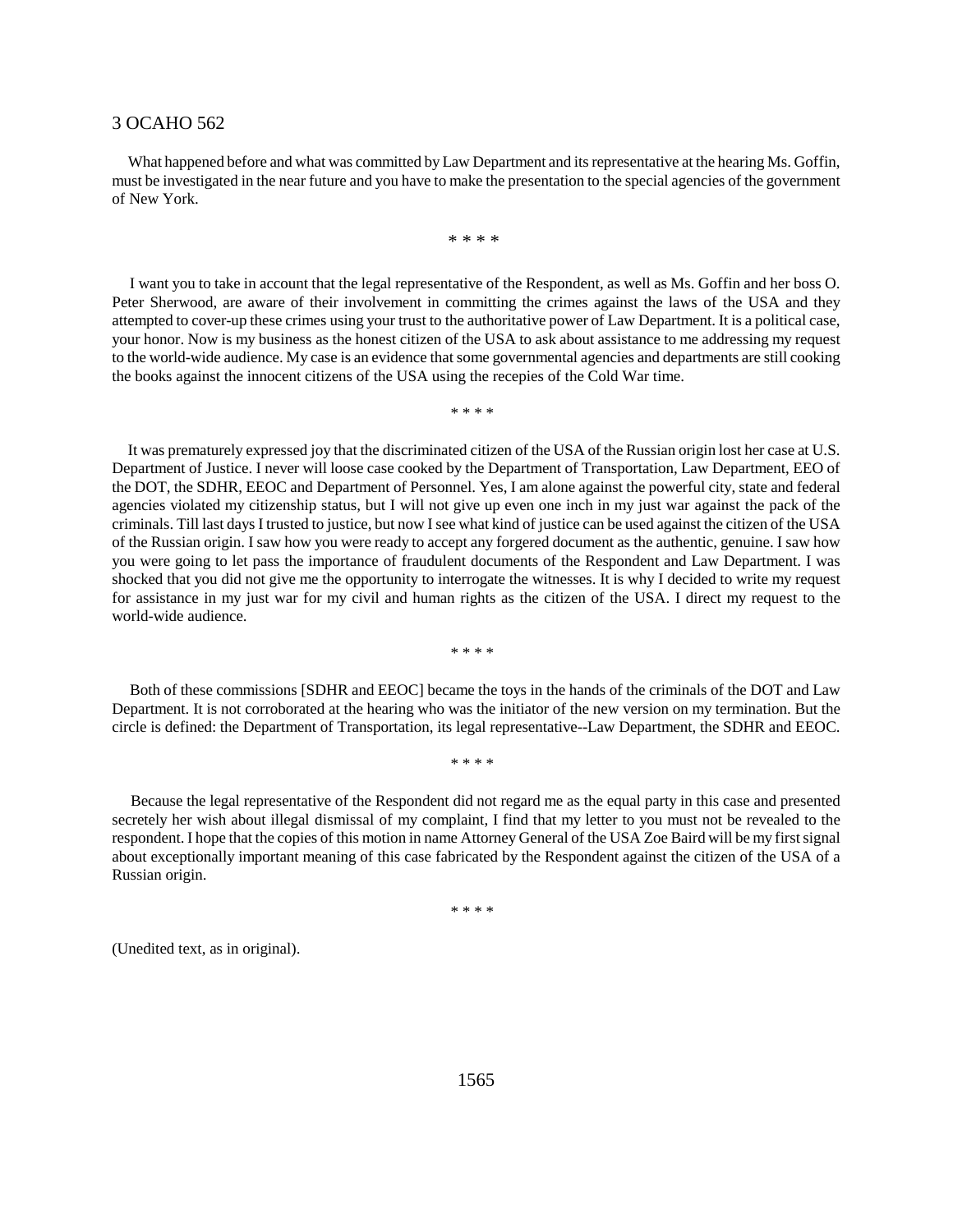This unsolicited letter-pleading bears no certificate of service nor other indicia of service on DOT, and, therefore, violates 28 C.F.R. § 68.6(a). Yefremov previously had been cautioned at least twice that "every filing must be served on the party, and accompanied by a certificate to that effect." Order (10/1/92); First Prehearing Conference Report and Order (8/19/92). Importantly, failure of service violates basic concepts of fair hearing and civility. See Palancz v. Cedars Medical Hosp., OCAHO Case No. 91200197 (4/24/92) (Order) at 2 (admonishing pro se complainant that "it is impossible to tell whether or not" complainant served a pleading on other parties).

 Complainant's failure to effect service in the case at hand was deliberate, not accidental. She proclaimed her failure to share the filing with DOT, "[B] ecause the legal representative of the Respondent did not regard me as the equal party in this case and presented secretely her wish about illegal dismissal of my complaint, I find that my letter to you must not be revealed to the respondent." The January 4 filing was accompanied by the tender of documents, marked KC through KM. In this respect, the OCAHO rules are explicit:

 Documents submitted for the record after the close of the hearing will not be received in evidence except upon ruling of the Administrative Law Judge. Such documents when submitted shall be accompanied by proof that copies have been served upon all parties, who shall have an opportunity to comment thereon.

28 C.F.R. § 68.50.

In context of the failure to effect service, the tender is rejected.<sup>2</sup>

 Yefremov's January 4, 1993 filing is, moreover, a prohibited ex parte communication, the penalty for which may include "an adverse ruling on the issue which is the subject of the prohibited communication." 28 C.F.R. § 68.36(b). In view of its omnibus sweep across all her claims, Yefremov's ex parte filing invites an adverse ruling on the entire case. However, I will not dispense with a decision on that basis. Patently,

 $2 \text{ In any event, none of the profler is probative of any dispute of material fact. One}$ tendered document (KD-KE) is an unsigned Complaint No. EM01677-08-30- 89, on behalf of Yefremov, on a form of the New York City Commission on Human Rights. The unsigned, unsworn, undated complaint alleges national origin discrimination and retaliation; it is unexecuted, despite specific direction to do so (KC). Proffers KF and KG reflect labor union post-employment insurance payments by her for medical insurance coverage, ostensibly for a period she claims she was still employed. Because the fact of discharge is not in dispute, it is immaterial to this case whether or not they imply discharge on one date or another. KH through KM reflecting overtime hours between June 27 and October 21, 1988, are not relevant to any issue of material fact.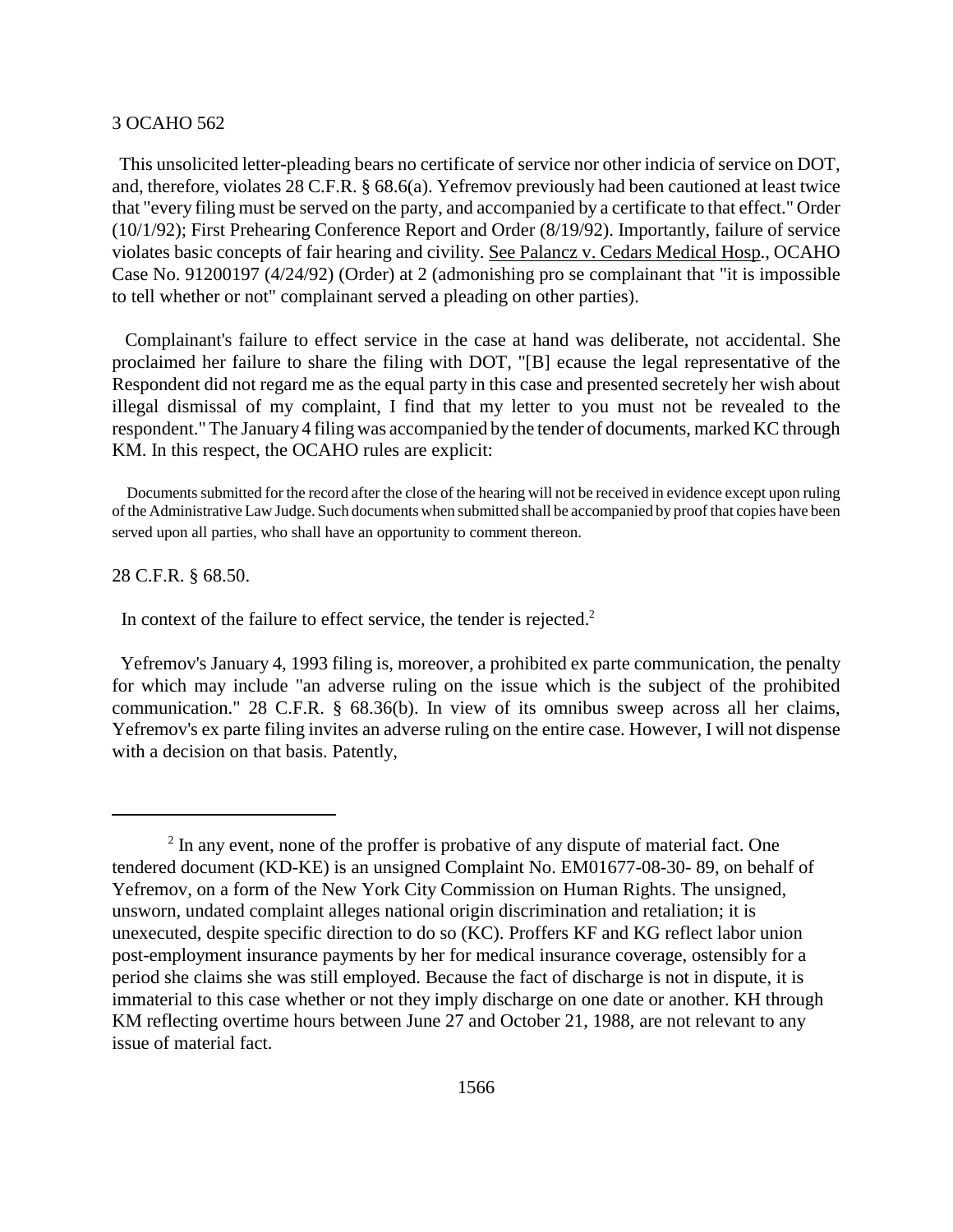the filing is undeserving of consideration on its merits, as ex parte and as unsolicited. It is held for naught, except as examples of Complainant's unwillingness or inability to follow directions, her mind set, and diction.

# J. Transcript Corrections Discussed

 On March 2, 1993, DOT filed a modest list of transcript corrections, primarily to accurately identify who was speaking at a particular point in the hearing. The proposed corrections at pages 92, 94, 99, 167, 543 and line 1, page 562 are adopted. However, the correction at line 23, page 110 should be to substitute "Colwin" for "Yefremov;" the reference at line 9, page 562 should instead be to line 6, page 563.

 On March 15, 1993, Complainant filed a Reply Motion to correct the transcript. I adopt the specific corrections implied on page 4 of her pleading assigned to transcript pages 335, 336 363, 404 and page 524, line 25. The proposed correction to page 524, line 21 is rejected; the proposed correction can only be understood to pertain to text at line 15, not line 21. As so understood, the transcript conforms to my recollection of Complainant's phraseology.

 I adopt also as corrections, the explicit transcript references at page 4 of the March 15 filing, but I substitute "conference" for "confidence" at page 302, lines 14 and 20. On the same page, I paraphrase her correction at line 23 to read "handwriting of Si Simon" in lieu of the word transcribed immediately preceding "Simon."

 Beyond those specifics, Yefremov's March 15 filing contains a number of rhetorical challenges to the transcript. One category of her challenges addresses accuracy, but as she fails to propose substitute text, they are not accepted as proposed transcript corrections. In any event, I conclude that they do not implicate any genuine issue of material fact bearing on the outcome of this case.

 Identification of "Yefremon" in the third transcript volume, for December 23, 1992, is understood to refer to Complainant.

# K. Complainant's Allegations of Transcript Tampering Rejected

 Complainant's March 15 filing accuses the judge of taking at hearing "all measures to cover the truth," and of editing the transcript, allegedly in concert with Respondent's counsel. Repeatedly, Yefremov ties the alleged transcript tampering to receipt by the judge of her pleading filed January 4, 1993.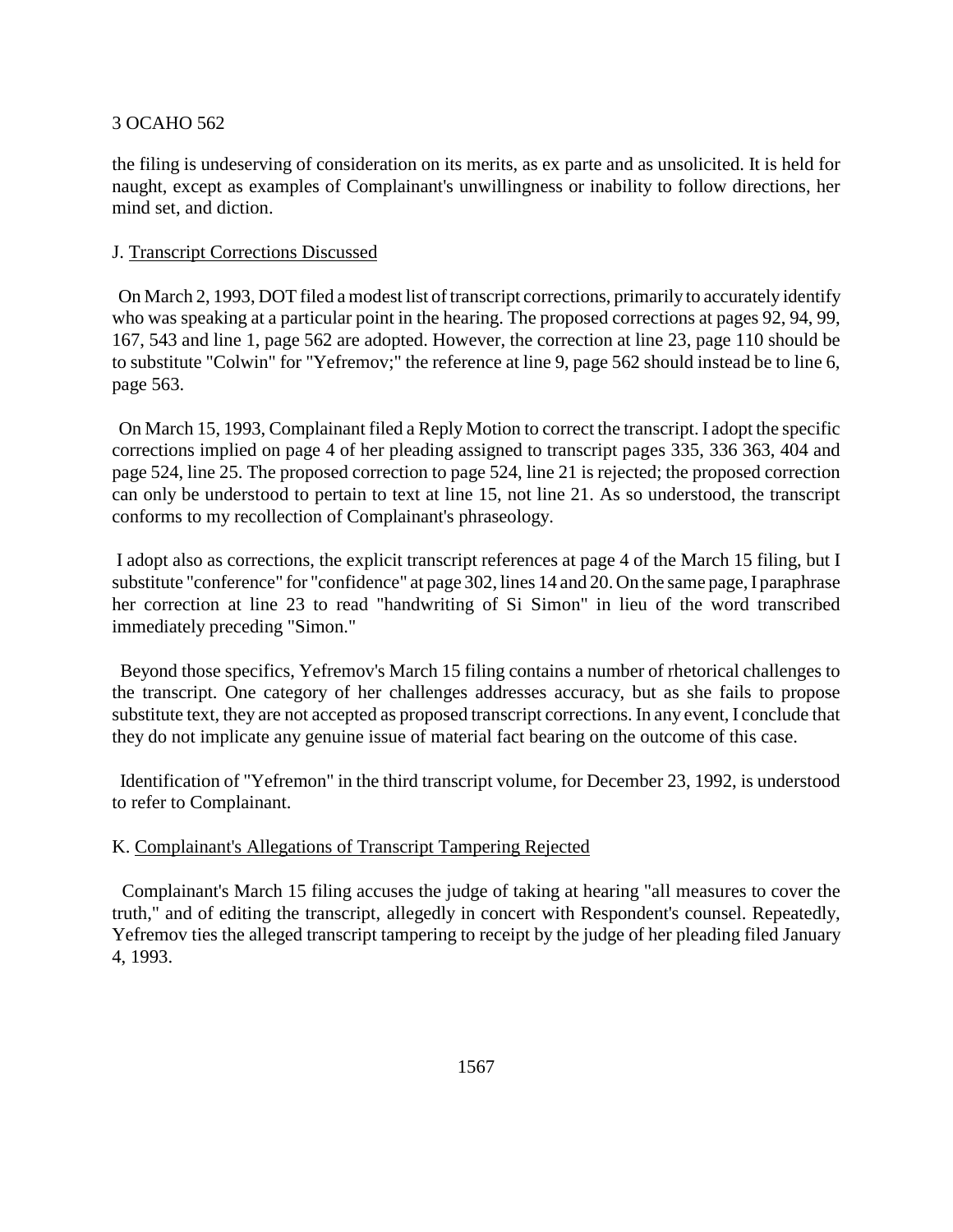Not content with alleging deletions, Yefremov claims that text has been added to the transcript to record remarks not actually made at hearing. For example, she asserts that "[Y]ou placed a question into my mouth," citing page 438, lines 5-6, where Complainant cross-examined DOT witness Linda Alymer. She claims also that Alymer's redirect, page 438, and additional cross examination, 439-442 never occurred. Similarly, she claims that Goodman's testimony is expanded beyond that actually given. She claims the judge at page 566, lines 1- 2, "changed his [Goodman's] original testimony. Suggesting fake text has been added, Yefremov finds "a different version of his answer which I never heard at the hearing."

 Complainant claims that the transcript contains testimony (more than 30 pages of colloquy, including cross examination by Complainant) of DOT witness Sherry Ann Kavaler that never took place: "Her [Kavaler's] testimony on pages 619-652 is added by your version on benefit of the Respondent." Again, claiming that testimony of DOT witness Manuel Garcia "is edited too" she contends the judge "changed his [Garcia's] openly shameless testimony...." In contrast to the claim of transcript tampering, she asserts that the judge accepted as truthful [[five months before this decision is rendered] the testimony of Garcia she claims to be false. And again, as to Linda Alymer, Complainant asks and answers,

 From what sources were taken the expended (sic) pages of testimony of Ms. Aylmer placed on pages 438 to 442? It seems that she continued her testimony after leaving the court room!

Notably, except for two questions by DOT on redirect examination on page 438, pages 439-442 comprise colloquy and questions by Yefremov and the judge.

 The judge faces an obvious difficulty in addressing Complainant's criticisms. Even a cursory reading of this case file, let alone the January 4, 1993, and subsequent filings, makes clear the danger. Failure to accord Yefremov the full satisfaction she deems her due, risks inclusion in the claimed conspiracy. If Complainant's remarks were made by an attorney, they would be censurable. In her case, they are merely contumacious.

 Obsession with the rightness of one's litigating posture is not remarkable. However, a patently pervasive delusion which triggers claims of concerted wrongdoing by public officials with attendant threat of charges against the trial judge cannot pass unnoticed.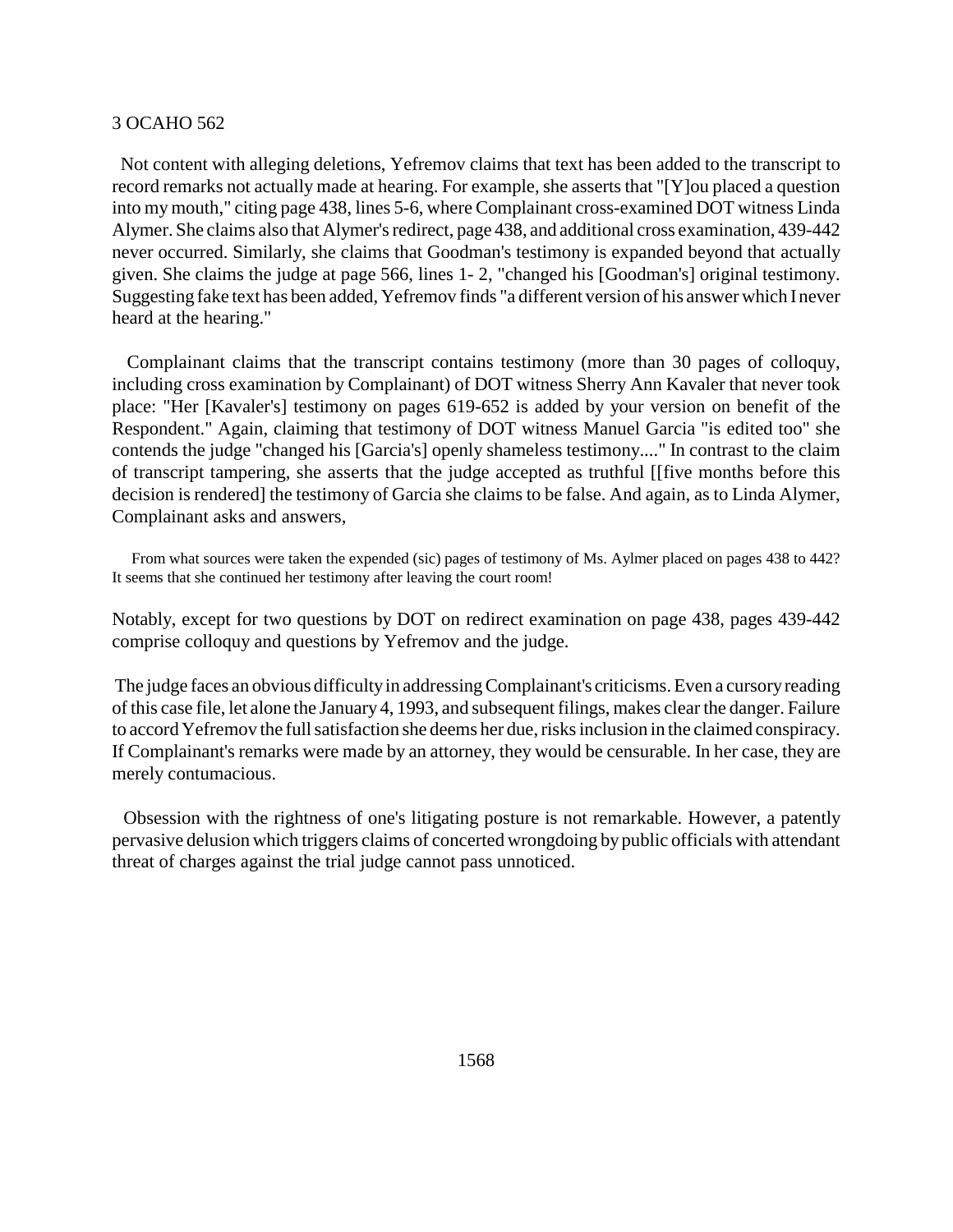The judge has not discussed the transcript of this case outside the United States Department of Justice. At no time were instructions given, explicitly, or otherwise. At no time did I authorize, expressly or by implication, the official stenographer or any other individual to affect the contents of the transcript. So far as I am aware, no person or entity has done so.

 Complainant's effort to draw the judge into the claimed conspiracy against her fails to reckon with the nature of the venue in which the case arises. The administrative law judge has no a priori interest in whether one or the other party prevails, and is totally indifferent to the outcome. Moreover, this is a private action pursuant to 8 U.S.C. § 1324b(d)(2). The Department of Justice has no stake in the outcome of this case. Its only role is to fulfill its statutory obligation to provide a judge to determine whether there is a preponderance of evidence that one party has engaged in an unfair immigration-related employment practice against the other. § 1324b(g).

 A number of transcript passages reflect less than perfect diction and syntax. Oral communication at hearing typically lacks the precision and polish of edited, written prose. Here, where English is not Complainant's native language, the discrepancy is even more evident. The opportunity for the parties to propose transcript corrections invites corrections of substance; it is a means to perfect the record to reflect reality, not a device to convert oral delivery to impeccable prose. Complainant's failure to propose specific corrections leaves the record less perfect than it might have been, but does not inform whether the imperfections are significant.

 I reject out of hand the contention that passages have been added or deleted by direction of the bench. While some passages are garbled, I find the transcript to be a substantially accurate and thorough record of the hearing. I find nothing sinister in the omissions asserted by Yefremov. Instead, omissions are attributable to her interrupting and talking over the voices of others, and to the inability of the recording equipment to pick up voices not in proximity to the microphones.<sup>3</sup>

<sup>&</sup>lt;sup>3</sup> As explained at hearing, the microphones were for the official stenographer's recording apparatus, not for audio amplification. Tr. 14. The official stenographer was entirely dependent on voice recording equipment, and did not utilize additional stenographic mechanisms. Complainant and other participants were cautioned to speak up and against continuing to talk away from the microphones and while others were speaking. Tr. 8, 27, 28, 199, 207, 370, 381-382, 437, 548, 583, 643, 657-658.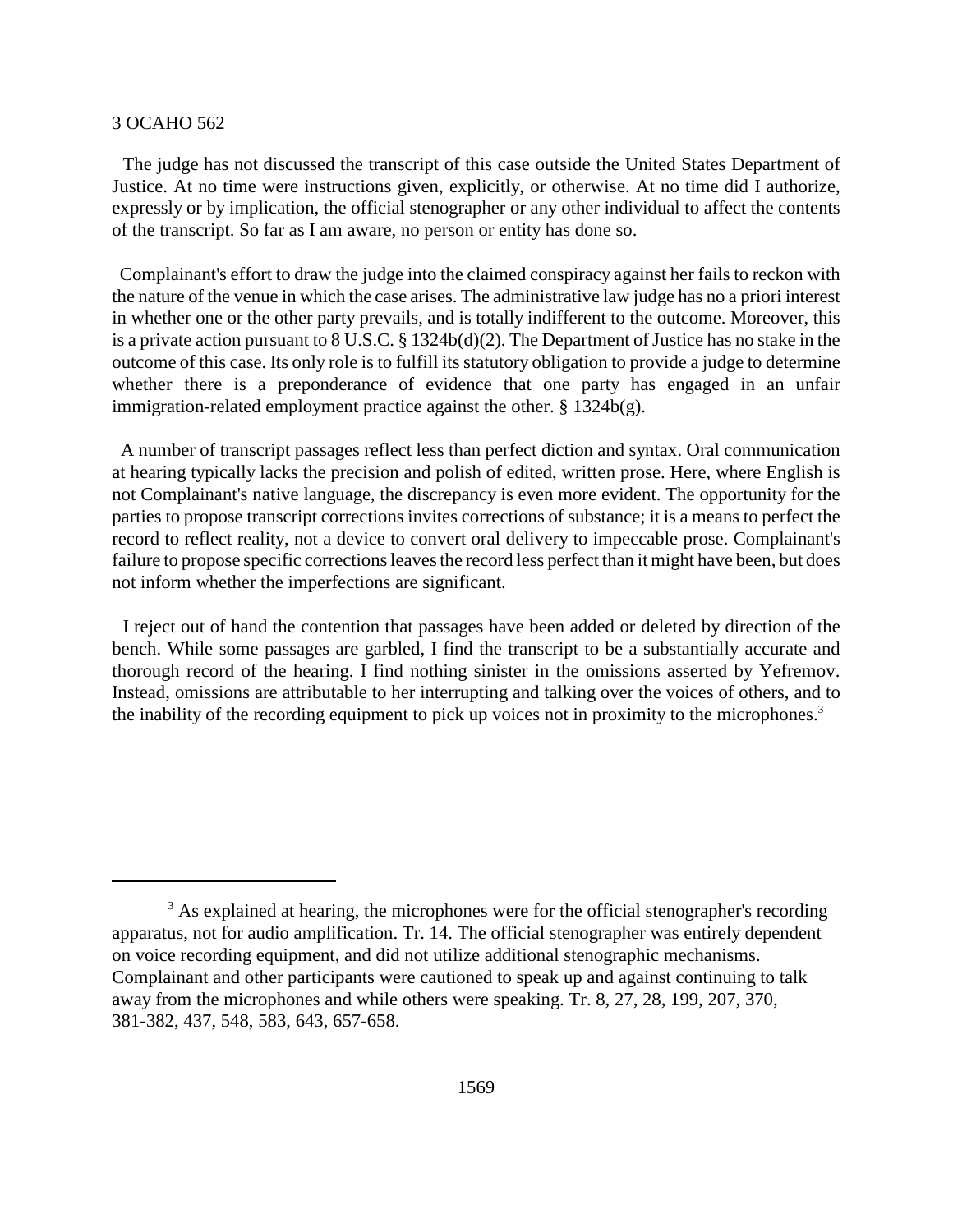On April 5, 1993, Complainant filed an opening post- hearing brief. On April 13, Respondent filed a post-hearing Memorandum (R.Memo). On April 26, Complainant filed a post-hearing reply brief  $(Cplt.R.B.).<sup>4</sup>$ 

 Claiming that DOT "violated many times your orders," Complainant contends, "But I know, if I violated even one closing date, my complaint were thrown from your office." Cplt.R.B. at 1. Nevertheless, her Reply Brief was filed out of time.

#### III. STATEMENT OF FACTS

## A. Background Information

 Complainant is a naturalized United States citizen of Russian national origin. She had a law degree in the Soviet Union where she was a criminologist. She earned a Bachelor of Science degree, cum laude, from the School of General Studies, Touro College in New York City, on November 11, 1987. She began her DOT employment on May 2, 1988, as a provisional employee assigned as an Assistant Accountant, Revenue and Accounts Receivable unit, Division of Fiscal Affairs. Her last day at DOT, in the Fiscal Affairs Accounts Receivable unit, was September 8, 1989.

B. Assignment in Revenue and Accounts Receivable

 When Complainant started to work at DOT, her immediate supervisor was Michael Tohl (Tohl). Tohl reported to George Goodman (Goodman), Chief, Revenue & Accounts Receivable; his supervisor was Si Simon (Simon), DOT's Director of Fiscal Affairs.

 Yefremov obtained her job in response to an advertisement in the New York Times. She was hired after interviews by Simon and Goodman. The employment eligibility verification requirement of 8 U.S.C. § 1324a was satisfied when she presented her U.S. passport.

 Within a few weeks after her employment began, Complainant was obliged to execute a two-page document; the first page is entitled "Tasks

<sup>4</sup> Curiously, despite repeated allegations in Complainant's March 15 filing alleging transcript tampering as a consequence of her January 4 filing, DOT failed to challenge or inquire about the January document. Similarly, I understand from its silence that DOT has rested on its Memo, ignoring the effort by Complainant (Cplt.R.B. at 34-46) to take up the exhibits tendered in January, and rejected, supra.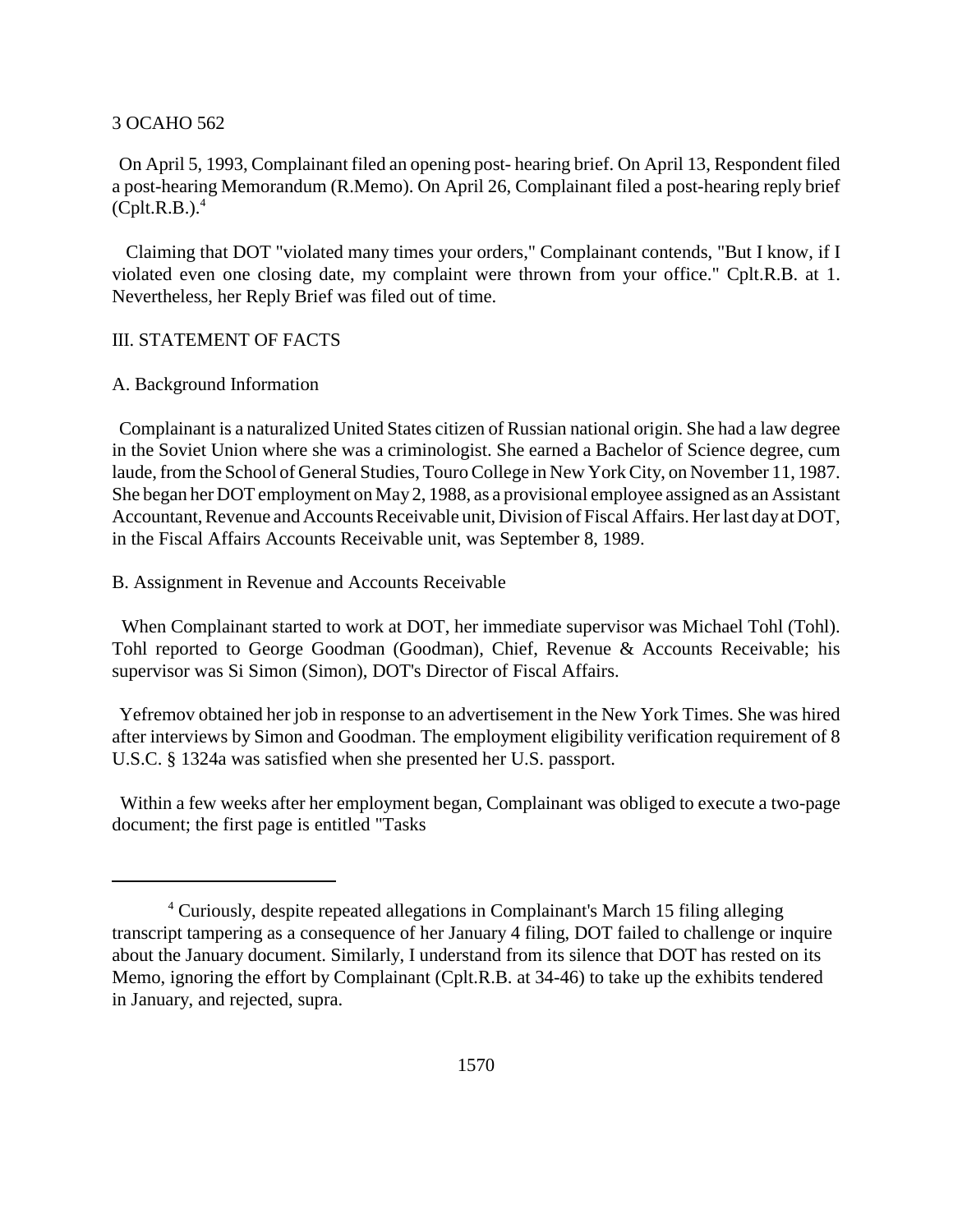and Standards Information Sheet," the second page is a "Tasks and Standards Recording Sheet." (Cplt.Exh A-1, 2; Resp.Exh. 3). The two pages were signed by George Goodman as supervisor, dated June 14 and June 18, respectively. Both were signed by Yefremov on June 20, 1988. The second page describes standards for performance. That page is referred to by the cover sheet on which Yefremov acknowledged receipt of the "attached list of Critical Tasks and Standards for my position." The first page was endorsed by Simon as Director, Fiscal Affairs, on June 29, 1988. The "Tasks and Standards" sheet signed by Yefremov on June 20, 1988 is in sharp contrast to the DOT Nonmanagerial Performance Evaluation Sheet which describes actual performance. Resp.Exh. 4.

 Goodman discussed with Yefremov the tasks and standards expected of the employee. She has consistently characterized these two pages as a favorable performance evaluation. Respondent characterized this document as tasks and standards, which described Yefremov's responsibilities as a revenue and accounts receivable assistant accountant. Complainant's performance requirements were specified on the "Tasks and Standards" Recording Sheet. The unit's responsibilities included billing and collecting fees and recovering costs as the result of activities of contractors who dig up city streets for gas, plumbing or electrical work. Yefremov and her co-worker Linda Alymer (Alymer) were responsible for processing corrective actions and back charges for such activities.

 Alymer was out of the office on sick leave due to hand surgery, from June 7, 1988 until August 25, 1988. On her return, she was promoted and assigned to assist and direct Complainant. Alymer was critical of and not satisfied with Yefremov's performance. Alymer testified that despite indication by Yefremov that she understood what she was told, Yefremov's fiscal calculations and filing were careless even after repetitive instructions. Alymer so informed Simon, Tohl and Goodman. Goodman told Simon of the complaints about Yefremov's work performance. Alymer was told to reinforce Yefremov's training, and answer her questions. In turn, Simon told Goodman essentially the same thing.

 Alymer became the Revenue and Accounts Receivable unit supervisor in January 1989. Alymer recalls having talked to Yefremov several times each week as errors occurred, and that Yefremov was very defensive, accusing Alymer of a vendetta, nitpicking, looking for errors.

 By March, 1989, tension between Alymer and Yefremov had escalated. According to Complainant, but denied by Aylmer, Alymer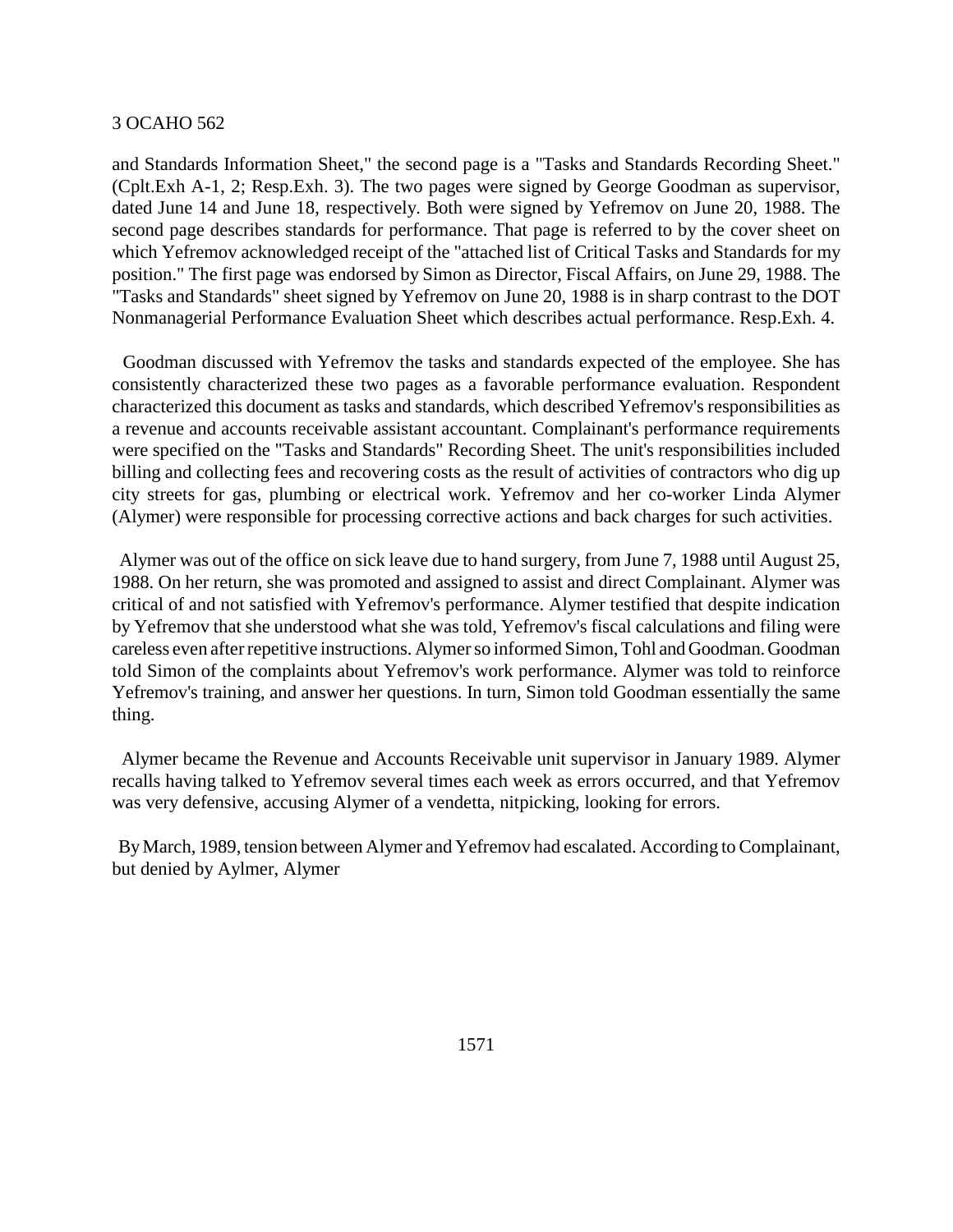told her she despised her. One of Alymer's complaints was Yefremov's inability to communicate in English.

## C. Transfer to Accounts Payable

 Simon attempted to resolve the situation by providing an opportunity for Yefremov to improve her professional productivity. Manny Garcia (Garcia), is a naturalized U.S. citizen, a native of Cuba. Garcia had mastered English which was not his first language, and been promoted to a managerial position as chief of vouchering, Accounts Payable.

 Simon transferred Yefremov to Accounts Payable on March 14. Garcia was to assist her. Simon was sure she would be a good employee; he instructed Garcia to give her a fresh start. Simon did not inform Garcia of Yefremov's difficulties in Revenue and Accounts Receivable.

 Goodman discussed the transfer with Yefremov, suggesting she should consider the new assignment as a new start.

 Complainant's Tasks and Standards in her new job included preparation of "vouchers for payment of vendor's invoices and petty cash," maintaining appropriate logs and records. Resp.Exh. G-1.

 Two weeks after the transfer, on March 30, 1989, Simon held a meeting with Garcia and Yefremov. Simon's memo to files of that date recited:<sup>5</sup>

After repeated complaints from Manuel Garcia her immediate supervisor--

 A meeting was held with Ms. Yefremov explaining that the unit expected quicker results and an attempt at meeting deadlines.

Ms. Yefremov felt she was working hard.

Mr. Garcia was brought in to discuss how long we expected particular tasks to take.

While agreeing that she was still unfamiliar with all aspects of the position--It was made clear that we expected better results.

<sup>&</sup>lt;sup>5</sup> Yefremov made an issue over this and a number of other DOT internal administrative documents pertaining to her on the grounds that she had not been granted concurrent access to them when they were originated. Tr. 94. I find nothing out of the ordinary in the creation and filing of personnel documents by supervisory officials out of sight of the subject employee.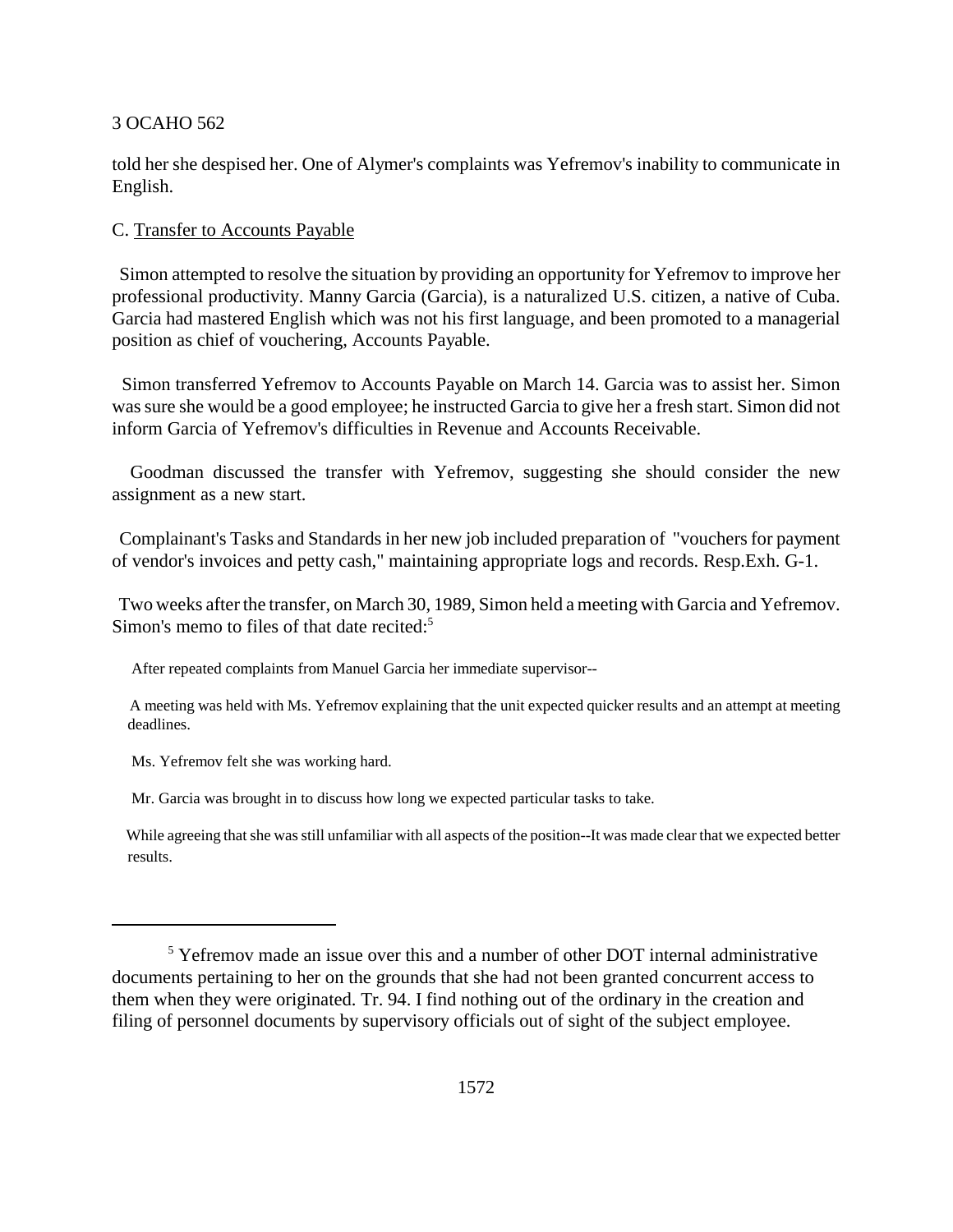Resp.Exh. 7.

# D. Annual Evaluation

 One year after she came to work at DOT, an annual evaluation was prepared, assessing Yefremov's employment in Revenue and Accounts Receivable. The DOT Nonmanagerial Performance Evaluation Sheet provides for ratings of "outstanding, very good, satisfactory, conditional, unsatisfactory and unratable." Dated and signed by Goodman on May 10, 1989, her evaluation was "unratable" in two tasks on the bases that she had not been required to perform the tasks described. Of the two on which she was rated, she received a "satisfactory" rating for preparing monthly Ferry Vehicle Reports. She received a "conditional "rating for preparing records and collecting billing information:

Ms. Yefremov devoted most of her time to this task. She did not receive as much training as desirable due to the heavy volume of work in her unit. Although her progress was slow, Ms. Yefremov gradually was learning and improving in her position. However, because of the short period of time in this office, and her slow progress, a conditional rating must be given.

Resp.Exh. 4.

 The overall rating was conditional. Under "Supervisor's Plans and Recommendations," it is noted that "Employee now works in another office within Fiscal Affairs." Id.

 Although she did not sign the evaluation form at the place indicated for the employee's signature, she penned this note at the end of the document:

 I don't agrEE with this evaluation because of its prejudice, Racism discrimination. Its humiliate [?] my dignity as professional, as woman and as human being. /s/Margarita Yefremov Evaluation gotten 5/10/89 M. Yefremov

# Id.

 Simon endorsed the evaluation on May 11, 1989. On the same day, he wrote a memorandum to Yefremov:

 At a meeting this morning I advised you that I believed your comments at the bottom of your evaluation were inappropriate. A performance evaluation is for a supervisor to evaluate you, not for you to evaluate him.

Mr. Goodman's evaluation of conditional seems fair, since you were under his supervision for only six months.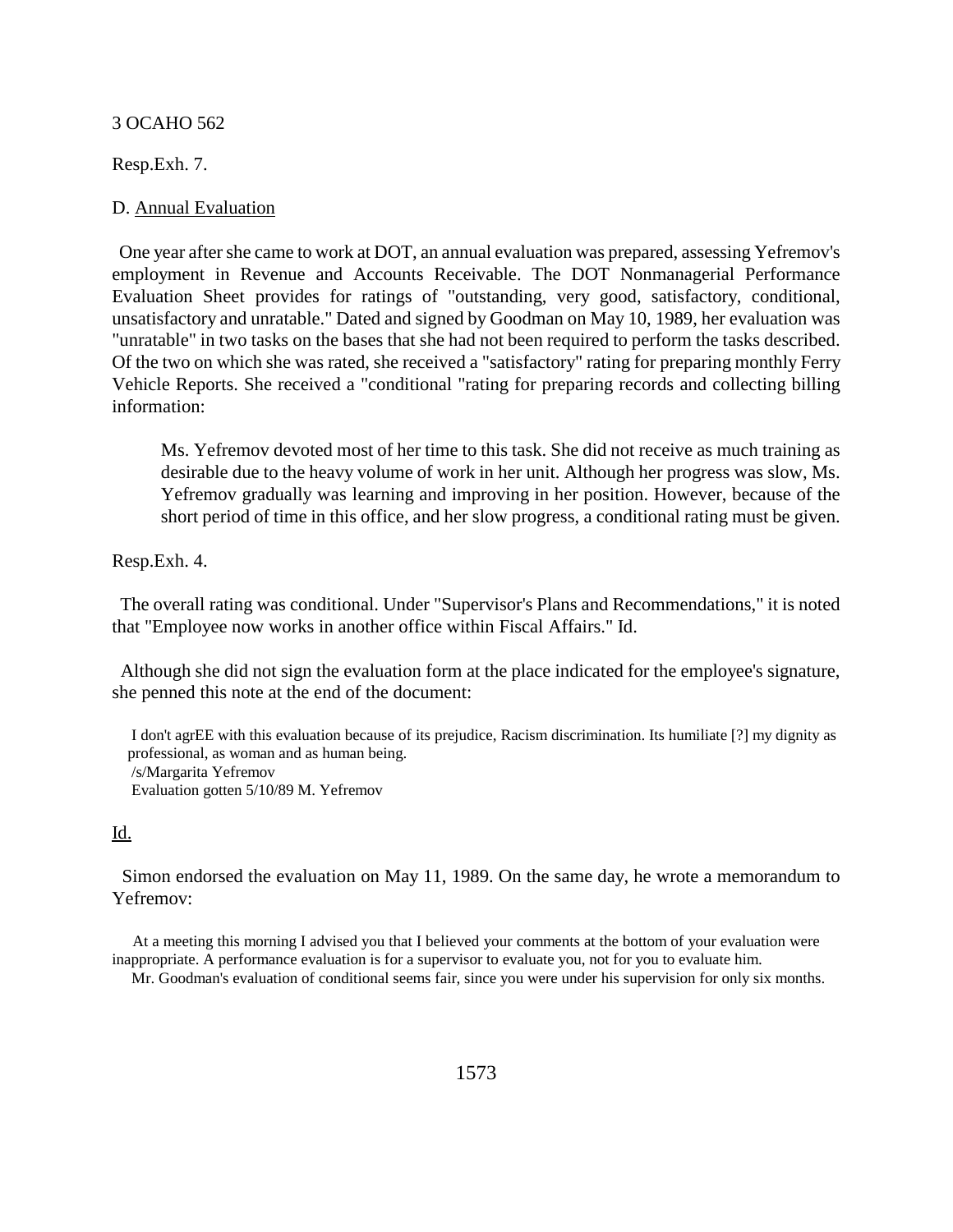I also advised, that if you felt that you were discriminated against, you had a right to bring charges. These are serious charges and it will be your responsibility to prove them.

 Transferring you to a different unit within Fiscal Affairs was an effort to treat you as fairly as possible. Giving you an opportunity to report to a different supervisor, with new responsibilities, was intended to assist you in making good.

Resp.Exh. 5. (See also, Cplt.Exh. 22).

 Goodman described Yefremov's main responsibility as preparing records and collecting billing information for DOT. Yefremov had deserved a rating of "unsatisfactory," not "conditional," but he did not want to see her fired." (Tr. 557).

## E. DOT EEO Complaint Filed

 On May 17, 1989, Yefremov filed a DOT EEO complaint in letter form. Criticizing the May 10, 1989 evaluation as an "undeserved stigma," she blamed her rating on Alymer's "rudeness, arrogance and dislike," Goodman's support for Alymer and his prejudices: "Given such circumstances, I have the right to call this evaluation prejudiced, racially motivated and discriminative." Cplt.Exh. F-4. The letter stated that Goodman had told her that if she did not like it and is unhappy, "go back to the Soviet Union." Cplt.Exh. F-3.

Yefremov also alleged that:

 [o]n May 11, 1989 I was told that "because you wrote this remark on your evaluation, you will be terminated." Three times, from March 13 to May 11, 1989, I was warned I would be terminated. Cplt.Exh. F-4.

 Yefremov's letter contrasts the May 10, 1989 evaluation to execution of the "Tasks and Standards" on June 20, 1988, characterizing the earlier exercise as a positive evaluation:6

[m]y performance at this unit was evaluated on June 20, 1988 with positive rating of tasks 36, 33, 39 and 22.

Cplt.Exh. F-1.

<sup>&</sup>lt;sup>6</sup> Complainant's insistent reference to the June 20, 1988 exercised as a performance evaluation is discussed, infra, at IV. G. See also Tr. 54-55, 56, 568-574.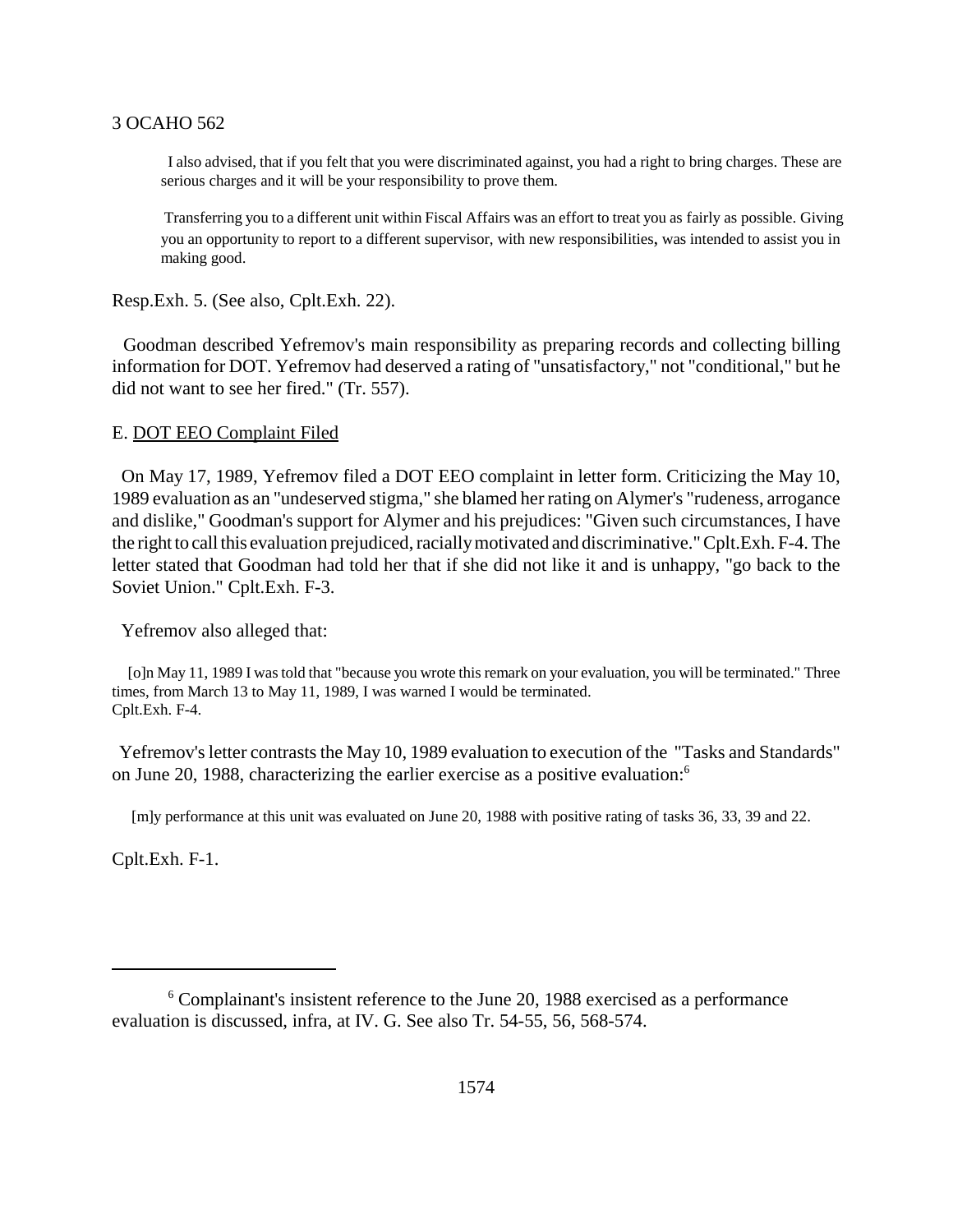On June 26, 1989, EEO issued a determination letter which found "no indication of discrimination or harassment based on your Ethnicity and Religion." Cplt.Exh. G.

 Yefremov's May 17, 1989 letter, two months after she reported to Accounts Payable, distinguished the new work environment from her former one in Revenue and Accounts Receivable:

 I must stress that now I am happy to feel the mutual support of my colleagues and supervisor at the new unit. It is a normal condition of work for the benefit of the Department of Transportation.

Cplt.Exh. F-4.

## F. The June 1989 Evaluation

 Garcia explained why on June 6-8, 1989, he combined establishing her Accounts Payable "Tasks and Standards" into a single exercise with an initial evaluation; this evaluation was in addition to the annual evaluation. Having reviewed perceived performance errors, including by way of illustration, incomplete assignments, he concluded that one way "to encourage the person to improve the performance ... is to make an evaluation." Tr. 691; see Tr. 668, 699.

 Among five tasks, he rated Complainant "satisfactory" as to three, voucher preparation, maintaining proper office logs, and verifying funds on the CRT machine. She was evaluated as "unratable" in two, maintaining office files for special cases only, and answering phones and taking messages. Her overall rating was "unratable." Under "Supervisor's Plans and Recommendations," he noted that "Ms. Yefremov is encouraged to take more initiative under supervision." Cplt.Exh. G-1. Attached to the evaluation is a page of Garcia's notes dated 6/8/89 and 6/9. His 6/8 notes include the following:

She's afraid I'm in conspiracy with SS [Simon] or/an GG [Goodman] and I assure her that's not the case.

(1) We are short of people

(2) If we lose her, we'll be worse not better

I assure her that's important she catch up with our routine.

Cplt.Exh. G-1.

### G. Complainant Discharged

 Simon and Garcia were of the opinion that the quality of her work did not improve after the June 1989 evaluation. For example, Garcia told Simon she filed away incomplete vouchers without processing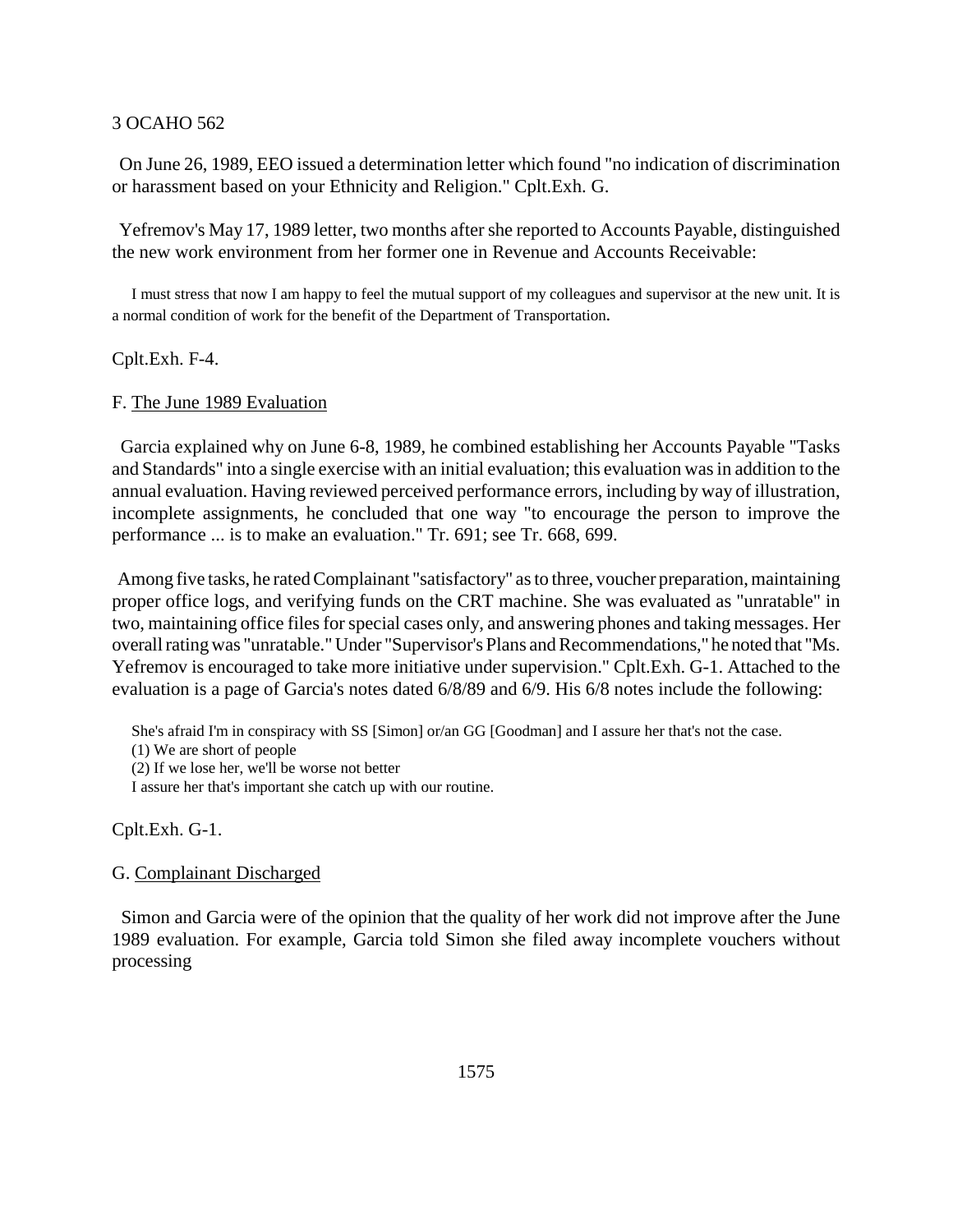them for payment. She claims Garcia incorrectly evaluated her work as incomplete on the basis of discarded drafts. In any event, Simon called Yefremov into his office in August,

And I had called up Ms. Yefremov into my office to again say, you know, "What's happening? Why can't you do the work?" And telling her we're giving you every opportunity to make good. And you continue to show--leave everybody dissatisfied. And her response to me after this whole big discussion was, "When do I get a raise?" This was in August of '89.

Tr. 489.

Simon recalled that at the end of the meeting he advised Yefremov she was being discharged.

On August 29, 1989, Simon wrote a note to files,

AFTER DISCUSSION WITH MANNY GARCIA--AND DOCUMENTATION OF REPEATED ERRORS--REVIEWED WITH SHERRY KAVALER--DECISION TO TERMINATE SEPT 8, 1989

Resp.Exh. 8.

On the same date, Simon sent Sherry Kavaler (Kavaler),<sup>7</sup> Assistant Personnel Director, DOT, a request to terminate Yefremov effective close of business September 8, 1989, stating inter alia,

Ms. Yefremov was at first assigned to our Accounts Receivable unit within Fiscal Affairs. After complaints from her immediate supervisor she was transferred to Accounts Payable in order to give her another opportunity to adjust under another supervisor. Her performance has never been up to standards, and her present complains of continuing errors in her work.

I believe we have given her every opportunity to improve and have failed.

Resp.Exh. 9.

 On September 6 and 7, 1989, Yefremov was absent on sick leave. She complained of headaches and chest pains, physical symptoms she claims were a direct result of the pressures at work.

 Yefremov reported for work on September 8. She had not received written notice from Simon or Garcia. On September 8, Simon addressed a note to the payroll office advising that Yefremov had been

<sup>7</sup> Appears in transcript as Kavlar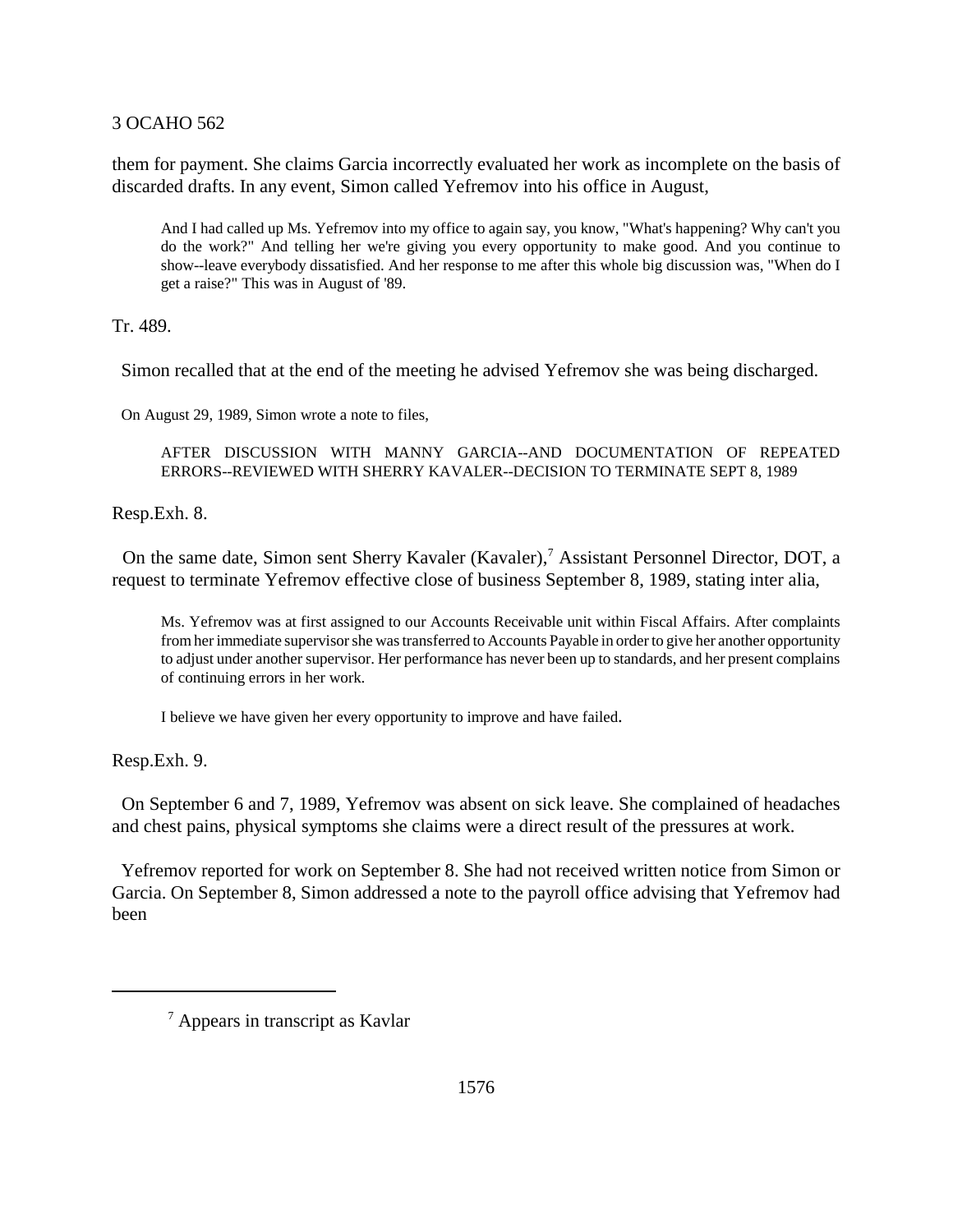terminated effective close of business September 8. Resp.Exh. 10. As reflected in his memo to files of September 11, 1989,

 M YEFREMOV REPORTED TO WORK-- I AGAIN ADVISED HER THAT SHE WAS TERMINATED AS OF 9/8/89 SHE ACTS AS IF SHE DOESN'T UNDERSTAND STATING SHE WAS SICK I BELIEVE IT IS A PLOY.

Resp.Exh. 11.

Describing the circumstances of the memorandum, according to Simon

Mr. Garcia came into my office, and I believe that she came in and sat down like nothing happened. And I called her into my office. And I again advised her that she was terminated as of September the 8th. And that she was to go home. That she had no more job.

Tr. 505.

 On the same date, Kavaler sent a handwritten memo to one of her staff who supervised the Personnel Transaction Section that updates the personnel system "to take someone off payroll," Tr. 611,

 Helene Please terminate Margarita Yefremov SS# #- - Asst. Acct COB 9/8/89 This was confirmed with Si Simon Thank you /s/ Sherry

Resp.Exh. 12.

 Relying on the reference to "C.O.B.," Complainant contends she understood that Fiscal Affairs discharged her because it no longer had sufficient business to require her services, in contrast to the claim that her performance was inadequate. Tr. 106-107; Cplt.Exh. M. See also, Resp.Exh. 12.

 On September 13, 1989, Yefremov filed her charge with SDHR, following an initial effort to obtain an appointment on August 30, 1989. SDHR denied her claim, and she appealed to EEOC. Both EEOC and SDHR found no evidence of DOT discrimination.

 Yefremov's husband as early as September 4, 1989 had written to the Mayor of New York City to protest her termination. Yefremov characterizes the letter, which she refused to produce at hearing, as a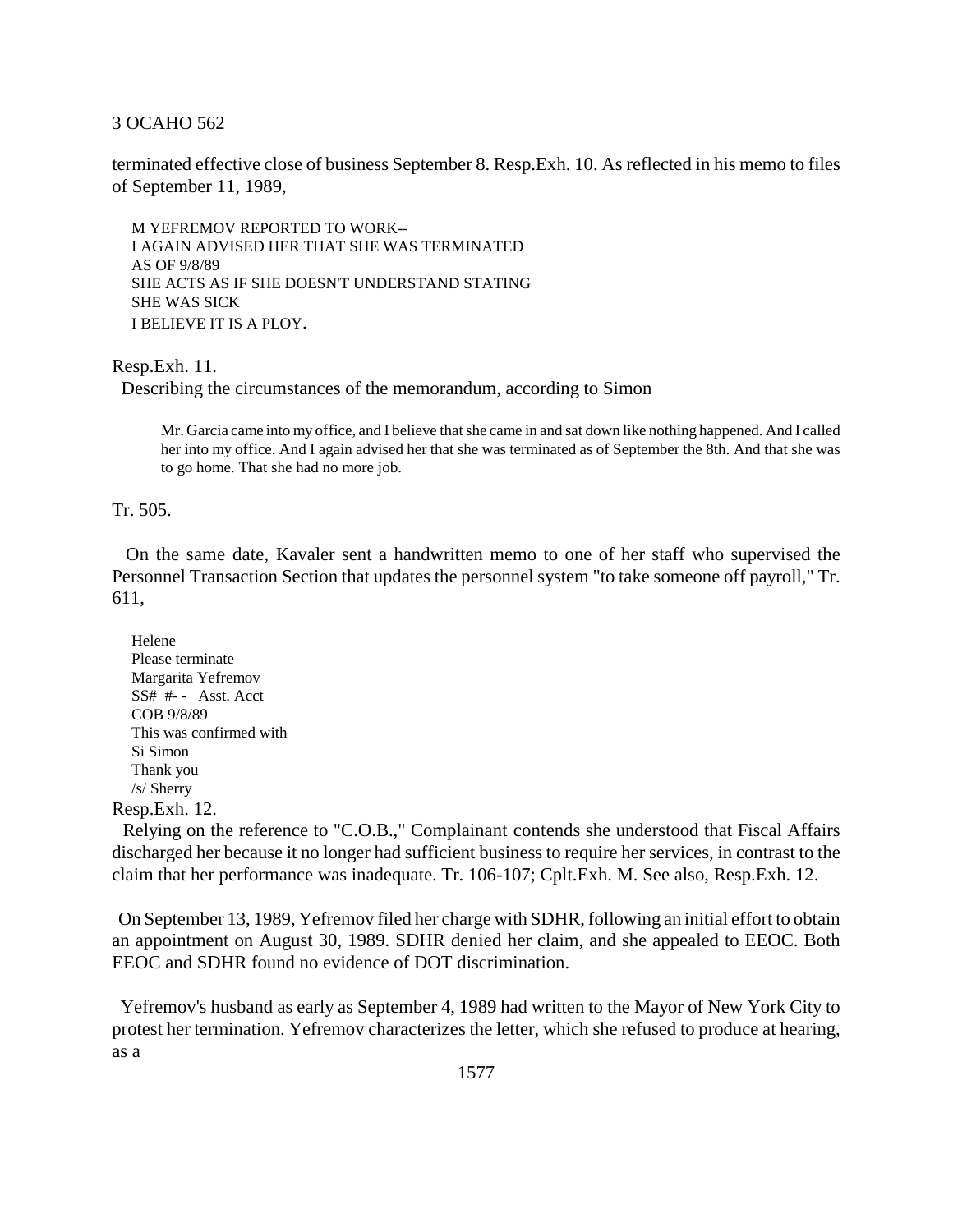preventive effort, not a curative one. Cplt.Exhs. J, K, and L. Kavaler explained that some DOT documents show the termination date as close of business 9/9/89 because the Personnel Management System computer records removing the employee from pay status one day after the personnel action is taken. Payments subsequent to September 8 were explained as distributions to settle her payroll account in full, and not as salary for dates subsequent to September 8, 1989.

 Yefremov received an October 3, 1989 letter from Mark Barron, DOT Director of Personnel. Acknowledging that the content was the same, she asserts that the original differs from the copy provided to her by DOT during trial preparation. Yefremov introduced photo enlargements showing microscopic differentials in typeface between the two; in addition, the second copy was unsigned, and bears nomenclature not contained on the original. Kavaler explained that the difference in appearance between the two copies is accounted for by the fact that one is a copy of a carbon copy and, being an originator's file copy, bears indicia of internal distribution but no signature. Cplt.Exhs. M and M-1.

 At hearing, Respondent introduced two schedules listing employees to reflect the demographic profile of the units in which Complainant had been employed, Billing and Accounts Receivable, and Accounts Payable. Both were compiled for the hearing. Exhibit 1 identifies employees other than Yefremov, by nationality and citizenship status for the period of her employment. Exhibit 2 identifies employees as of November 1992 in the same manner. DOT's unrebutted data show that of 25 employees on board between 5/2/88 and 9/8/89, twelve were native-born U.S. citizens, five of the remaining 13 were naturalized. DOT's unrebutted data show that of 25 employees assigned in November 1992, eleven were native-born U.S. citizens, seven of the remaining 13 were naturalized.

# IV. *Discussion*

### A. General Principles of § 1324b Liability.

# 1. Complainant Has Standing

 As already found and concluded, Yefremov has standing as a protected individual to maintain a claim of citizenship status discrimination, and of retaliation pursuant to 8 U.S.C. § 1324b. 3 OCAHO 466. As an employer of more than three individuals, DOT is amenable to her claim of liability for violation of § 1324b. 8 U.S.C.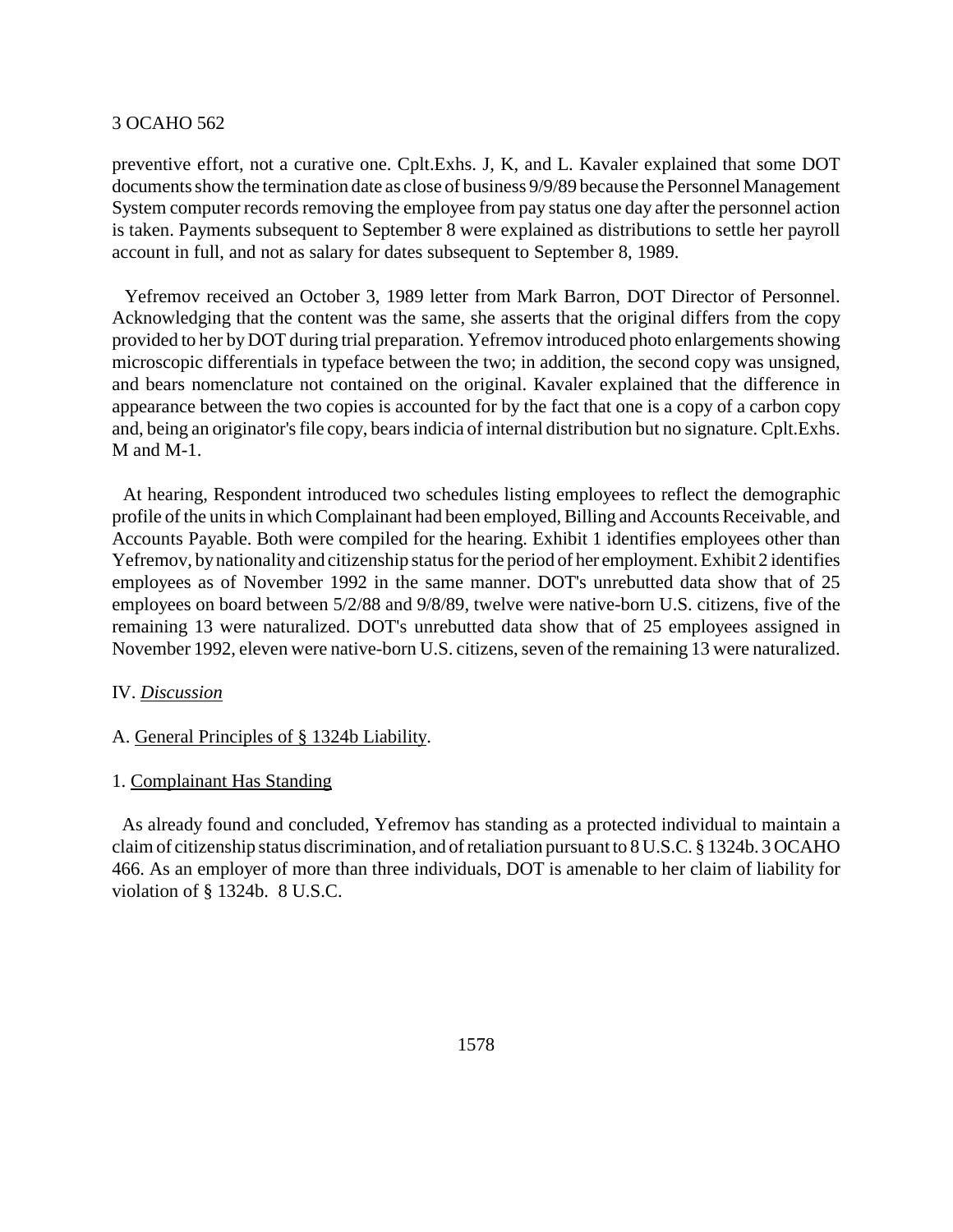§§ 1324b(a)(1)(B), b(a)(2)(A). Kamal-Griffin v. Curtis, Mallet-Prevost, Colt & Mosle, OCAHO Case No. 92B00068 (8/16/93) at 12; Westendorf v. Brown & Root, 3 OCAHO 477 (12/2/92) at 12; Lundy, 1 OCAHO 215 at 8. Lack of national origin jurisdiction does not bar administrative law judge authority with respect to citizenship status discrimination claims pursuant to 8 U.S.C. § 1324b. Romo v. Todd Corp., 1 OCAHO 25 (8/19/88), aff'd., United States v. Todd Corp., 900 F.2d 164 (9th Cir.1990); Lundy, 1 OCAHO 215; U.S. v. Marcel Watch Corp., 1 OCAHO 143 (3/22/90), amended, 1 OCAHO 169 (5/10/90).

# 2. Title VII Principles As Adapted to § 1324(b)

 It is settled OCAHO caselaw that § 1324b decision-making is informed by the law developed through interpretation of Title VII of the Civil Rights Act of 1964, as amended, 42 U.S.C. §§ 2000e et seq. Hensel v. Oklahoma City Veterans Affairs Medical Ctr., 3 OCAHO 532 (6/25/93); U.S. v. Sargetis, 3 OCAHO 407 (3/5/92); Huang v. Queens Motel, 2 OCAHO 364 (8/9/91); Fayez v. Sheraton Corp., 1 OCAHO 152 (4/10/90); U.S. v. Lasa Marketing Firms, 1 OCAHO 106 (11/27/89); Bethishou v. Ohmite Mfg. Co., 1 OCAHO 77 (8/2/89); Marcel Watch, 1 OCAHO 143; U.S. v. Mesa Airlines, 1 OCAHO 74, (7/24/89), appeal dismissed, 951 F.2d 1186 (10th Cir.1991).

 Two judicially established principles of interpreting Title VII liability were well established by the time § 1324b was enacted. One, the disparate treatment standard of proof applies when it is shown that an employer treats some people less favorably than others because of their race, color, religion, gender, or national origin.<sup>8</sup> The other, the disparate impact standard of proof applies where it is shown that discrimination results from an employer's practices that are facially neutral in their treatment of individuals but that, in the absence of a business necessity justification fall more harshly on one or another protected group.<sup>9</sup>

 The President signed the Immigration Reform and Control Act of 1986 (INA), Pub.L. 99-603, 100 Stat. 3359, 3374 into law on November 6, 1986. Section 102 of IRCA added Section 274A, codified as 8 U.S.C.

<sup>&</sup>lt;sup>8</sup> See International Bhd. of Teamsters v. United States, 431 U.S. 324, 334 (1977). Accord, U.S. Postal Serv. Bd. of Governors v. Aikens, 460 U.S. 711, 715 (1983); Furnco Constr. Corp. v. Waters, 438 U.S. 567, 577 (1978).

<sup>&</sup>lt;sup>9</sup> See Griggs v. Duke Power Co., 401 U.S. 424, 431 (1971) (actual intent not necessary to prove discrimination under disparate impact test). See also Geller v. Markham, 635 F.2d 1027, 1031 (2d Cir.1980) (quoting Teamsters, 431 U.S. at 335-36 n. 15).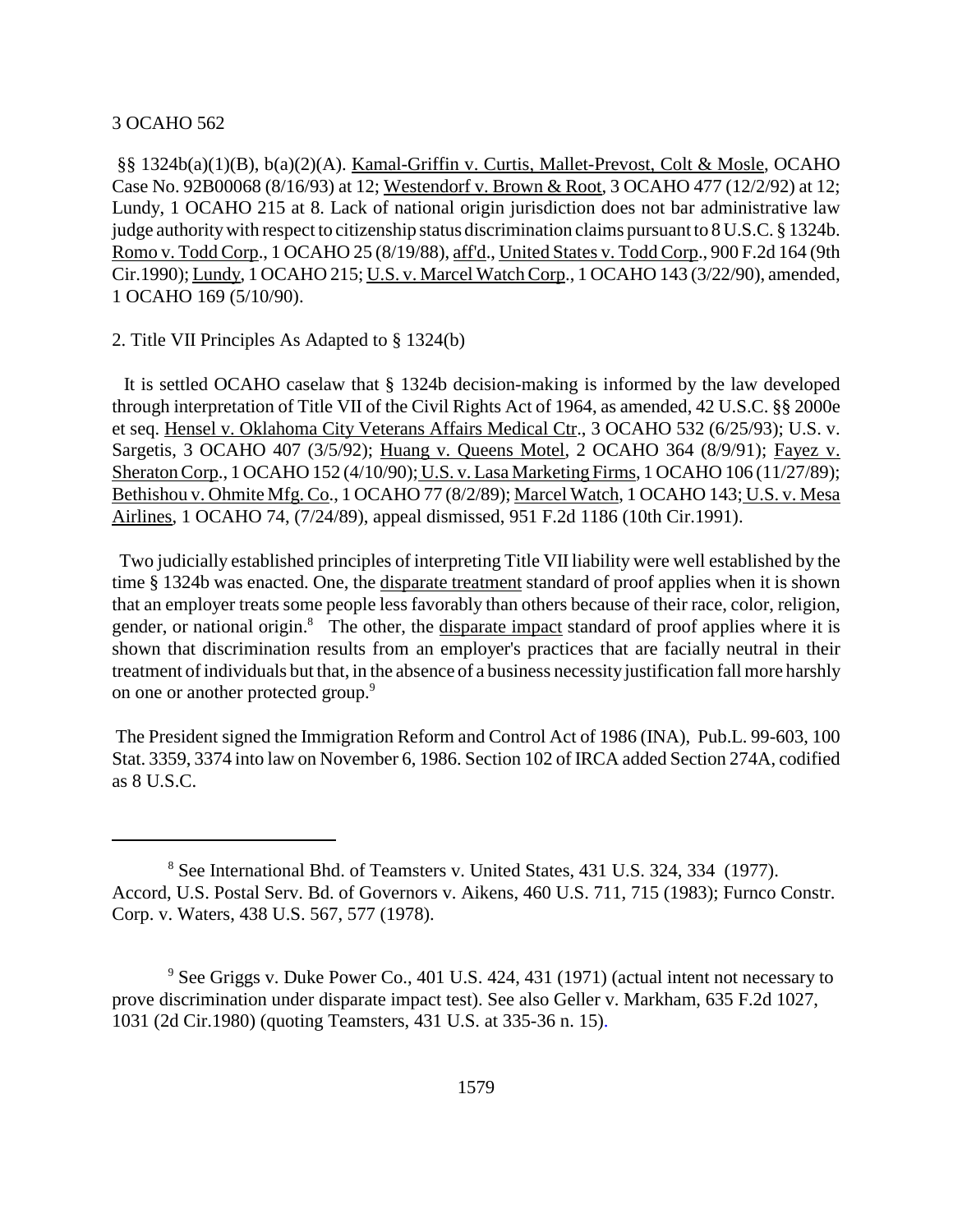§ 1324b, to the Immigration and Nationality Act (INA), as amended. The President's signing statement expressed the policy that the new antidiscrimination prohibition requires proof of discriminatory intent, i.e., evidence of knowing and intentional discrimination. The new law was to be understood to prohibit only that discrimination which could be proven to be disparate treatment, not disparate impact. See Statement of President Reagan upon signing S.1200, 22 WEEKLY COMP.PRES.DOCS. 1534, 1537 (Nov. 10, 1986); Supplementary Information to 28 C.F.R. § 44, 52 F.R. 37403 (1987) (Attorney General statement that intent to discriminate is an essential element of a charge). See Kamal-Griffin, at 12-13.

### As stated in Marcel Watch,

 Title VII disparate treatment jurisprudence provides the analytical point of departure for Section 102 cases. Liability under Section 102 is proven by a showing of deliberate discriminatory intent on the part of an employer.

\* \* \* \*

 The Complainant must establish intentional discrimination by a preponderance of the evidence, i.e., "knowing and intentional discrimination." 8 U.S.C. § 1324b(d)(2)).

1 OCAHO 143 at 13.

#### B. Intent to Violate 8 U.S.C. § 1324b Need Not Be Proven

 Knowing and intentional discriminatory conduct can be established without proof of intent to violate the law. The intent that need be proven is not intent to violate the law. It is sufficient to establish that the employer intended the conduct at issue. As stated in an employers sanction case with respect to the "knowing" conduct requirement of § 1324a,

 [I]t is not intent to violate the law that is at issue but intent to perform an act for which the law has prescribed consequences, i.e., culpability for continuing to employ an unauthorized alien knowing the alien to be unauthorized. Cf. U.S. v. Marcel Watch Corporation ... at 13, 15.

#### U.S. v. Buckingam Ltd. Partnership, 2 OCAHO 151 (4/6/90) at 10-11.

Marcel Watch is instructive,

 Employment discrimination jurisprudence turns on the basic question whether an employer who intentionally treats persons differently on a prohibited basis violates antidiscrimination laws, regardless of what motivates that intent.

1 OCAHO 143 at 13.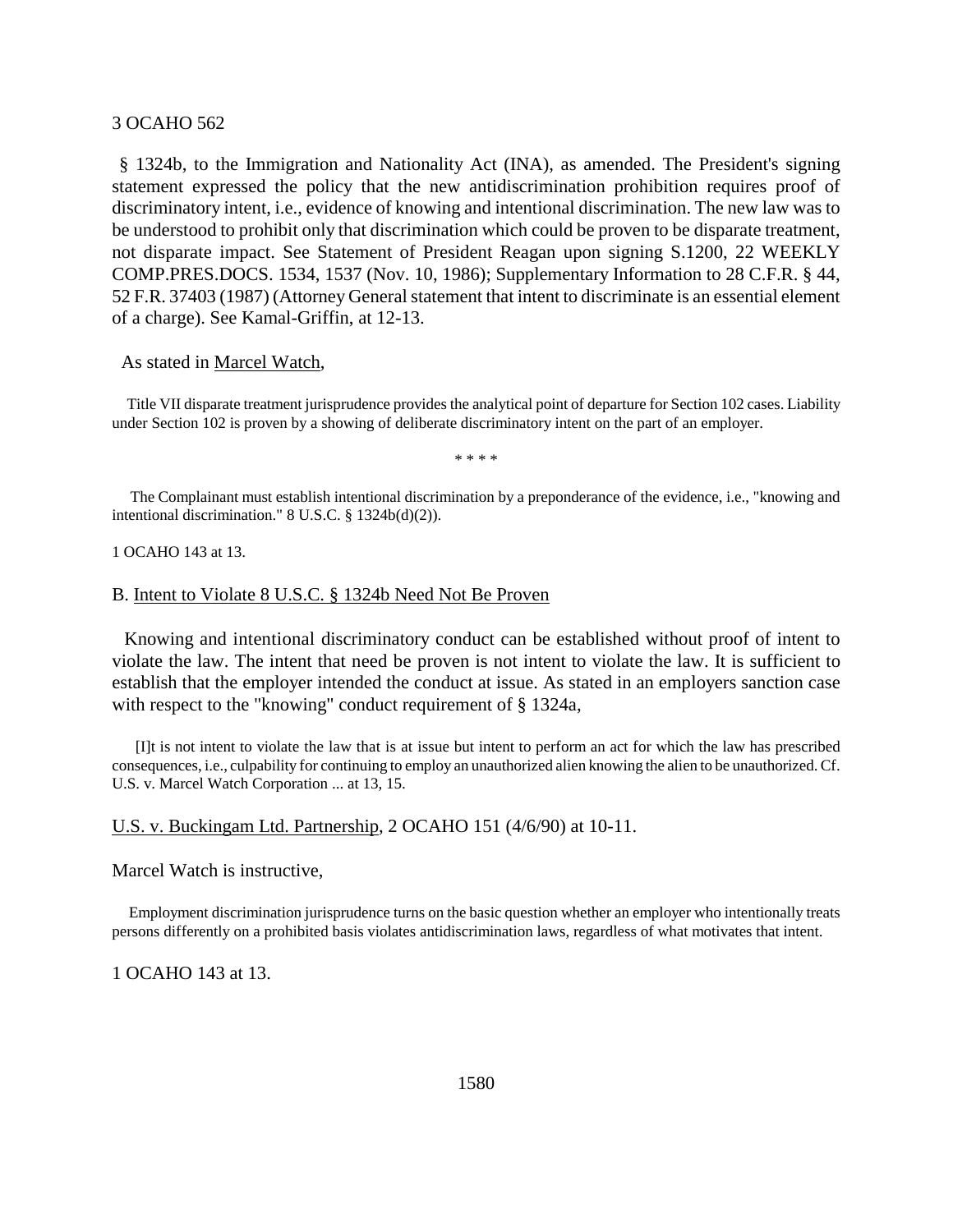# Accord, U.S. v. General Dynamics Corp., 3 OCAHO 517 (5/6/93) at 39-40.

At issue is whether the discriminatory act is deliberate, not whether the violation of the law is deliberate or the result of an employer's invidious purpose or hostile motive. See, e.g., Nguyen v. ADT Engineering, 3 OCAHO 489, at 8 (Feb. 18, 1993) ("The discriminate must only prove that the violative conduct occurred. A complainant does not need to prove that the conduct was intended to violate the proscription against discrimination").....

# C. Allocation of Burdens Under 8 U.S.C. § 1324b

 The intersection of Title VII and OCAHO disparate treatment caselaw has resulted in adopting for § 1324b cases the principles established by courts for the order and allocation of burden of proof in Title VII disparate treatment claims. Kamal-Griffin, OCAHO Case No. 92B00068; Westendorf, 3 OCAHO 477; Alvarez v. Interstate Highway Constr., 2 OCAHO 430 (6/1/91); Ipina v. Michigan Dept. of Labor, 2 OCAHO 386 (11/7/91); Huang, 2 OCAHO 364.

Proof of discrimination does not turn on a complainant's ability to produce "a smoking gun." Resare v. Raytheon Co., 981 F.2d 32 (1st Cir.1992); Oxman v. WLS-TV, 846 F.2d 448, 455-56 (7th Cir.1988). See Aikens, 460 U.S. 711, 715 (1983) ("There will seldom be 'eyewitness' testimony as to the employer's mental processes.") It is rare that the victim can prove that the employer conceded discrimination, e.g., "I do not want any permanent resident aliens working here." Nguyen v. ADT Engineering, 3 OCAHO 489 (2/18/93) at 8- 11. But see Mesa Airlines, 1 OCAHO 74.

 As first applied in Mesa Airlines, 1 OCAHO 74 at 41, the disparate treatment analysis of Title VII of the Civil Rights Act, 42 U.S.C. § 2000e-5(k) (1964) underpins IRCA § 102 discrimination analysis. Both Title VII and IRCA caselaw make clear that circumstantial evidence is sufficient to establish discrimination. The seminal cases, McDonnell Douglas Corp. v. Green, 411 U.S. 792 (1973), Texas Dep't of Community Affairs v. Burdine, 450 U.S. 248 (1981) and their progeny, provide the framework for proof of discrimination by indirect evidence. The McDonnell Douglas Corp./Burdine model instructs as to the proper allocation of the burden of proof between parties in disparate treatment discrimination cases. See also Fisher v. Transco Services-Milwaukee, Inc., 979 F.2d 1239, 1243 (7th Cir.1992) ("[Complainants who allege disparate treatment discrimination] may assert that their employer's practice, while not necessarily intended, resulted in a significant disparate impact ..."); Oxman v. WLS-TV, No. 84 C 4699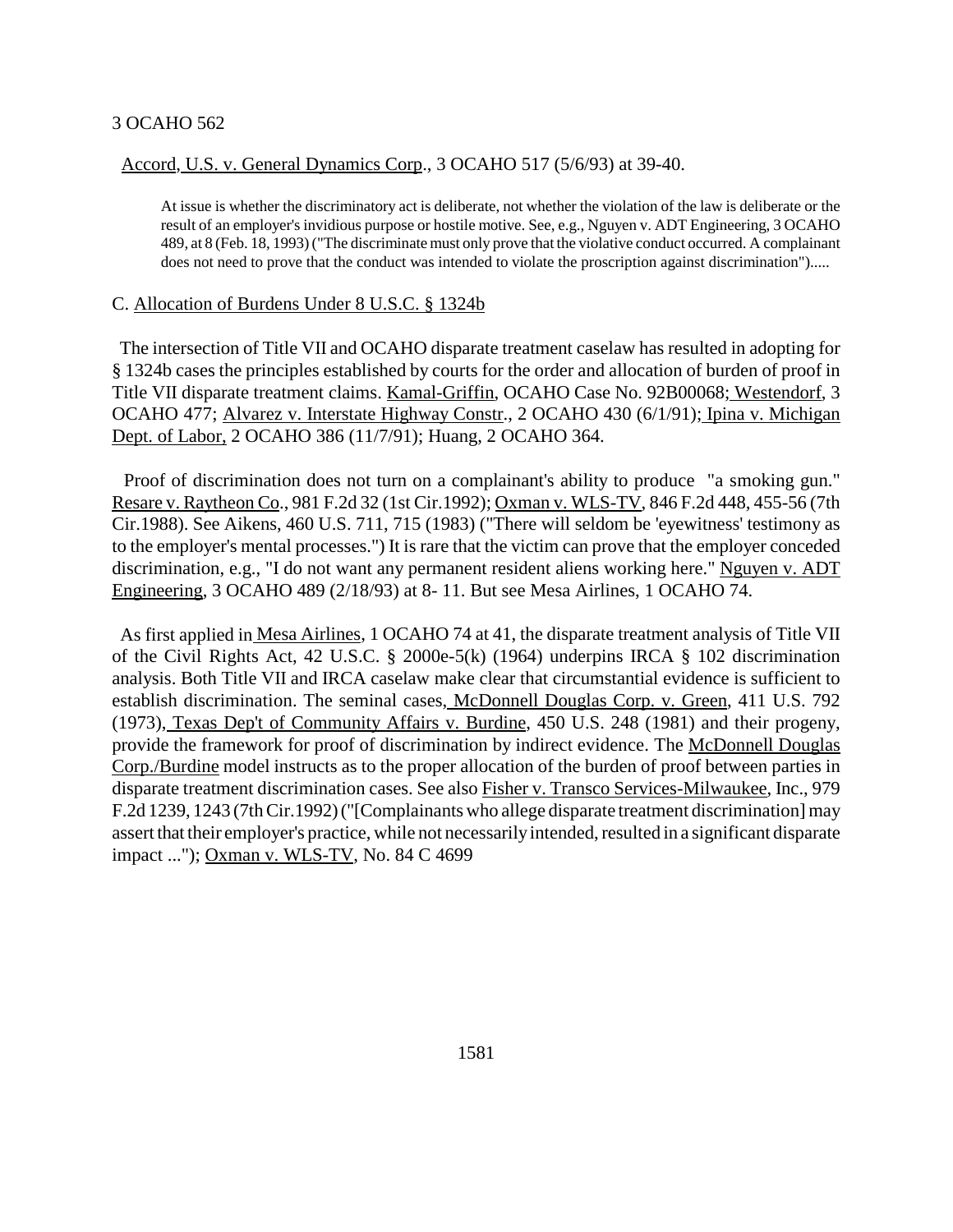# (N.D.Ill.1993), adopting decision of magistrate, 60 Empl.Prac.Dec. ¶41,946 (1992).

Reciting the McDonnell Douglas/Burdine model, Marcel Watch states,

To succeed in any Title VII employment action a complainant must (1) establish a prima facie case that a discriminatory act occurred, and (2) meet the evidentiary burden, i.e., burden of persuasion, that allows a court to find the alleged discriminatory act unlawful. The basic allocation of proof in disparate treatment cases is established in McDonnell Douglas Corp. v. Green, 411 U.S. 792 (1973) and Texas Department of Community Affairs v. Burdine, 450 U.S. 248 (1981). The same burden exists for complaints filed under Section 102 of IRCA. See, e.g., Mesa Airlines [1 OCAHO 74]

Marcel Watch, 1 OCAHO 143 at 13; U.S. v. Sargetis, 3 OCAHO 407 (3/5/92) at 26; Salazar-Castro v. Cincinnati Pub. Sch., 3 OCAHO 406 (2/26/92) at 7.

 The Burdine court summarized the basic allocation of burdens and orders of presentation of proof, as originally set out in McDonnell Douglas.

First, the plaintiff has the burden of proving by the preponderance of the evidence a prima facie case of discrimination. Second, if the plaintiff succeeds in proving the prima facie case, the burden shifts to the defendant "to articulate some legitimate, nondiscriminatory reason for the employee's rejection." [McDonnell Douglas Corp. v. Green, 411 U.S.] at 802.... Third, should the defendant carry this burden, the plaintiff must then have an opportunity to prove by a preponderance of the evidence that the legitimate reasons offered by the defendant were not its true reasons, but were a pretext for discrimination. Id. at 804.

Burdine, 450 U.S. at 248; Wilson v. Stroh Companies, 952 F.2d 942, 945 (6th Cir.1992); Brownlee v. Chrysler Motors Corp., No. 89-CV-72108-DT (E.D.Mich.1991). See also Furnco, 438 U.S. at 577 ("the method suggested in McDonnell Douglas ... is merely a sensible, orderly way to evaluate the evidence in light of common experience as it bears on the critical question of discrimination."); Aikens, 460 U.S. 711.

 In contrast to the burden of persuasion, both parties bear the burden of production vis á vis an allegation of knowing and intentional citizenship discrimination.

1. Complainant's Traditional Prima Facie Burden

The McDonnell Douglas Court enumerated the elements of Complainant's prima facie hurdle.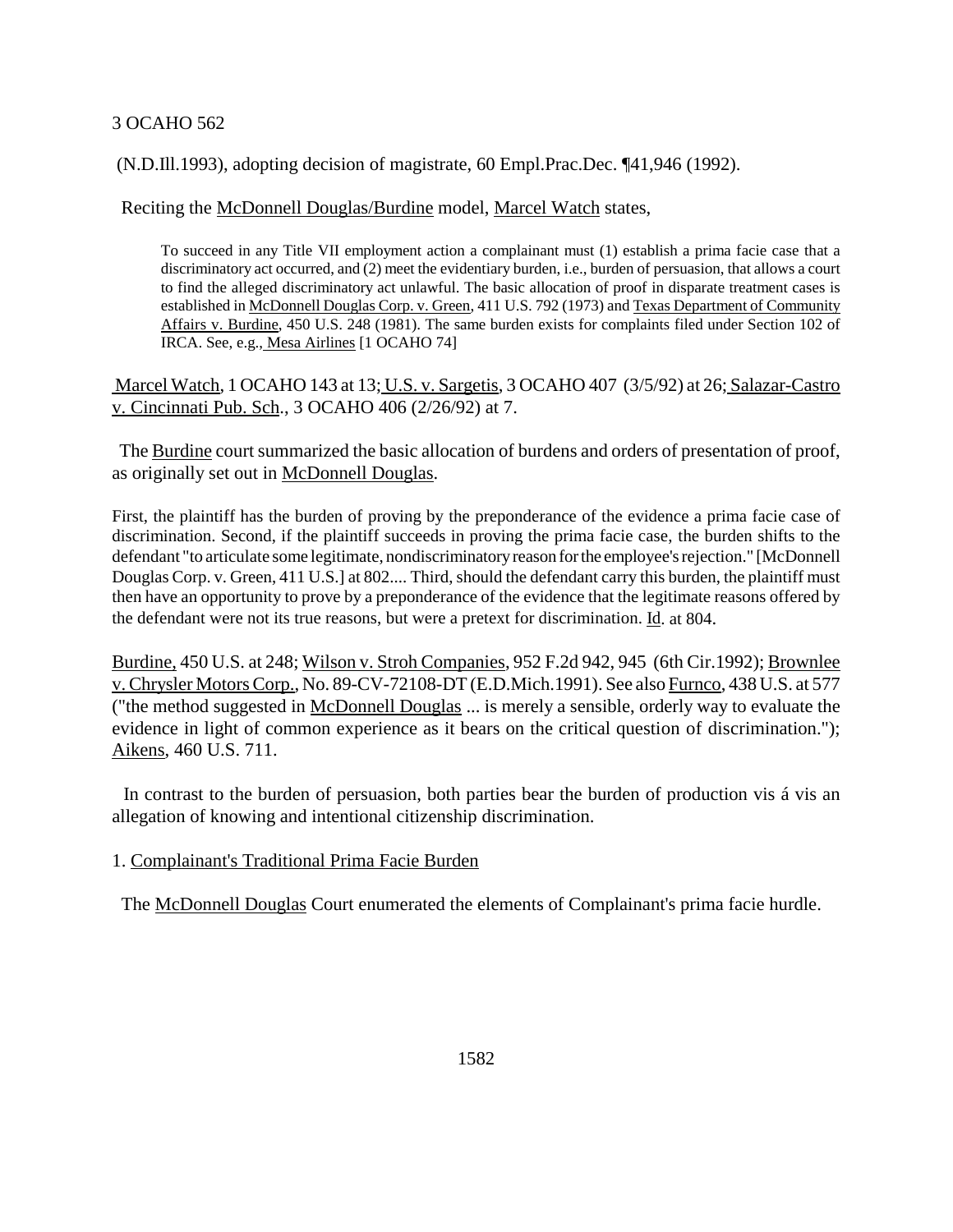To meet the initial burden of establishing a prima facie case, a complainant must show:

(i) that he belongs to a protected class, (ii) that he applied and was qualified for a job for which the employer was seeking applicants; (iii) that, despite his qualifications, he was rejected; and (iv) that, after his rejection, the position remained open and the employer continued to seek applicants from persons of complainant's qualifications....

McDonnell Douglas Corp., 411 U.S. at 802; Brownlee, Civil Action No. 89- CV-72108-DT.

The Court later explained the rationale behind its prima facie methodology.

A prima facie case under McDonnell Douglas raises an inference of discrimination only because we presume these acts, if otherwise unexplained, are more likely than not based on the consideration of impermissible factors.

Furnco, 438 U.S. at 577.

## 2. Complainant's Prima Facie Burden in the Context of Discharge

 Courts have adapted the seminal McDonnell Douglas formulation to discriminatory discharge allegations. In a case alleging violation of § 510 of the Employee Retirement Income Security Act of 1974 (ERISA), codified at 29 U.S.C. § 1140, the Second Circuit, has held that "[T]he nature of the plaintiff's burden of proof at the prima facie stage is de minimus." Dister v. Continental Group, Inc., 859 F.2d 1108, 1114 (2d Cir.1988). Accord, Melnyk v. Adria Laboratories, 799 F.Supp. 301, 313 (W.D.N.Y.1992); Kamal-Griffin, OCAHO Case No. 92B00068, at 18.

The Dister court instructed that,

In Title VII and ADEA cases, a plaintiff establishes a prima facie case of unlawful termination by showing that the plaintiff (1) belongs to a protected group, (2) was qualified for the position, and (3) was discharged or denied employment under circumstances that give rise to an inference of discrimination. See McDonnell Douglas, 411 U.S. at 802, 93 S.Ct. at 1824 (Title VII); Russo, 837 F.2d at 43 (ADEA); Pena, 702 F.2d at 324 (ADEA).

859 F.2d at 1114-15.

See also, Nguyen, 3 OCAHO 489 at 8-11.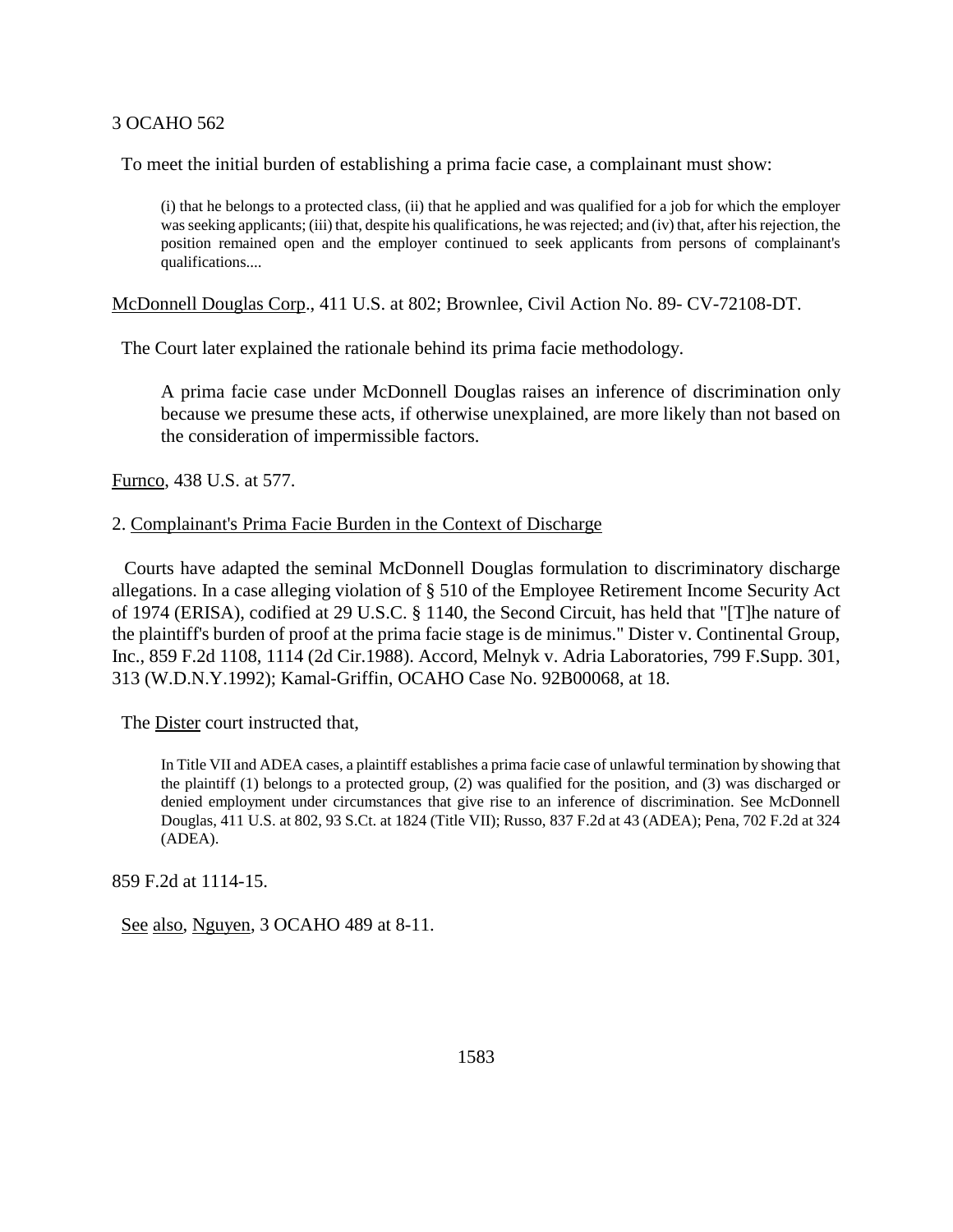Kamal-Griffin is also instructive:

"The method suggested in McDonnell Douglas for pursuing [the disparate treatment] inquiry ... was never intended to be rigid, mechanized, or ritualistic." Furnco, 438 U.S. at 577. A Title VII plaintiff therefore can establish a prima facie case of individualized disparate treatment other than through a showing under the McDonnell Douglas paradigm by 'offering evidence adequate to create an inference that an employment decision was based on a discriminatory criterion illegal under [Title VII].' " Lopez v. Metropolitan Life Ins. Co., 930 F.2d 157, 161 (2d Cir.), cert. denied, 112 S.Ct. 228 (1991) (quoting Teamsters, 431 U.S. at 336 (1977)).

OCAHO Case No. 92B00068 at 19.

 Upon assessing the sufficiency of evidence of a prima facie case of wrongful discharge, and of the employer's response, the role of the adjudicator is limited.

To begin with, it is not the function of a fact-finder to second-guess business decisions or to question a corporation's means to achieve a legitimate goal. See Burdine, 450 U.S. at 259, 101 S.Ct. at 1097 ("The fact that a court may think that the employer misjudged the qualifications of the applicants does not in itself expose him to Title VII liability...."); see also Meiri, 759 F.2d at 995.

Evidence that an employer made a poor business judgment in discharging an employee generally is insufficient to establish a genuine issue of fact as to the credibility of the employer's reasons. See Graefenhain, 827 F.2d at 20 ("A business decision need not be good or even wise. It simply has to be nondiscriminatory....). Thus, the reasons tendered need not be well-advised, but merely truthful. See Pollard v. Rea Magnet Wire Co., 824 F.2d 557, 559 (7th Cir.) (Title VII), cert. denied, --- U.S. ----, 108 S.Ct. 488, 98 L.Ed.2d 486 (1987).

Dister, 859 F.2d at 1116.

 Moreover, an employer has broad discretion in defining expectations of employees' performance. Absent an illegality, an employee must acquiesce in those expectations, rather than perceive them as discriminatory. Nguyen, 3 OCAHO 489 at 12. Nguyen also addressed the roles of the employer, employees and adjudicator.

The employee doesn't get to write his own job description. An employer can set whatever performance standards he wants, provided they are not a mask for discrimination on forbidden grounds such as race or age.

Palucki v. Sears, Roebuck & Co., 879 F.2d 1568 (7th Cir.1989).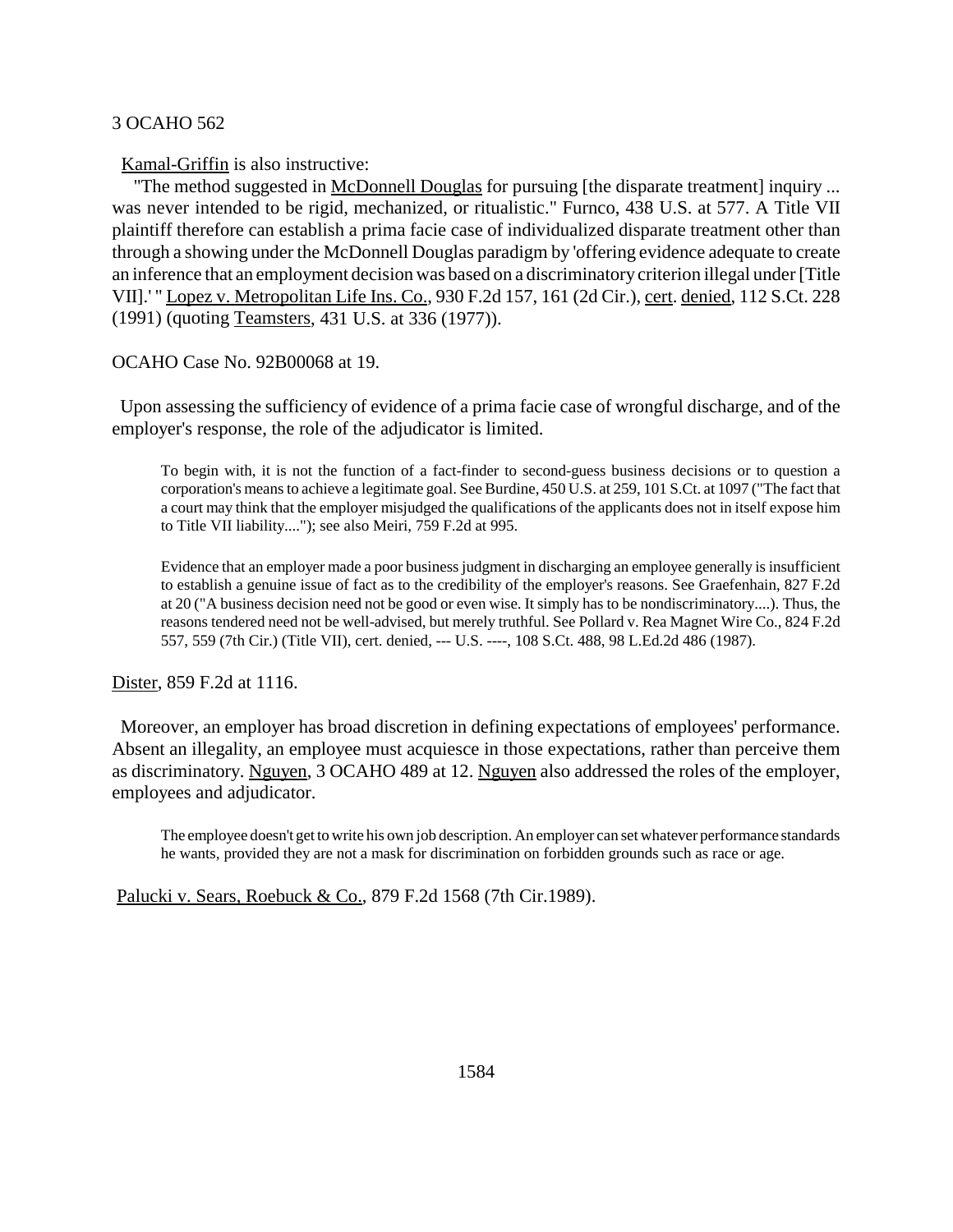Furthermore, it is not the judge's role to second guess employer decisions. As well stated,

The business of business, and the sole concern of business is profit. And the law does not judge the wisdom of a company's business decision, unless a forbidden motive is present.

Oxman v. WLS TV, 60 Empl.Prac.Dec. ¶ 41,946, at 73,532.

[C]ourts do not sit as a super-personnel department that re-examines [ [employer] decisions. [Cite omitted.] No matter how medieval an employer's practices, no matter how highhanded its decisional process, no matter how mistaken its managers.

Id. at 73,548.

# D. Complainant Has Failed to Establish A Prima Facie Case of Citizen Status Discrimination

 Patently, this is not a case of direct discrimination. There is no suggestion of acknowledged DOT discrimination against Complainant. Compare Mesa. Applying the burden shifting methodology for scenarios involving indirect, i.e., circumstantial, evidence, once Yefremov establishes a prima facie case, a rebuttable presumption of discrimination arises, and the burden of production shifts to DOT to articulate a legitimate, nondiscriminatory explanation for her discharge. If DOT succeeds, the presumption drops from the case, and the burden shifts back to Yefremov to show that DOT's proffered explanations are a pretext. Description of McDonnell/Burdine principles as applied to an age discrimination case is pertinent to the case at hand,

The special virtue of the burden-shifting method of proof is that it allows victims of age discrimination to prevail without presenting any evidence that age was a determining factor in the employer's motivation. McDonnell Douglas and Burdine permit a plaintiff to recover, even if he or she is unable to discover evidence of discrimination, simply by proving that the employer's proffered justification is unworthy of credence.

Oxman, 60 Empl.Prac.Dec. ¶ 41,946, at 73,547.

 Holding Yefremov to any reasonable standard compels the conclusion that her evidence failed to establish a prima facie case of discrimination. Complainant's case falls far short of even the de minimus standard of proof announced in Dister. Although Complainant has ardently presented a catalogue of injustices she suffered at DOT, her proof comprises only bald accusations. Granting her every concession as a pro se complainant, overruling DOT's motion for judgment at the conclusion of her case, I put DOT to its proof. That proof overwhelms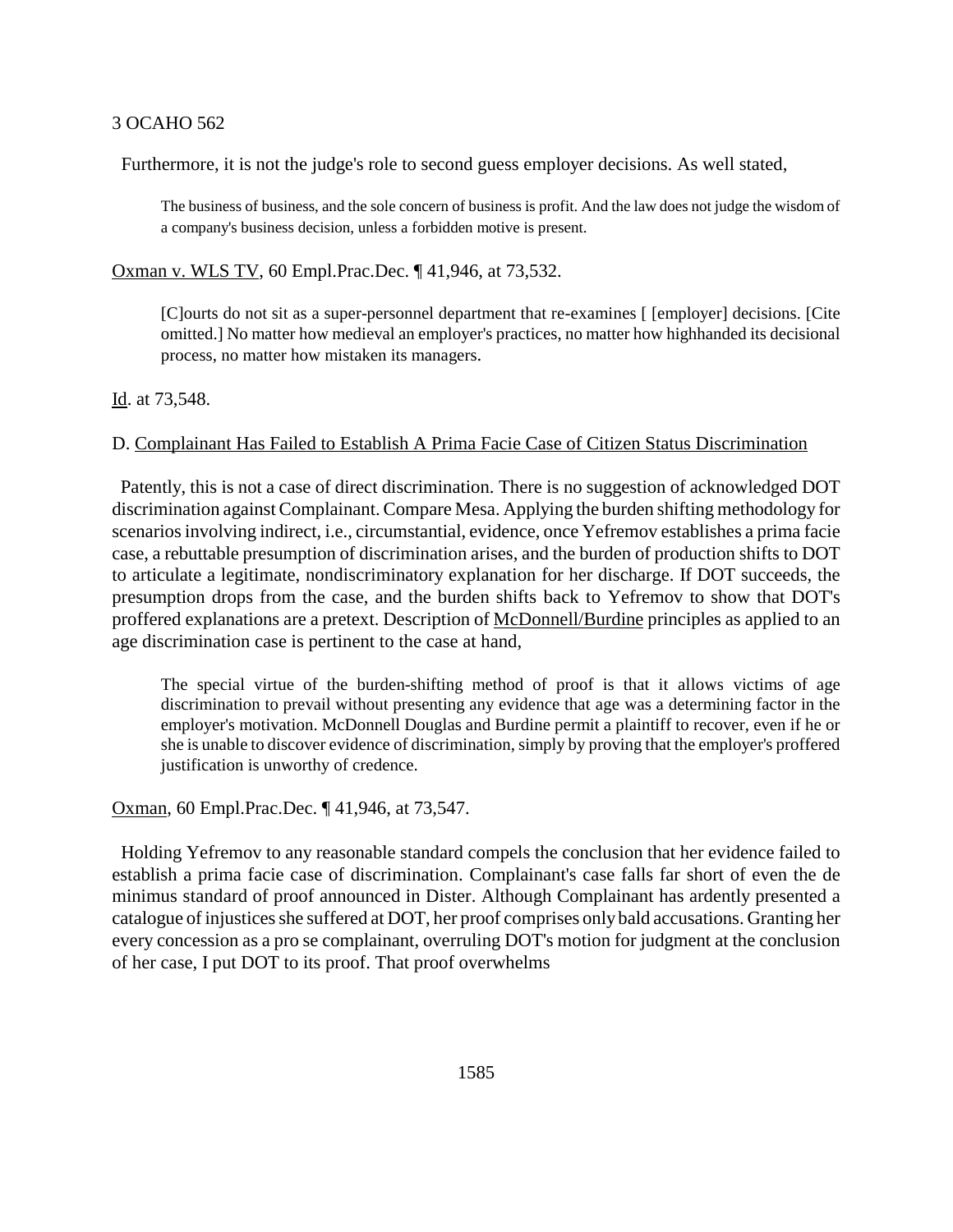# the record with justification for her discharge. Lopez v. Metropolitan Life, 930 F.2d at 157, 161 (2d Cir.1991).

 As discussed below, this case is so lacking in evidence of discrimination within the jurisdiction of an administrative law as to compel dismissal. The evidence presented demonstrates that during the pertinent time frame, Fiscal Affairs was generically multi-ethnic. I find and conclude that Goodman and Garcia were sympathetic managers. Their conduct was neither consistent with nor a mask for discrimination.

# E. Complainant's Conspiracy and Fraud Theories Rejected

 Complainant's proof consists exclusively of innuendo and unproven implications of document tampering and false dealings on the part of Fiscal Affairs managers, DOT counsel and others. For example, there is no credible evidence that documents are other than what they seem to be.

# 1. No Conspiracy To Deprive Her of Rights Under § 1324b

 Complainant's theories of conspiracy and fraud are unproven. I reject her rationale that DOT's failure to have contemporaneously provided her with copies of internal management documents proves that such documents are fakes. Her claim flies in the face of common bureaucratic efficiency and sound managerial principles--the creation of an audit trail. For example, the series of September 1989 memoranda confirm, they do not impeach, the fact that she was fired effective the close of business on September 8, 1989. Her absence on sick leave immediately prior to the date of discharge does not obscure the effectiveness of summary removal of a non-tenured employee. In any event, she cannot have it both ways, claiming wrongful discharge as of a point in time, but clouding the fact of discharge. I conclude, moreover, that her husband's letter of September 4, to the Mayor, which she refused to provide, makes clear that she was on notice of her discharge, whether imminent or accomplished. Complainant's persistent conspiracy claim is, on this record, totally fatuous. Her effort to envelop adjudicatory authorities, state and federal, in the imagined design against her bespeaks the vacuousness of her claim. There is simply no evidence of a conspiracy to deprive Yefremov of rights conferred by § 1324b.

# 2. Paperwork Claims Rejected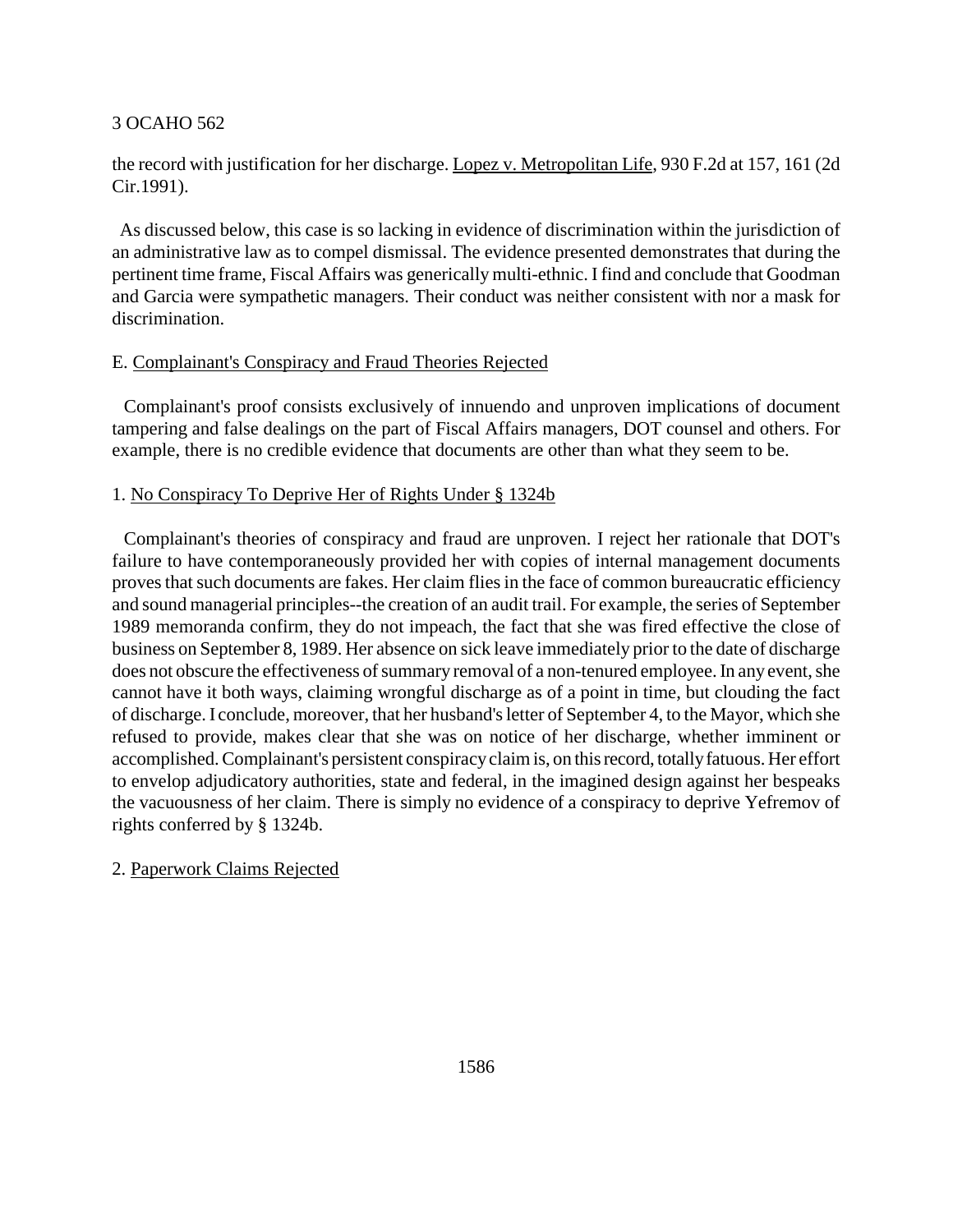The claims of forgery fare no better. Comparison among many exhibits makes clear that Simon's initials "SS" are rendered differently standing alone than when he signs his full name "Si Simon." That distinction is without a difference, comporting with common experience. That the signature or formulation "SS" on a particular document differs from the norm or may not be familiar to a particular former colleague is not persuasive. More to the point is that Simon adopted the content of the memoranda as his utterances. Who affixed the initials is immaterial to the facts communicated by the memoranda. Even without Simon, however, the inescapable conclusion is that these internal documents comprised DOT's personnel files. The recipients confirmed they had received them. There is no basis on which to conclude they were not received and retained in the regular course of business. It cannot be doubted that Yefremov was fired in early September 1989. The managerial conduct and decision-making reflected by the allegedly tainted memoranda is irrelevant to the question whether she was discharged for an actionable unlawful reason.

 No less realistic is the claim that because DOT's file copy of a document differed from the original sent to her by DOT, one copy or the other, or both, were forgeries. As I stated at hearing, and as I now conclude, the difference between the two is accounted for by the patently obvious fact that one is an original, the other an duplicate of the originating agency's file copy. I have considered all her claims of documentary tampering, and find them wanting, lacking any factual predicate.

 Only an overriding preoccupation with intrigue can dictate belief that DOT's paperwork reflects a conspiracy to deprive Yefremov of rights protected by 8 U.S.C. § 1324b. I conclude that Yefremov's purportedly factual contentions concerning documentary irregularities were overcome by sufficiently plausible explanations. I find DOT personnel practices with respect to this employee to have been consistent with the reasonable realities of DOT Fiscal Affairs management. Complainant's assertions of suspicion never reached the level of proof. Seamless innuendo is no substitute for evidence.

#### 3. Complainant's Credibility is Found Wanting

 The behavior of DOT supervisors is not suspect. The testimony of any one of Complainant's former supervisors sufficiently persuades me that this employee was given full measure of opportunity to perform. In light of her performance record at DOT, and the absence of proof to support her contentions, I find no support for Yefremov's claimed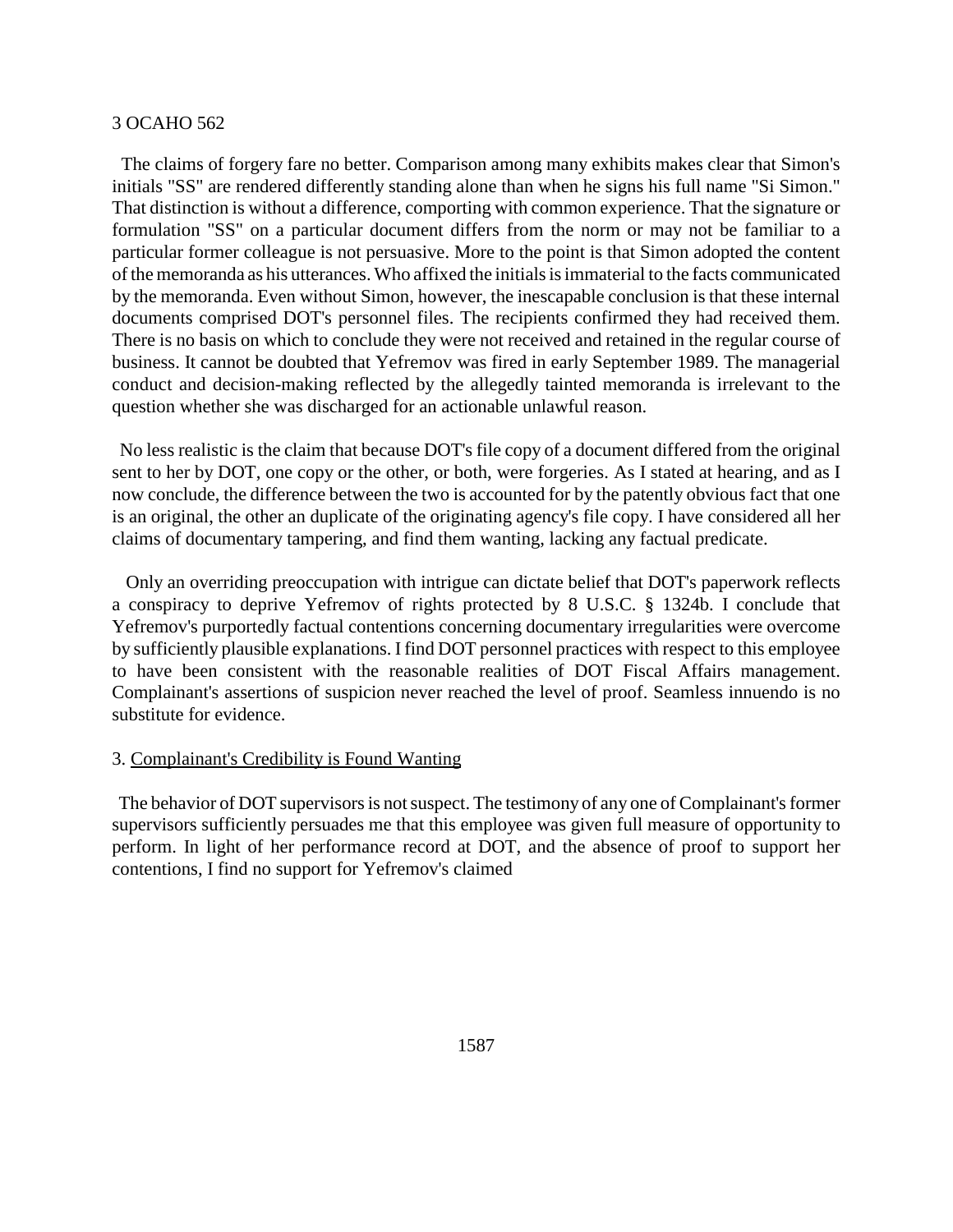imaginings. In contrast to DOT's participation in this case, including its efforts to accommodate Complainant on discovery and post-hearing, Complainant has by her own behaviour jeopardized her credibility. Her failure, whether or not deliberate, to follow the judge's directions casts a long shadow on the credibility of her assertions of DOT managerial misconduct. Without cause, Complainant has exacerbated case management problems, including, for example, filing of ex parte pleadings in the face of explicit and repeated directions to the contrary; interposition of barriers to discovery, including failure to present documents available to her but not produced until she proffered them at hearing; failure despite explicit directions to prepare and distribute copies of exhibits proffered at hearing; twice threatening to abandon the hearing in progress;<sup>10</sup> attempting to rely on her husband's letter of September 4, 1989, but refusing to produce it. Tr. 599-601.<sup>11</sup>

MS. YEFREMON: Yes. I have to leave.

MS. YEFREMON: As I realize now and yesterday, to stay here to just listen a pack of lies--

Ms. YEFREMON: Yes.

JUDGE MORSE: And you've persisted, you haven't volunteered to withdraw the case.

MS. YEFREMON: No.

JUDGE MORSE: You're not suggesting that.

MS. YEFREMON: No.

Tr. 598-9.

And again:

JUDGE MORSE: I'm going to take no more evidence on your appointment or on your files.

MS. YEFREMON: I say to you that I have to leave.

JUDGE MORSE: That's up to you.

MS. YEFREMON: Because you have not taken any evidence.

JUDGE MORSE: I have taken evidence.

MS. YEFREMON: I want to be taken as evidence that this personal history questionnaire ...

Tr. 647.

 $11$  Judicial commentary addressing erroneous, duplicative and vexatious filings was aptly expressed in Kamal-Griffin, OCAHO Case No. 92B00068, at 7, n. 9. ("I have had the

(continued...)

<sup>&</sup>lt;sup>10</sup> During DOT's direct case Complainant asserted,

JUDGE MORSE: Do you have something you want to introduce?

Ms. YEFREMON: Yes.

JUDGE MORSE: Then it will have to wait until after they come on, unless you tell me you don't want to hear them, is that what you're saying?

JUDGE MORSE: This is your case. It's highly unusual for the complainant to leave.

JUDGE MORSE: It's unfortunate and regrettable that the employment situation that we're revisiting here is one in which there is obviously a great deal of tension and that the recollection of yours on the one hand and that of the other individuals significantly differ but you invited this when you filed the claim and the City defended it. Now at this point I am not prepared to tell the City to forego its witness but you must recall that the only reason they're putting on a case is because you've initiated a proceeding.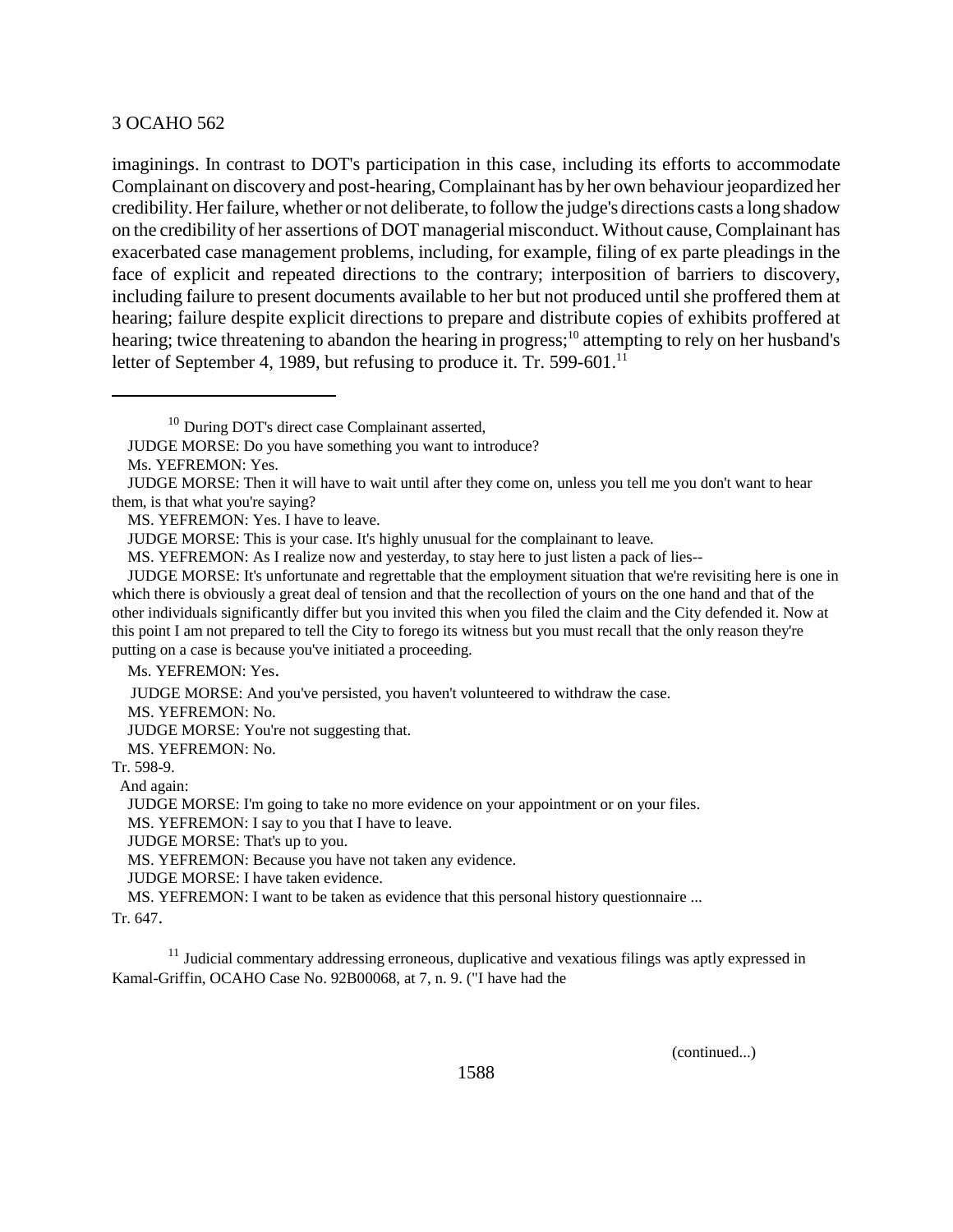Complainant's inability or refusal to understand directions continued unabated long after hearing. For example, she persists in the claim that an October 16, 1992 letter-pleading is "testimony at hearing."12

arduous task of sorting through the pleadings and assorted documents Complainant has filed in this case").

See also ATX, Inc., Department of Transportation Docket 48780 (9/8/93) (Initial Decision) at 63 (the administrative law judge denied approval of an application to start a new airline, finding on the basis of its behavior in the adjudicative process that the applicant lacked "proper compliance disposition." Despite warnings by the judge, the applicant had indulged in a "pattern and practice of disobeying orders and filing frivolous and vexatious pleadings.")

 $12$  As characterized by Complainant, on post-hearing reply brief:

According to the order of judge dated October 23, 1992 the Complainant was granted to use her own Motion for Summary Decision dated October 16, 1992 and which never was answered by Respondent. It means that the main principles of my complaint depicted in this motion must be the main points of my testimony at the hearing. The judge changed his own order and deprived Margarita Yefremov her constitutional right for her own defense. Instead of an extensive and detailed testimony I was forced to present the documents in evidence.

 I think it was done to please to Respondent. I think it was a very dangerous for a presiding judge to follow to the demands and authoritative influence of the legal representative of Respondent Ms. Goffin. The counsels Goffin and Colwin tried to deceive justice by openly corrupt and dishonest behaviour and judge watched their tricks through the fingers.

#### Cplt.R.B. at 3.

Compare the judge's order dated October 23, 1992:

On October 19, 1992, Complainant filed a 14 page letter-pleading dated October 16, with exhibits numbered MY-01 through MY-18 and attachments. On October 21, Complainant filed a one-page set of typographical corrections dated October 17.

Complainant is advised that the exhibits will not be treated as evidence, except to the extent that they are tendered and received at the hearing. If she desires them to be so received, she will be expected to provide an additional set to be identified on the record and handed to the official stenographer at that time. Since Complainant has already provided a set to me and to City by the October 16 mailing, she does not need to provide more than the one set for the stenographer. However, any additional documents to be tendered must be provided at hearing in three copies.

In light of Complainant's pro se status, I contemplate permitting her to take the 14 page document with her on the witness stand as an aid in presenting her direct examination.

(continued...)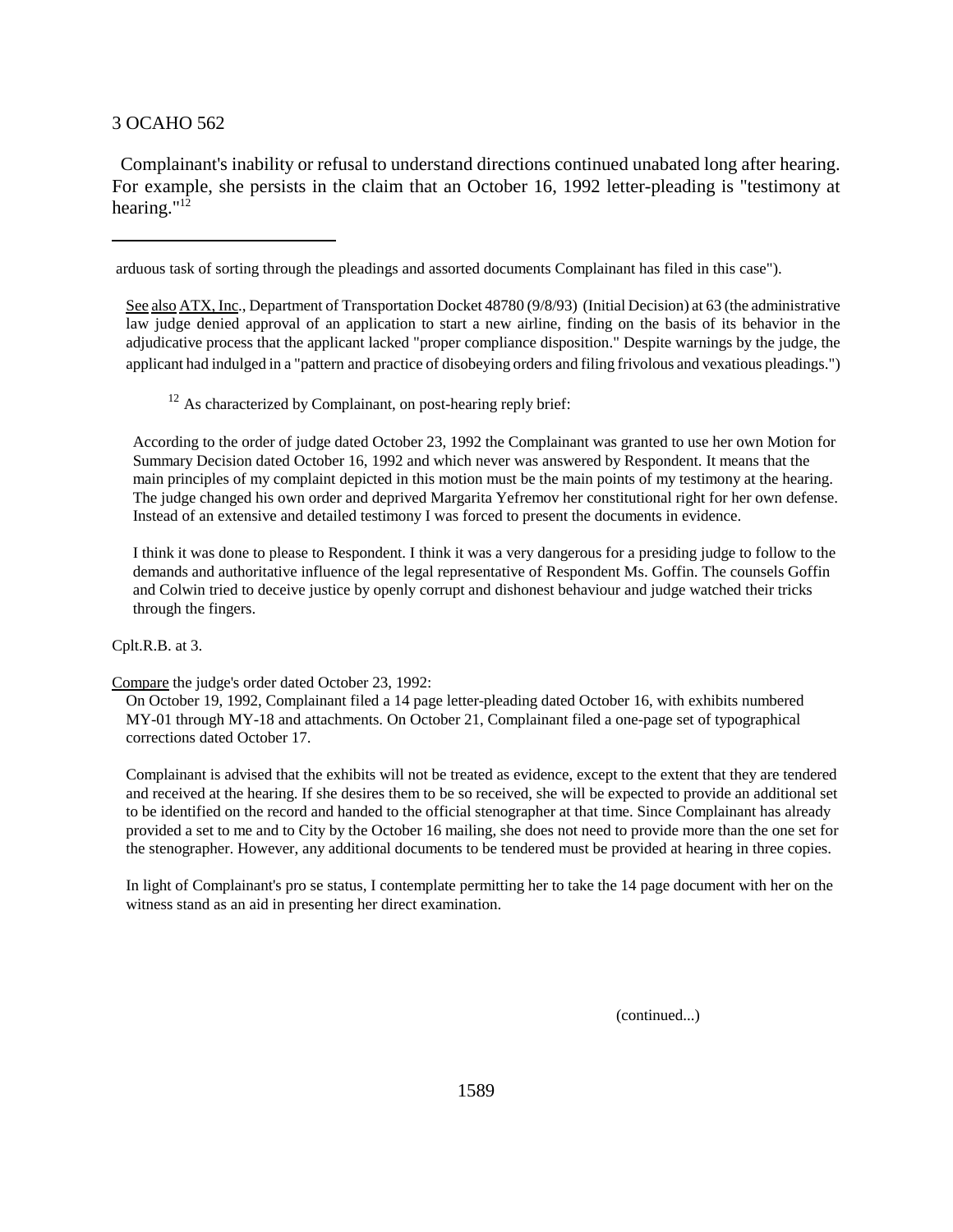In sum, Complainant acts in this case with a reckless disregard for accuracy, procedural regulations and orders of the judge. She lacks credibility on this record and on her claims before me.

### F. Complainant's Theories Lack Probative Support

 I find Complainant's theories of persecution to be lacking in factual content. I resolve differing versions of the truth in favor of DOT. Having seen and heard the witnesses, studied the evidence and having examined the pleadings, I am persuaded that Complainant's version is not trustworthy. But for efficiency in case calendaring, I would have preferred to take Simon's testimony in person and not by telephone. However, his testimony is consistent with and complements that of DOT's other witnesses, and the exhibits.<sup>13</sup> Even without his testimony, I do not doubt the authenticity of DOT documents provided directly from its files or produced by Yefremov as addressee or signatory. It is not for the judge to decide generally whether an employer deals with its employees in a spirit of generosity. Here, however, I do not doubt DOT's good faith efforts to treat Yefremov with consideration. But for Complainant's assertions and innuendo, her own testimony and exhibits support the conclusion that she was neither the victim of retaliation for asserting rights under § 1324b, nor of citizenship status discrimination within the prohibition of that section. I find none of her self-serving explanations to be consistent with fact. To the contrary, her theories eclipse common experience.

# G. The Discharge Was Not Improperly Motivated in Violation of 8 U.S.C. § 1324b

<sup>13</sup> Based on demeanor of Alymer, Goodman and Garcia, and on the internal consistency and rational content of their testimony, I am satisfied that DOT's witnesses are credible, supporting DOT's theory of the case even without Simon's testimony. The loss of opportunity to observe demeanor is not fatal to a finding of credibility. He was questioned by Complainant and the judge as well as by DOT counsel. The ability to make rational determinations of credibility does not depend on the opportunity to observe demeanor. See Olin Welborn, Demeanor, 76 Cornell L.Rev. 1075 (1991). The credibility determinations in this case are based on evaluations of the witnesses without bias in favor of management witnesses and without bias in favor of native-born witnesses. This decision is without regard or respect to the relative status or hierarchical position of management witnesses.

 $12$  (...continued) 3 OCAHO 466 at 5.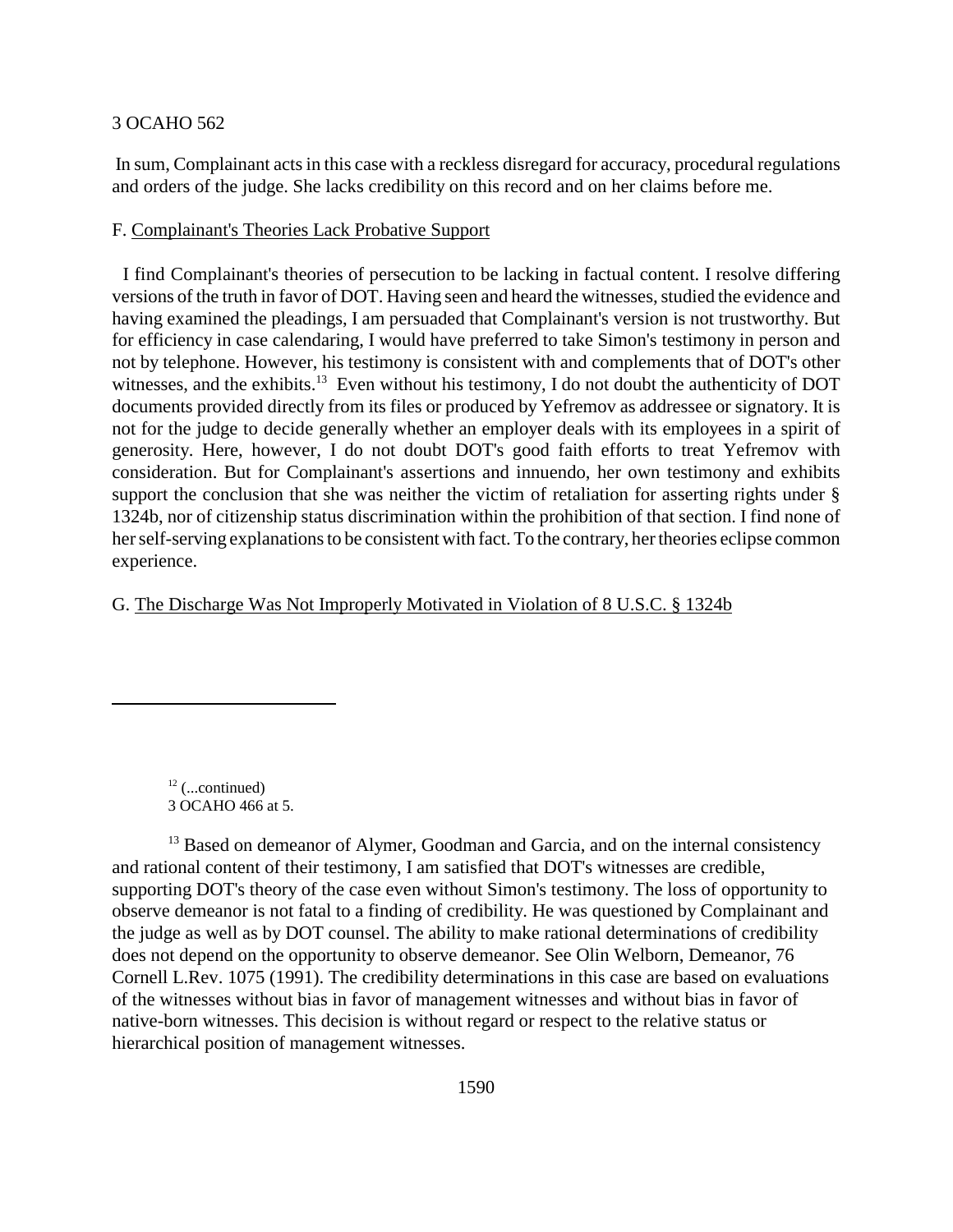For the purpose of § 1324 determinations in this case, I accept DOT practices as described by DOT witnesses and DOT documentation, as generally consistent with accepted public management principles. Whether DOT had as good a factual predicate to discharge Yefremov as they believed, and whether they had perfected a model personnel procedure, I find their managers had an honest belief in the employee's ineptitude. Goodman, Garcia and Simon extended themselves in response to a difficult and problematic employee. There is a total lack of evidence, direct or otherwise to support Complainant's version of her sixteen month stint at DOT. I am unable to conclude that the intradepartmental transfer in March 1989, the May and June evaluations, and the September 1989 discharge were motivated by citizenship status considerations. In contrast, I find a sufficiently coherent sequence of events to conclude that her discharge was based on judgments about the quality of her performance and not at all as a pretext for citizenship status discrimination. I find also, that there is no credible proof to support her claim that the June 1989 evaluation, September 1989 discharge and frustrations in her subsequent job search were proximately or otherwise caused by coercion, retaliation or other conduct prohibited by  $1324b(a)(5)$ , or by any managerial reaction as the result of her commentary on the May 10, 1989 evaluation or her May 17, 1989 filing with DOT EEO or any other discrimination claim she may have asserted.

 Complainant has insisted that the June 1988 "Tasks and Standards" exercise was a positive evaluation. Contrasting the supposedly positive June 1988 evaluation with the two 1989 evaluations, she asserts that only discrimination and retaliation can explain the downward slope. Her claim that she was told the initial exercise was an evaluation beggars reality. She had been on the job only six weeks. The document is exactly consistent with establishment of standards, a stereotypical personnel management device. I credit Goodman's testimony that he did not tell her otherwise, and reject Complainant's contrary claim. It is not credible that she was told her performance was evaluated in June 1988 or that it was in fact evaluated at that time. Complainant's contention that the June 1988 exercise was in fact an evaluation persists even after hearing:

Only one evaluation must be considered in serious as the genuine one. It is the first evaluation dated June 20, 1988 which reflects my [illegible] working style--unusual accuracy, good orderliness, purity of performance, perfect performance of each detail on the highest level of my enormous knowledge in law, criminology, business administration, taxation, book-keeping and simple clerical skills. I possess of enormous combination of American and Soviet education and experience. I have the most distinguished achievements in American educational experience, I was honored for my previous work for the city of New York by Award of Merits. (Footnote omitted).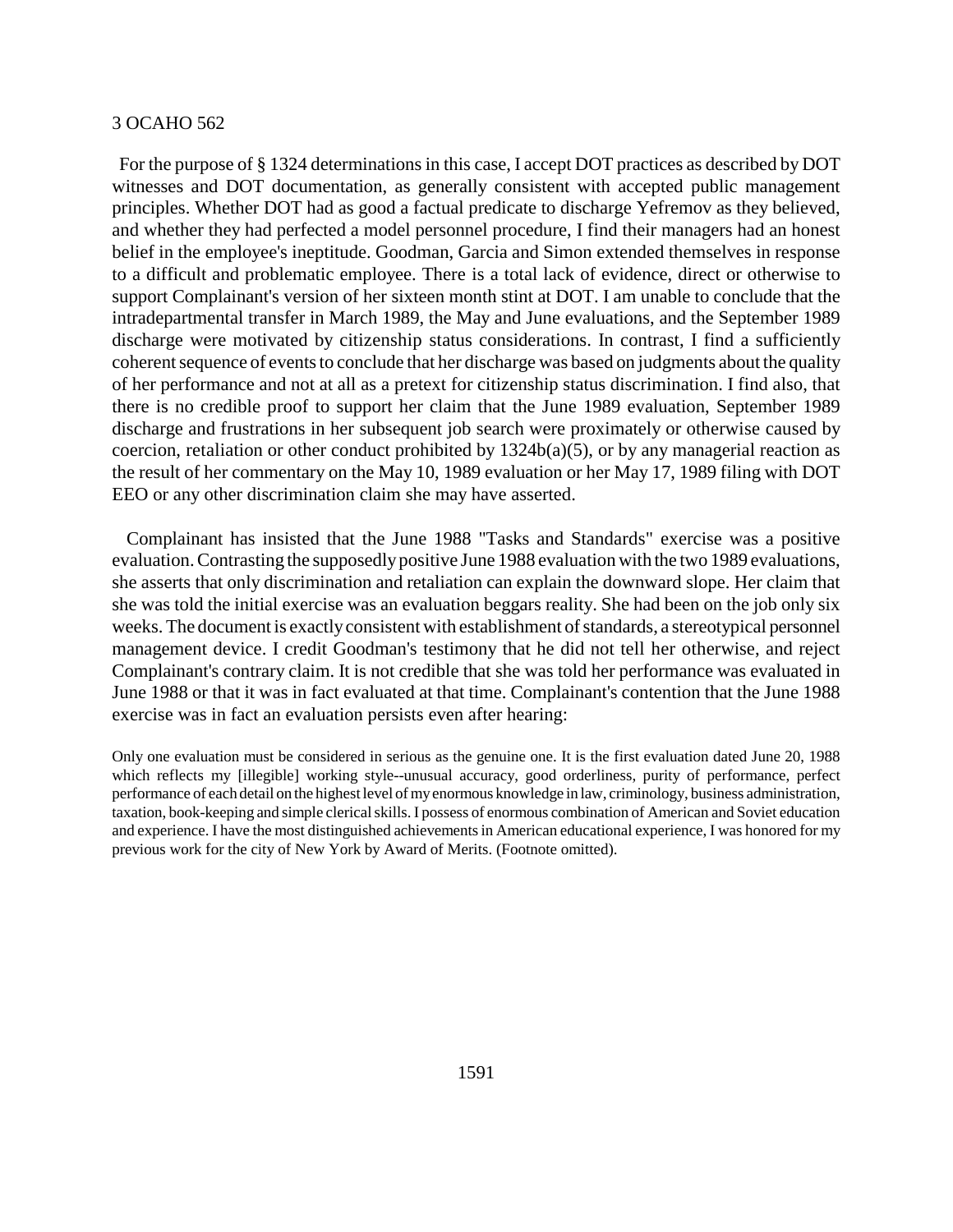# Cplt.R.B. at 40.

 I reiterate the conclusion I reached at the hearing that the June 1988 exercise was not an evaluation. Tr. 573.

 Goodman was confident that Yefremov was aware of the deficiencies in her work. Explaining the May 1989 evaluation, he gave her an overall rating of conditional "because I was bending over backwards for her." Tr. 556. His explanation comports with common experience, if not the soundest managerial technique:

 The overall rating of conditional was put down here because I was bending over backwards for her. I knew that her work was unsatisfactory but If I had put down unsatisfactory the chances are she would have been fired. For the most part employees of the City of New York, New York City government is the employer of the last resort. Many people who can't obtain work in a private sector come to government, at least in New York City.

T. 556.

 The documentary record as confirmed by Alymer and Garcia demonstrates that Yefremov was a marginal performer. On the basis of her demeanor in the hearing room, her performance during telephonic prehearing conferences, and considering her filings, I am convinced of her flinty, quarrelsome, unbending aspect. Although unlikely to admit it, she is frequently uncomprehending. The conclusion is inescapable--this record is consistent with management's legitimate determination that it had expended all the resources it needed to on a difficult probationary employee. I do not find DOT's explanation for Yefremov's discharge to be pretextual. I do not find, either, that anything out of the ordinary transpired in the circumstances of her discharge. Rather, although immaterial to her claims in this case, I conclude she knew at least by September 9, 1989, that September 8 was her last duty day.

 As recently announced by the Supreme Court, modifying the McDonnell Douglas/Burdine paradigm, a discharged employee is not entitled to judgment as a matter of law even if it were found that the employer's explanation for discharge was pretextual. St. Mary's Honor Ctr. v. Hicks, 61 U.S.L.W. 4782 (1993). However, it is not necessary in this case to analyze the impact of St. Mary's on McDonnell Douglas/Burdine in light of the conclusion that Yefremov's discharge was not a pretext for discrimination. To paraphrase a recent OCAHO decision, because DOT's asserted reasons for discharging Yefremov are legiti-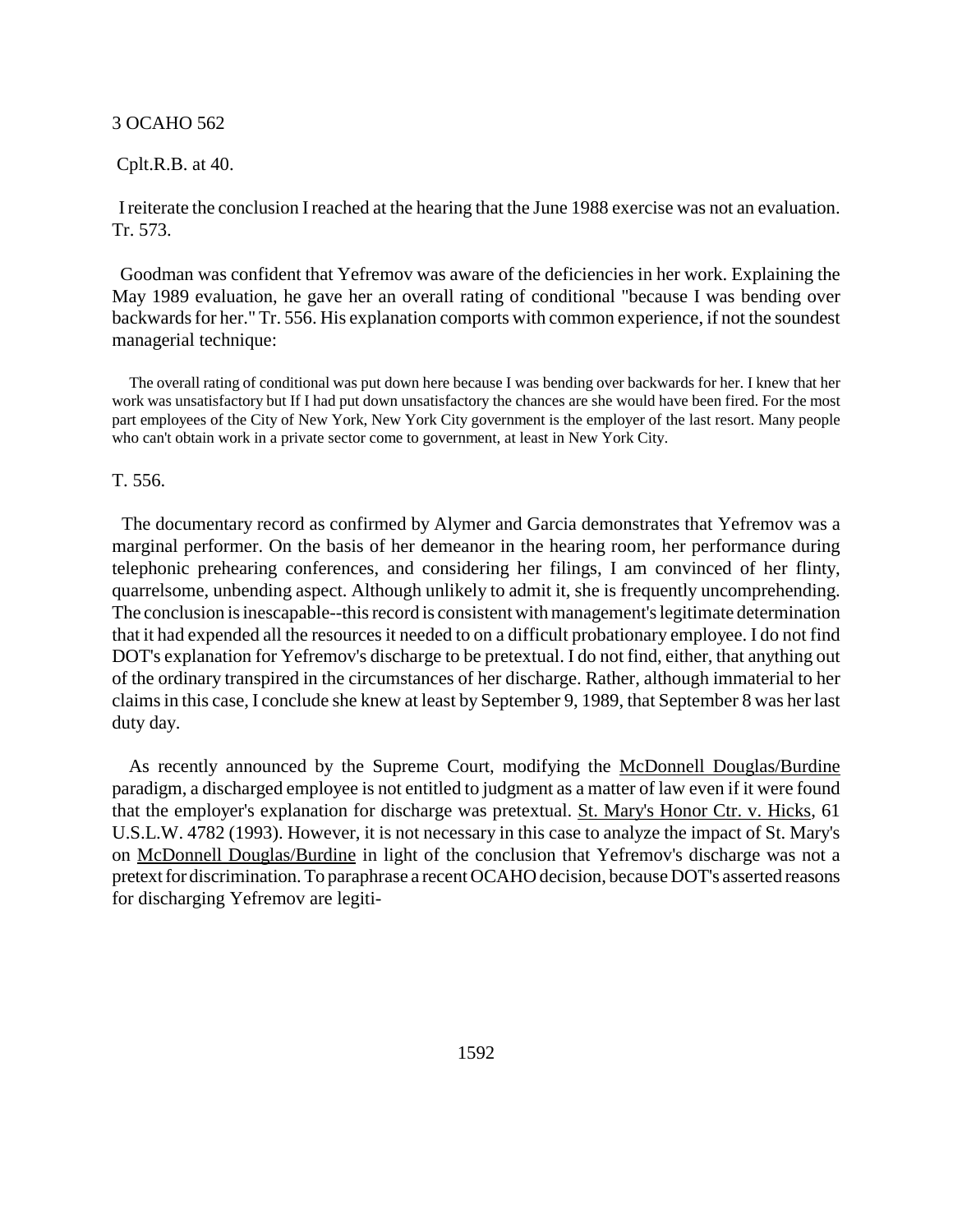mate and nondiscriminatory, the presumption of discrimination drops from the case. Kamal-Griffin, at 22.

## H. No Citizenship Status Discrimination Occurred

 The threshold legal issue is whether a U.S. citizen can successfully maintain a citizenship status discrimination claim absent evidence that the employer discriminates against U.S. citizens in favor of non-citizens. OCAHO cases have addressed the liability of employers for discriminatorily failing to hire or for discharging U.S. citizens to the advantage of non-citizen employees. See Lundy, 1 OCAHO 215 (U.S. citizen complainant eligible for § 1324b protection but complaint barred because of late-filing of OSC charge); accord Grodzki v. OOCL, 1 OCAHO 295 (2/13/91). Cf. Lewis v. McDonald's Corp., 2 OCAHO 383 (10/4/91).

 Although no such case has yet found liability, it is well settled that a factual scenario may develop where an employer will be found to have discriminated against a U.S. citizen in favor of a non-citizen. Hensel, 3 OCAHO 532; U.S. v. McDonnell Douglas Corp., 2 OCAHO 351 (7/2/91) at 9-10; U.S. v. General Dynamics, 3 OCAHO 528 (5/6/93) at 20, appealed docketed, No. 93-70581 (9th Cir.1993). Certainly there is no such claim here. Yefremov does not complain that DOT removed her, a U.S. citizen, in order to make room for a non-citizen. None of her proffered evidence gives rise to such a suspicion.

 I understand Complainant to be claiming either that DOT disadvantaged her because (i), she is a naturalized U.S. citizen, a member of a class against whom DOT invidiously discriminated, or because (ii), she is a naturalized U.S. citizen of Russian national origin, a member of a class against whom DOT discriminated generically.

### 1. Fiscal Affairs Employment of Naturalized Citizens

 As to (i), the record is devoid of proof that DOT treated Yefremov differently than other employees because she obtained her citizenship through naturalization and not birth. Indeed, the profile of the DOT employee mix in Fiscal Affairs belies any claim of systemic discrimination against naturalized citizens. In the two Fiscal Affairs units involved in this case, of 25 individuals other than Yefremov employed between 5/88-9/89, five were naturalized U.S. citizens, 12 were native born U.S. citizens, eight were aliens; of the 25 employed in November 1992, seven were naturalized U.S. citizens, 11 were native born U.S. citizens, seven were aliens. I calculate that of 14 employees in Billing and Accounts Receivable from 5/88-9/89, only four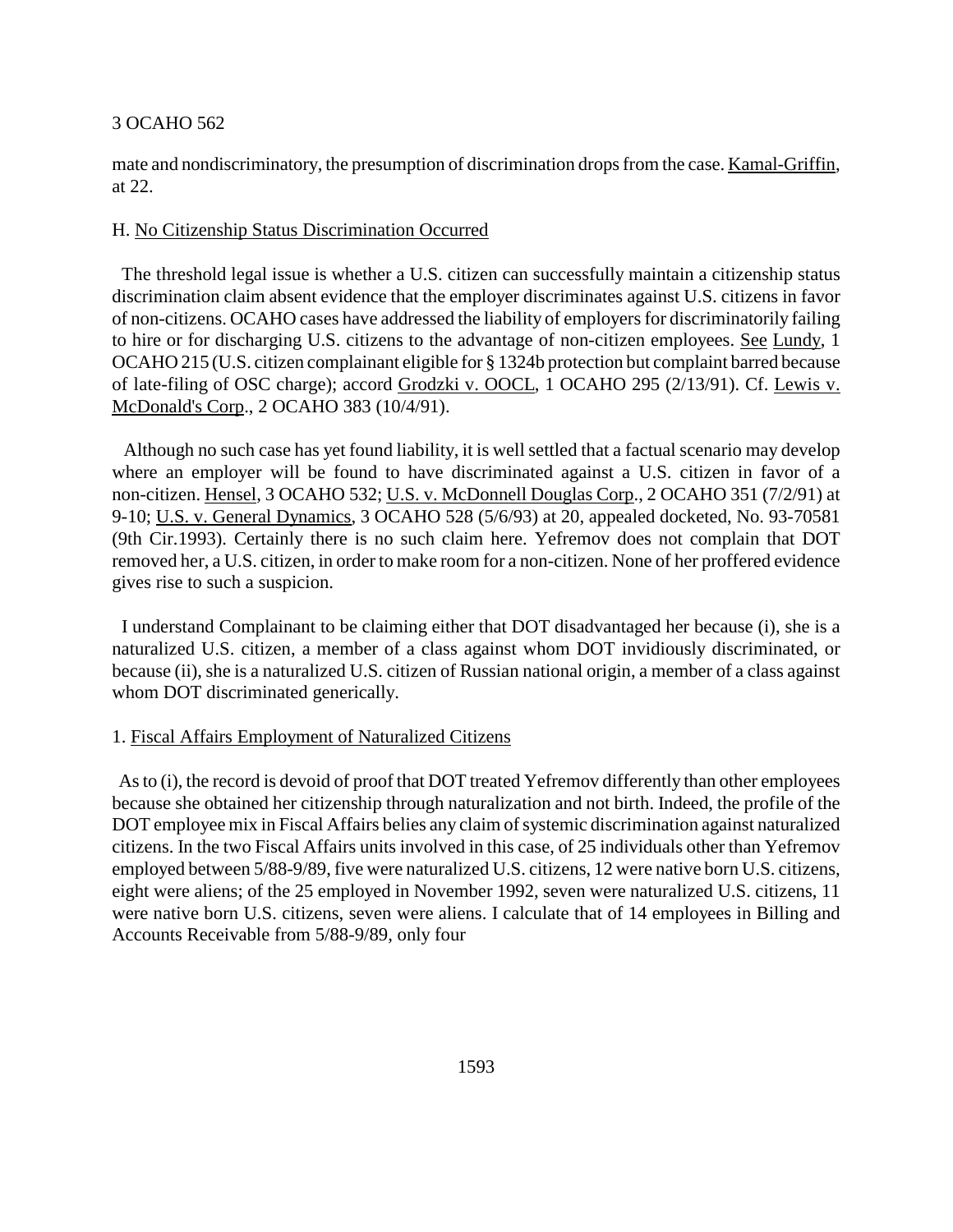were still on board in November 1992; two (comprising 50% of the naturalized employees assigned during the earlier period) of the four were naturalized U.S. citizens. The counterpart data for Accounts Payable is that of 11 employees, 9 remained in the unit, of whom three (comprising 100% of the naturalized employees assigned during the earlier period) were naturalized U.S. citizens. Resp.Exhs. 1, 2.

 The statistics contrast with Yefremov's claim. Moreover, adding Complainant to the 1988-89 statistics emphasizes the weakness of the citizenship discrimination claim. Of 26 employees, only 12 were citizens by birth; six were citizens through naturalization. Of 18 employees who were citizens, 1/3 were naturalized. Remarkably, in Accounts Payable only two of eleven individuals employed in 1988-89, were no longer in the unit in November 1992. One of the two died in 1989; neither were naturalized U.S. citizens. One third of employees in Accounts Payable, Yefremov's last DOT unit of assignment, who were still there when the November 1992 survey was made, were naturalized citizens.

 Complainant made a flawed and belated effort to introduce testimony of a putative former employee to attest to Simon's insensitivity as a personnel manager. Not having sought, beforehand, to produce or identify the witness, Yefremov's offer of proof even with assist by the judge lacked sufficient identification to assure credibility. At most, it is the report to the SDHR by an individual--who knew Yefremov to be a Russian--that Simon had certain traits, none of which suggest citizenship discrimination. Even if creditable, as described by Yefremov, it totally fails to implicate bias by any DOT manager against naturalized citizens for the benefit of native born Americans.

# 2. Citizenship Status Was Never an Issue

 As to (ii), the record is replete with assertions of discrimination, said by Complainant to be about citizenship but which sound only in national origin. As already found, DOT's conduct did not violate 8 U.S.C. § 1324b. Assuming arguendo that her innuendo were to substitute for the facts found, the challenged practices would implicate national origin, not citizenship status discrimination. Yefremov abundantly illustrates alleged managerial criticism of her Russian oriented lack of English language skills. For example,

JUDGE MORSE: The distinction between national origin and citizenship is a very difficult--

MS. YEFREMOV: --They did not accept me–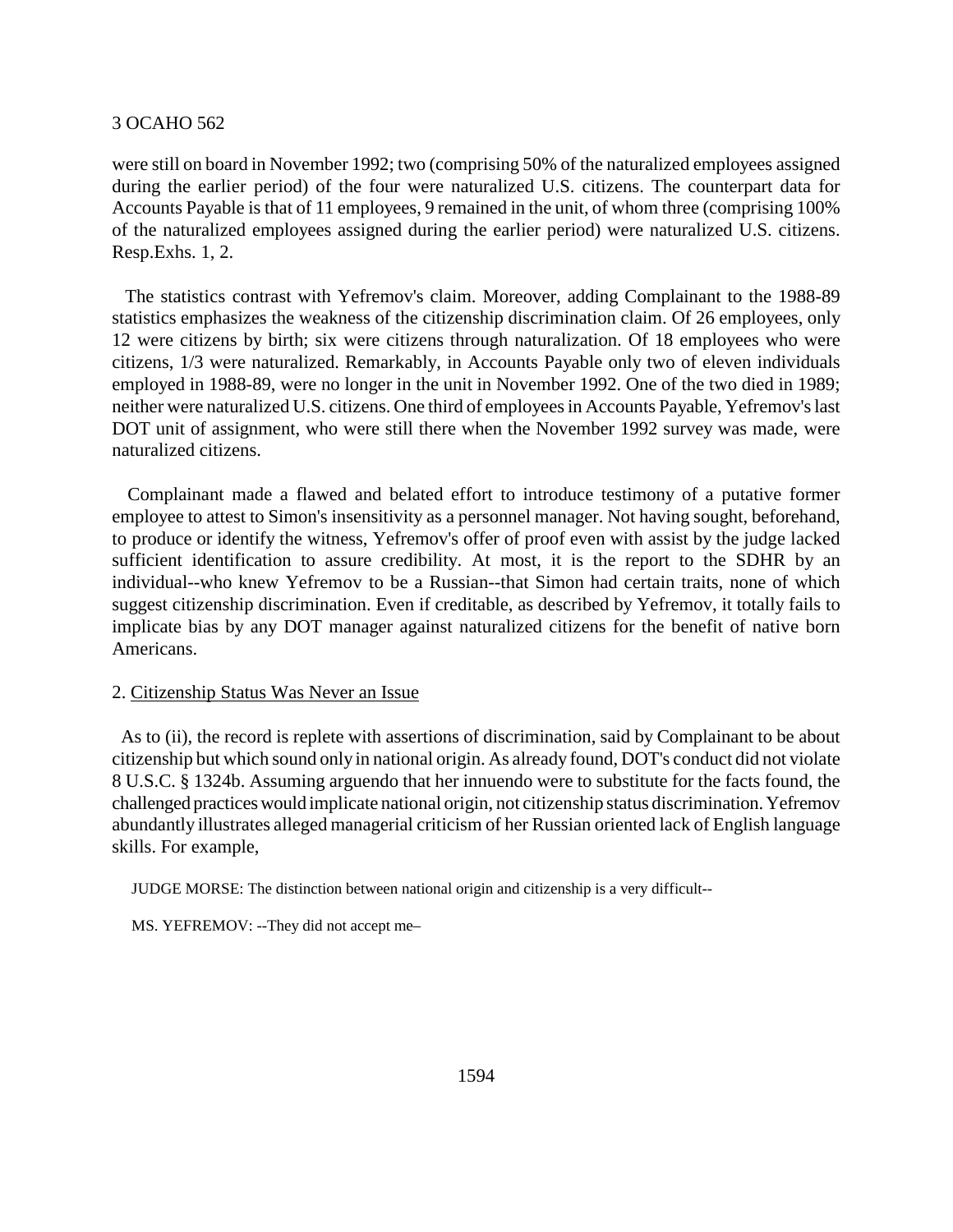JUDGE MORSE: --consideration.

 MS. YEFREMOV: --as a citizenship, as citizen of the United States. They only take me and show to me that I am stranger, outcast, that I am--

JUDGE MORSE: And the reason? And the reason?

 MS. YEFREMOV: That I am Russian. That they do not accept, they did not want to understand that I am citizen of the United States at that time that I came, start to work in Department of Transportation and they know that I am citizen, but they disregard, ignore that.

 JUDGE MORSE: But they know you were a citizen? Your supervisor knew that you were a citizen of the United States?

MS. YEFREMOV: Absolutely they knew.

JUDGE MORSE: Well how did they disregard it?

MS. YEFREMOV: They treat me as a Russian. Even I went--

JUDGE MORSE: How? Tell me what happened. Give me a specific--

MS. YEFREMOV: They name me, she is Russian. She doesn't understand English and they treated me in many ways not equal to them, outcast.

 JUDGE MORSE: Because of your Russian origin or because they thought you were not a citizen of the United States? Which is it?

 MS. YEFREMOV: Because they do not accept me as a citizen of the United States. JUDGE MORSE: Because you were Russian origin, is that right?

MS. YEFREMOV: Yes, yes.

Tr. 71-72.

 Q. Okay, thank you. What did they do? How did they discriminate against you because of your citizenship? What did they do? Let's start with Simon.

A. Simon told to me, first of all, he knows that I am a citizen of the United State [sic] but he told to me there is lot of native people with perfect English and you had, you have a bad English and you have to be pleased that I took you from the street.

Q. When did he tell you that?

A. When I try to told him about this offensive working environment--

Q. When? When? What day, if you can recall?

\* \* \* \*

Q. Is that March 13th, 1989?

1595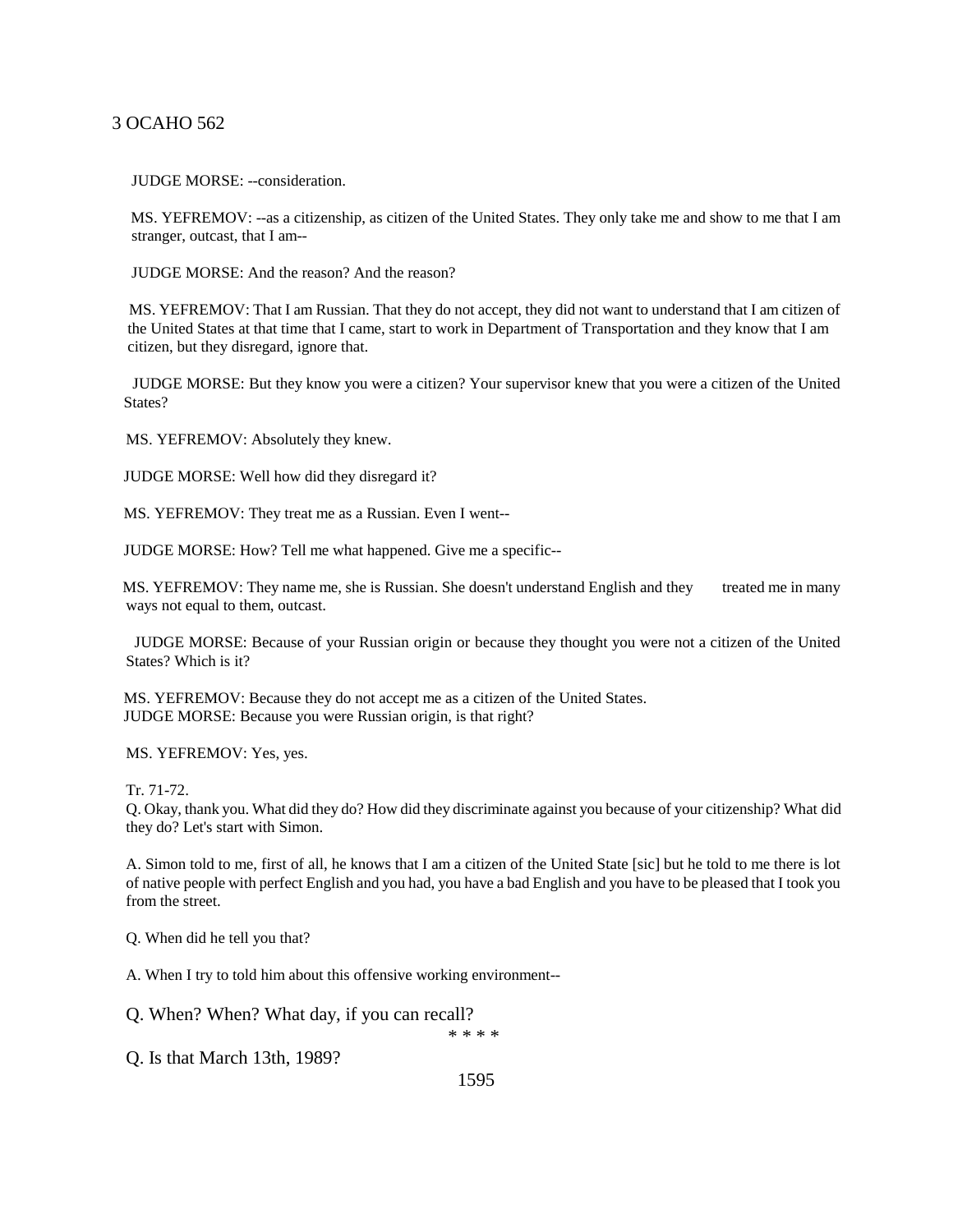A. March 13.

Tr. 257.

Q. Ms. Yefremov, if I could and just if, correct me if I'm wrong, when I'm finished.

And you will be terminated because you don't speak English correctly? Is that what you're saying?

Yes that--

Q. Is that what your testimony today is?

A. --I should be aware that there is a lot of native people with perfect English and I will be replaced in any moment that I am not obey to them.

Q. Okay. That was your second meeting. What was your third meeting with Mr. Simon?

 A. The third meeting was in, on May 11, when, May 11, '89, when he tried to coerce me intimidating that because I don't want to sign the evaluation on May 10, I will be terminated.

Q. So that, on the third time, he threatened you with termination--

A. Yes.

Q. --because you didn't sign the evaluation.

A. I would, because I didn't sign on evaluation and he, the same time, repeat me the same word, that I have bad English, I have to keep in mind that there is a lot of native people with perfect English and I will know how to look for a job, and he was right.

Tr. 260-261.

Q. So that, to you, meant that he coerced you, because he said you had no choice?

A. And he said I will, I will be terminated.

Q. Oh, so he said to you, "you will be terminated.

A. Yes.

Q. --if you don't sign this evaluation"?

 A. Yes, and he said, again, that I have bad English. I will know, you got very easy job, you, you access in very easy way job, so you don't know how to look for job.

Q. So he said it was because of your bad English? He didn't say--

A. Bad English.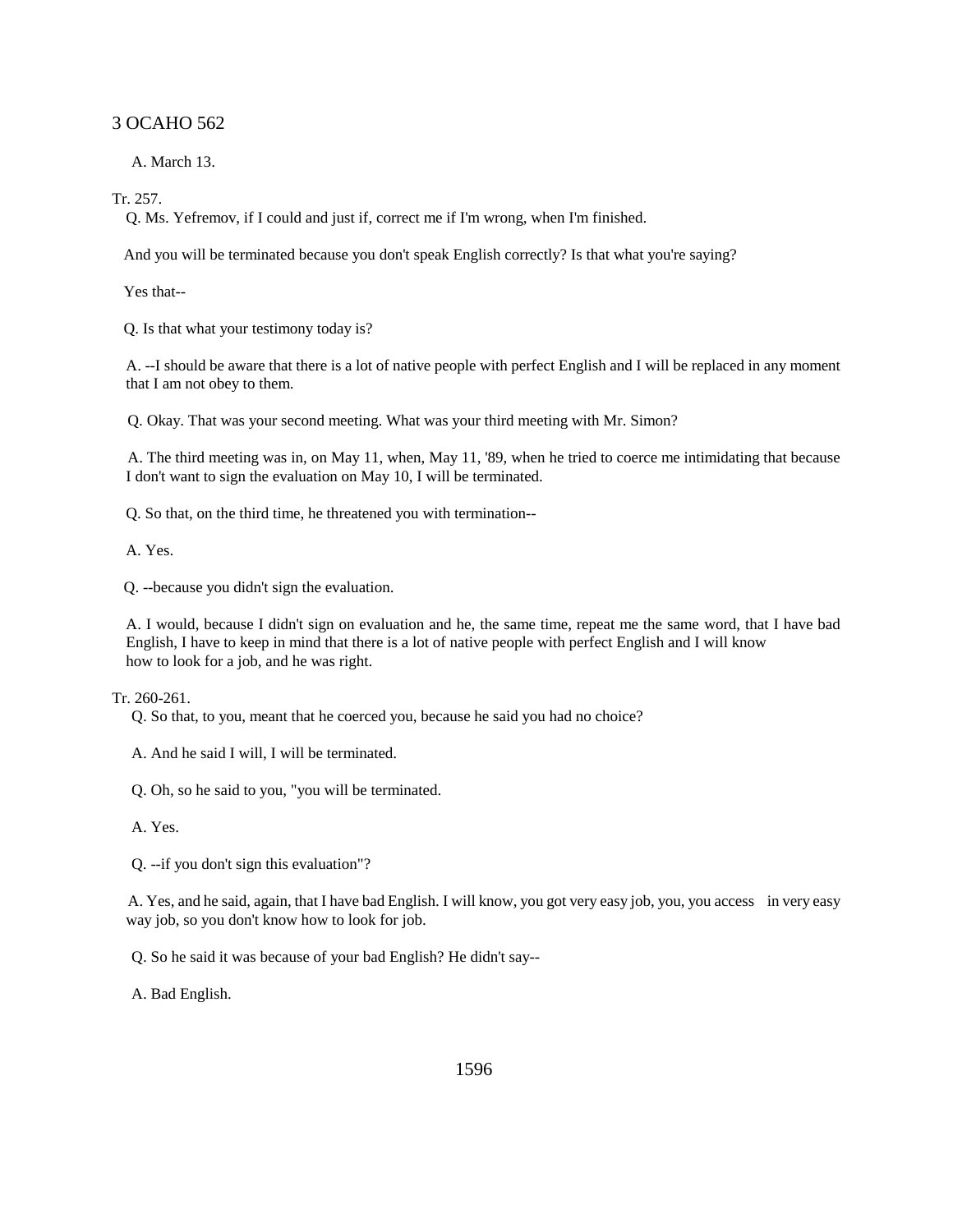Q. --it was because you weren't a native born American citizen? Is that correct?

A. Yes, he said in the same thing, because of you have a bad English and there is lot of native with perfect English.

## Tr. 269.

JUDGE MORSE: And what--excuse me. What did you claim, again, in your EEO filing?

MS. YEFREMOV: I explain the situation, what it was that they discriminated, that there is offensive working environment--

JUDGE MORSE: All right, did--

MS. YEFREMOV: --there is hostility against me, as not accepting me as equal, that I am outcast and they treat me, even though that I am citizen of the United States, they treated me as a Russian. She just Russian. She just understanding, he said.

Tr. 270-271.

Q. Okay. What else? So, aside from--if I can just get this correctly, aside from the times that you went and spoke to Mr. Goodman about Miss Aylmer, how many times do you think, do you recall that you went to speak to him, speak to him about Miss Aylmer?

A. It was numerous time and numerous time he answer me different question. Once he said, once he, another time, he told me if I don't like such a treatment, I should back, go back to the Soviet Union.

Tr. 282.

Q. --the chronology. What else did Mr. Goodman say to you that was discriminatory against your citizenship, that you claim is discriminatory against your citizenship?

A. I said that it was enough that he said to me that I am, should be, treated not equal, that I am not accepted as equal, that I (sic) heard that I am Russian--

Q. But Ms. Yefremov--

A. --in the office--

Q. --that's not something that Mr. Goodman said to you. These are your feelings. Is that true? Isn't that correct?

A. No. It was I heard.

Q. Oh, so he told you, "I'm not treating you equally, because you're not--"

A. No, no. He didn't tell me, but he treat me as unequal.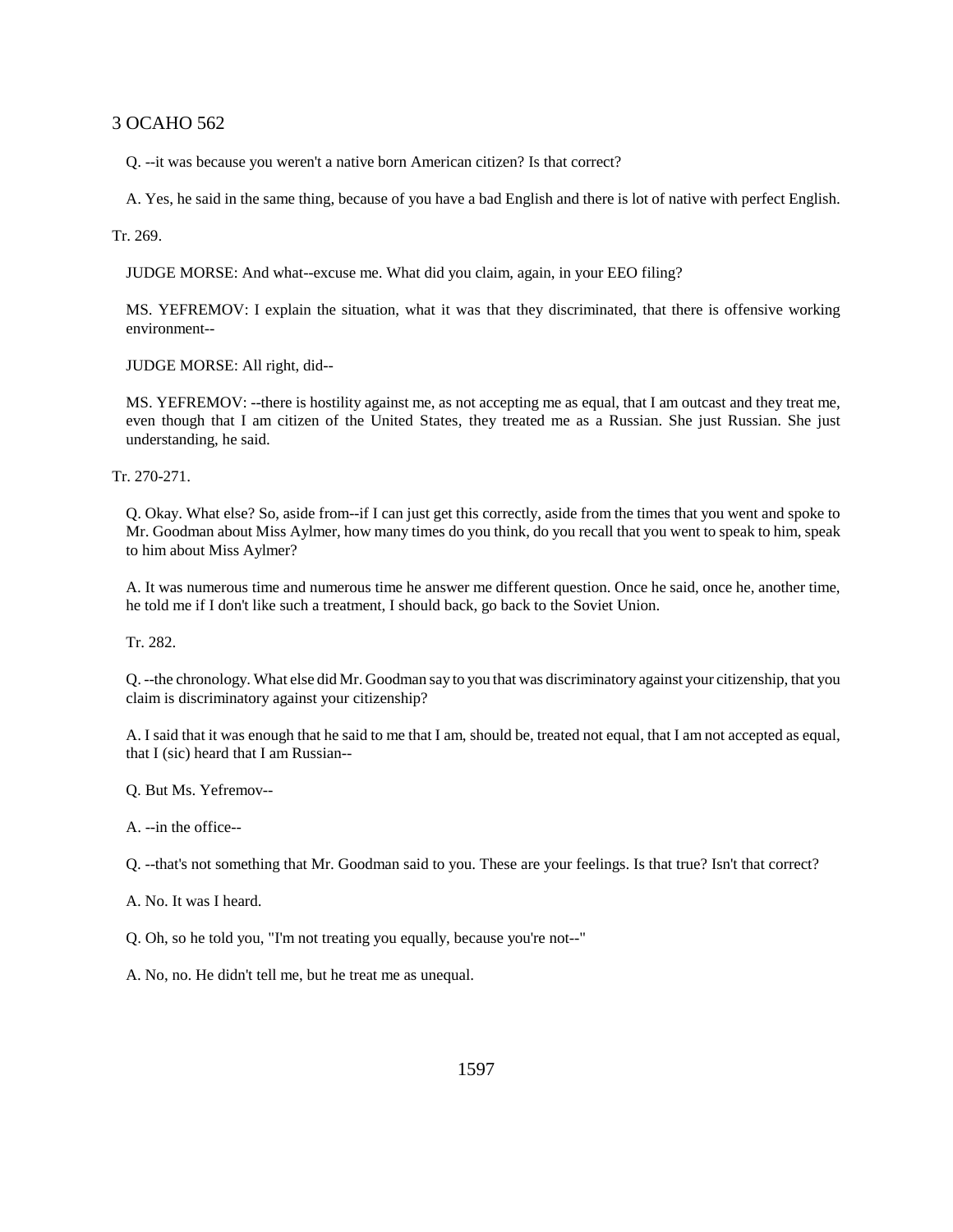Tr. 286-287.

A. Yes, he knows that I am citizen, but they didn't accept me as a citizen. They treated me as a Russian.

He told to me that it's natural feeling, what I expect for. It is natural feeling toward to you. If you don't like such a treatment, go back to Soviet Union.

Tr. 293.

Q. So she [Alymer] discussed your Russian background and your language.

A. No, no, no. My--that I have American education and bad English. How she get American education.

JUDGE MORSE: You mean she commented that--

MS. YEFREMOV: Comment, yes.

JUDGE MORSE:--how could you have gotten an American education because of such and extensive accent, is that what you're saying?

MS. YEFREMOV: Such bad english.

JUDGE MORSE: All right.

MS. COLWIN: Okay.

JUDGE MORSE: Let's go.

MS. YEFREMOV: And there was conversation about me, "She's Russian, she doesn't understand."

BY MS. COLWIN

Q. Okay. Ms. Yefremov, she didn't say this directly to you, is that correct? She didn't say these things to you directly?

A. I heard that. I heard that.

Q. I'm not questioning--did she say these things to you directly?

A. She didn't say me directly. But I heard it.

Tr. 321-322.

 Significantly, Complainant's claim continues to sound exclusively in national origin, even post-hearing: "I know that my actions are judged according to the double standard so widely used toward me as the citizen of the USA of a Russian national origin." Cplt.R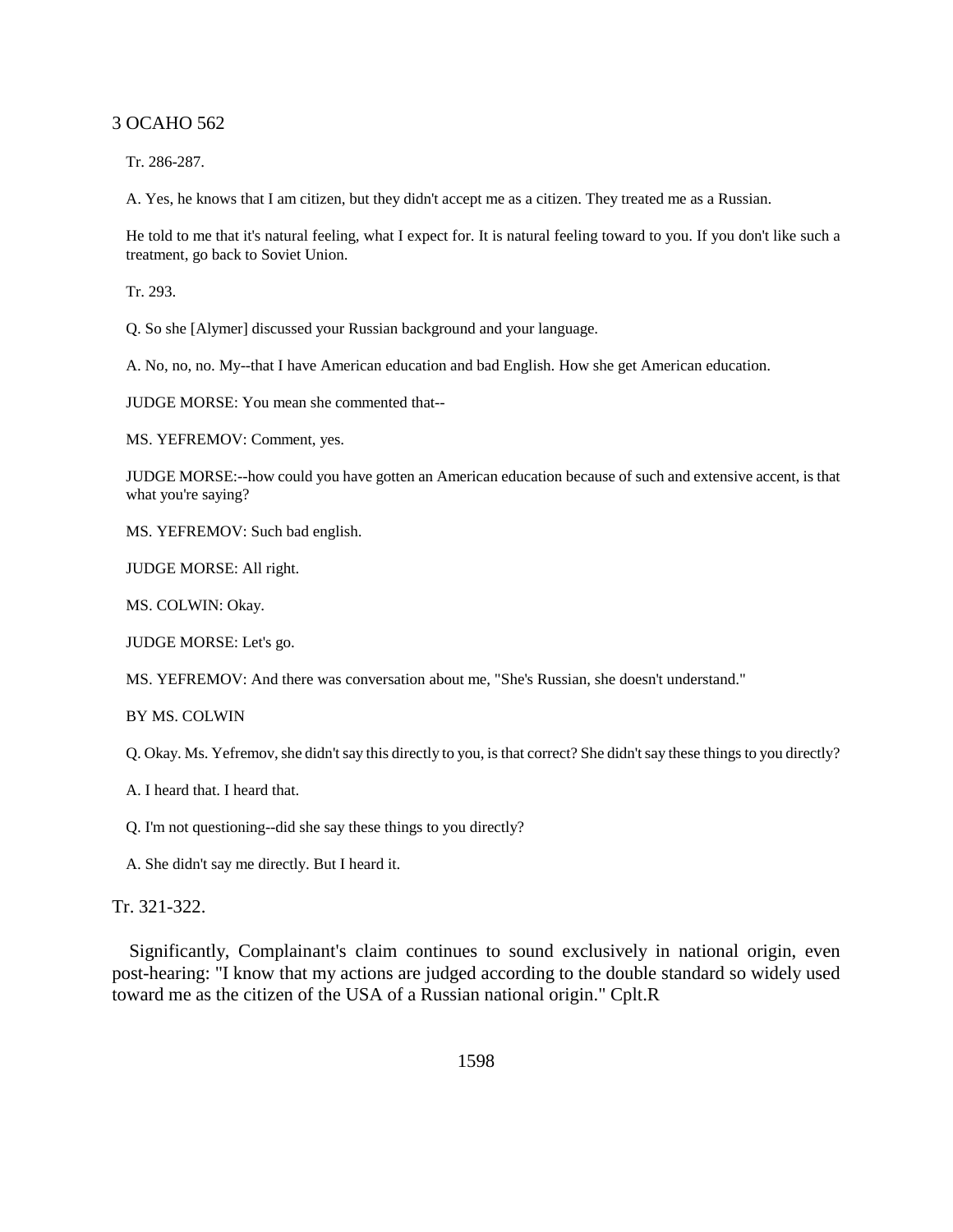.B. at 1. On brief, Yefremov for the first time specifies that she is Beylorussian. Although a distinction of no significance during her DOT employment before dissolution of the Soviet Union, it may be supposed that the reason she now points out that she emigrated not from Russia but from Beylorussia is to support the accusation that "[T]he authors of my termination are guilty in damaging the reputation of the USA by the use of practices directed against the intellectuals from Russia and other independent republics of the former USSR. Id. at 37. That claim is irrelevant and without foundation in this case.

 Citizenship status discrimination differs from national origin discrimination. See Espinoza v. Farah, 414 U.S. 86 (1973).

In Espinoza, the Supreme Court acknowledged that

a citizenship requirement might be but one part of a wider scheme of unlawful national-origin discrimination," and that "an employer might use a citizenship test as a pretext to disguise what is in fact national-origin discrimination. Certainly Tit. VII prohibits discrimination on the basis of citizenship whenever it has the purpose or effect of discriminating on the basis of national origin.

Id., at 92.

Another pre-IRCA formulation is instructive:

[e]mployment discrimination against American citizens based merely on country of birth, whether that birthplace is the United States or elsewhere, contradicts the purpose and intent of Title VII, as well as notions of fairness and equity.

# Thomas v. Rohner-Gehrig & Co., 582 F.Supp. 669, 675 (D.Md1984).

In Roginsky v. Dept. of Defense, 3 OCAHO 426 (5/5/91) (Decision and Order Approving in Substantial Part the Agreed Disposition Among the Parties) at 3, (citing 3 OCAHO 415 (3/8/91) (Second Prehearing Conference Report), dismissal of national origin claims by a naturalized citizen of Soviet origin did not defeat the citizenship status discrimination claim.) Roginsky is distinguishable from the present case because Roginsky implicated an explicit facially discriminatory policy whereby (i) a federal agency refused employment to naturalized citizens born in identified foreign countries unless they had been U.S. citizens for at least 5 years or had resided in the United States for at least ten years, (ii) the policy disadvantaged U.S. citizens from a number of countries determined to have interests adverse to the United States, i.e., a distinction based on political, not alienage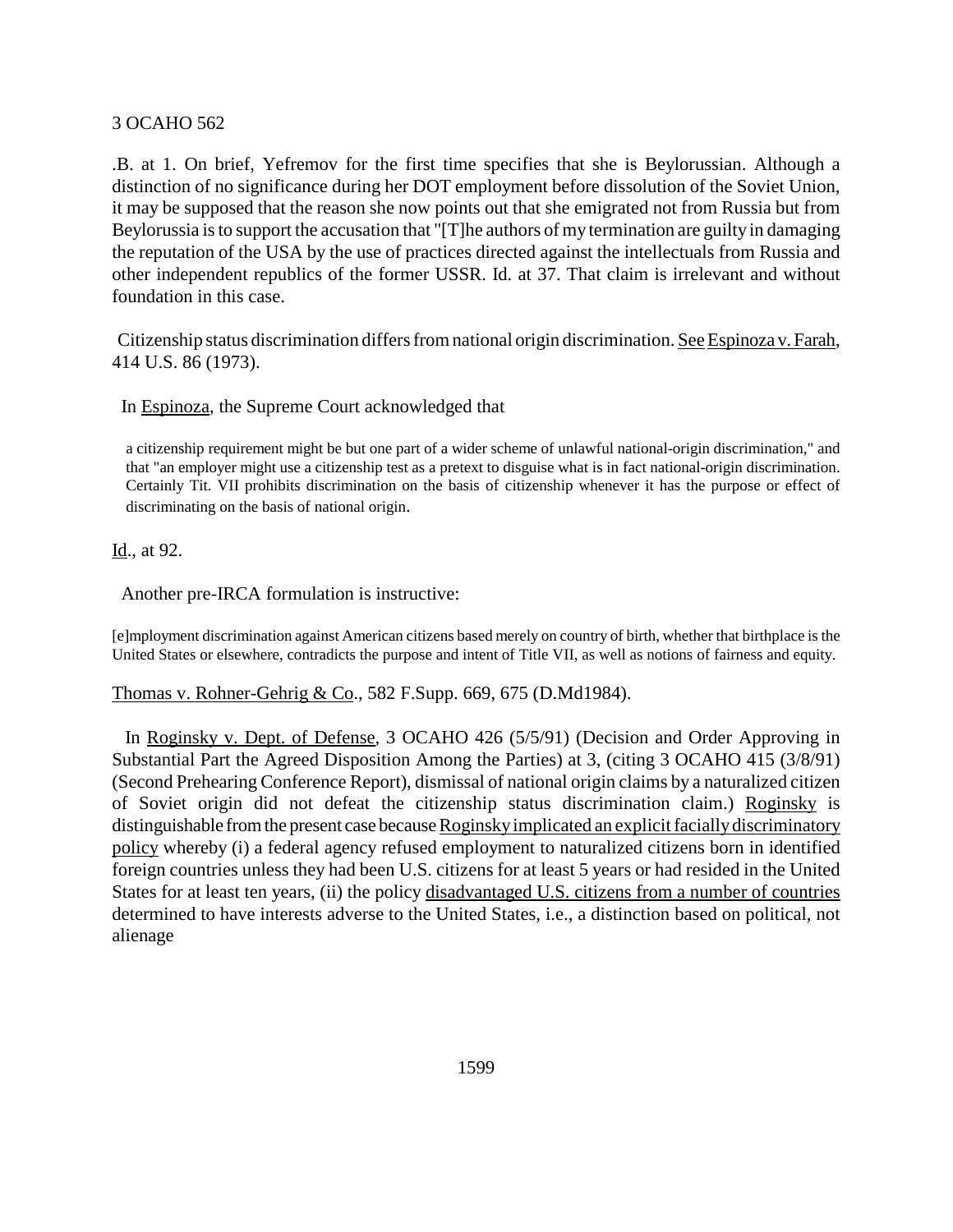grounds, and (iii) the policy distinguished between work eligibility of individuals otherwise identically situated based on how long they had been U.S. citizens. Moreover, Roginsky never reached a final decision on the merits of the discrimination claim, but was ultimately the subject of an agreed disposition. Id.

 Cases involving only citizenship are outside Title VII. See e.g., Novak v. World Bank, 20 Empl.Prac.Dec. ¶ 30,021 (D.D.C.1979) (discrimination against individuals, whether or not naturalized, solely because they are U.S. citizens is citizenship discrimination). Accord, Vicedomini v. Alitalia Airlines, 33 Empl.Prac.Dec. ¶ 32,247 (S.D.N.Y.1983) (no national origin discrimination where replacement employee is of the same national origin). See also, Dowling v. U.S., 476 F.Supp. 1018 (D.C.Mass.1979). Considering that § 1324b has its genesis in Espinoza, citizenship discrimination claims remain outside Title VII but discrimination that implicates national origin remains squarely within Title VII, not IRCA.

The comment in a recent OCAHO decision is persuasive:

 Complainant apparently is unaware that an individual's accent implicates his or her national origin. See Fragrante v. City and County of Honolulu, 888 F.2d 591 (9th Cir.1989), cert. denied, 494 U.S. 1081 (1990); Carino v. University of Oklahoma Board of Regents, 750 F.2d 815 (10th Cir.1984); Berke v. Ohio Dept. of Public Welfare, 628 F.2d 980 (6th Cir.1980) (per curiam); Mejia v. New York Sheraton Hotel, 459 F.Supp. 375 (S.D.N.Y.1978). See also 29 C.F.R. § 1606.1 (Equal Employment Opportunity Commission's Guidelines on Discrimination Because of National Origin, defining national origin discrimination as including "linguistic characteristics of a national origin group").

Kamal-Griffin, OCAHO Case No. 92B00068, at 25.

 The putative conduct alleged by Complainant is not citizenship-related within the scope of § 1324b. I find Complainant's citizenship status claim to be a make-weight; her own assertions can be understood only as national origin accusations.

# I. Failure to Establish Discrimination Against U.S. Citizen Absent Proof of Intent to Favor Non-Citizen

 Title 8 U.S.C. § 1324b caselaw has found in favor of U.S. citizen claims where the employer insisted on particular documents to satisfy § 1324a paperwork verification requirements and employment was refused, Marcel Watch, 1 OCAHO 143 (3/22/90), or the employee discharged, Jones v. De Witt Nursing Home, 1 OCAHO 189 (6/29/90). See 8 U.S.C. § 1324b(a)(6) (over documentation prohibition added to § 1324b). Marcel Watch and Jones found employers guilty of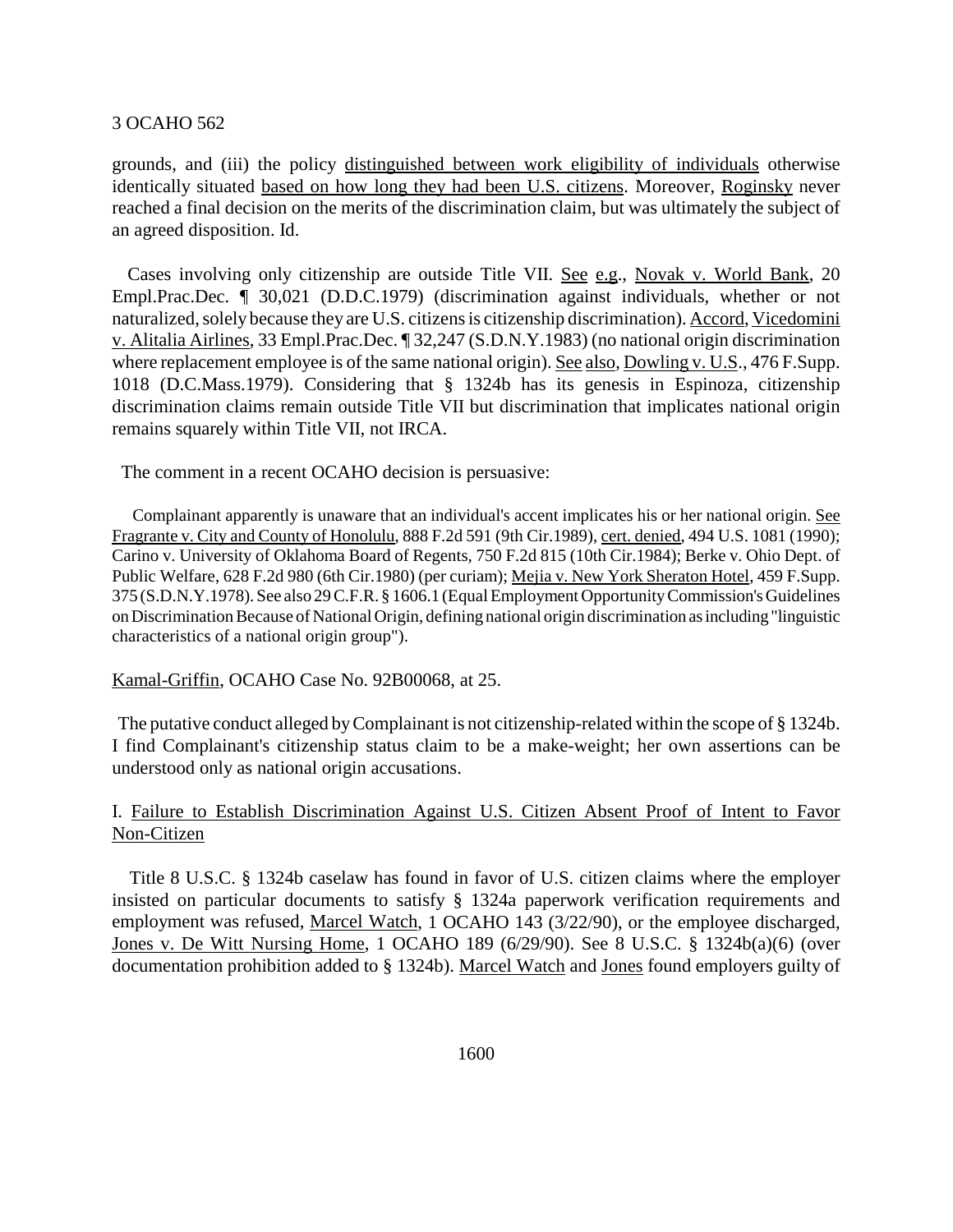over documentation in their zeal to comply with the employer sanctions requirements of § 1324a. I am unaware of any other citizenship status discrimination cases holding employers liable for failing to hire or for discharging U.S. citizens.

 None of Yefremov's four former supervisors who testified at hearing acknowledged awareness of her citizenship status, as distinct from her national origin.<sup>14</sup> Absent knowledge by the employer of the employee's citizenship, there can be no finding of citizenship status discrimination. Martinez v. Lott Constructors, Inc., 2 OCAHO 323 (5/30/91). Even if such knowledge were assumed on their part, there is no evidence that this conduct was animated by such status. There is no proof of discrimination against Yefremov because she is a U.S. citizen to the advantage of a non-citizen. There is no proof of discrimination against her because she is a naturalized citizen to the advantage of a native-born U.S. citizen.

 Complainant has characterized the Fiscal Affairs workplace as a "hostile environment." The right to work in an environment free from discriminatory intimidation, ridicule and insult has been protected under Title VII. See Meritor Savings Bank, FSB v. Vinson, 477 U.S. 57, 66 (1986). On the full evidentiary record before me, having heard the witnesses and examined the exhibits, I find no evidence that such an environment existed at DOT with respect to Complainant. As inharmonious as the relationship may have been between Yefremov and her DOT colleagues, nothing in this case points to citizenship discrimination as the cause.

 It is not for the judge to determine whether DOT could have managed the employee resource in a more generous or different fashion.<sup>15</sup> My duty is to determine whether there is a preponderance of evidence that DOT engaged in unfair immigration-related

<sup>&</sup>lt;sup>14</sup> The former supervisors who testified all denied that they had been aware of her citizenship status, as distinct from what they thought had been her national origin. Alymer, Tr. 403; Goodman, Tr. 541; Simon, Tr. 449-50; Garcia, Tr. 684.

<sup>&</sup>lt;sup>15</sup> See U.S. v. General Dynamics Corp., 3 OCAHO 517 at 59. (Rejecting the discrimination claim as unproven, the judge held that it was not his role "to second-guess an employer's business decision, but to look at evidence of discrimination. Cotton v. City of Alameda, 812 F.2d 1245, 1249 (9th Cir1987). See also Douglas v. Anderson, 656 F.2d 528, 534 (9th Cir.1981) ( 'The reason for a business decision need not meet the unqualified approval of the judge or jury, so long as it is not based on [a protected characteristic].')." Accord, Kamal-Griffin, at 34 (where complainant failed to establish knowing and intentional discrimination).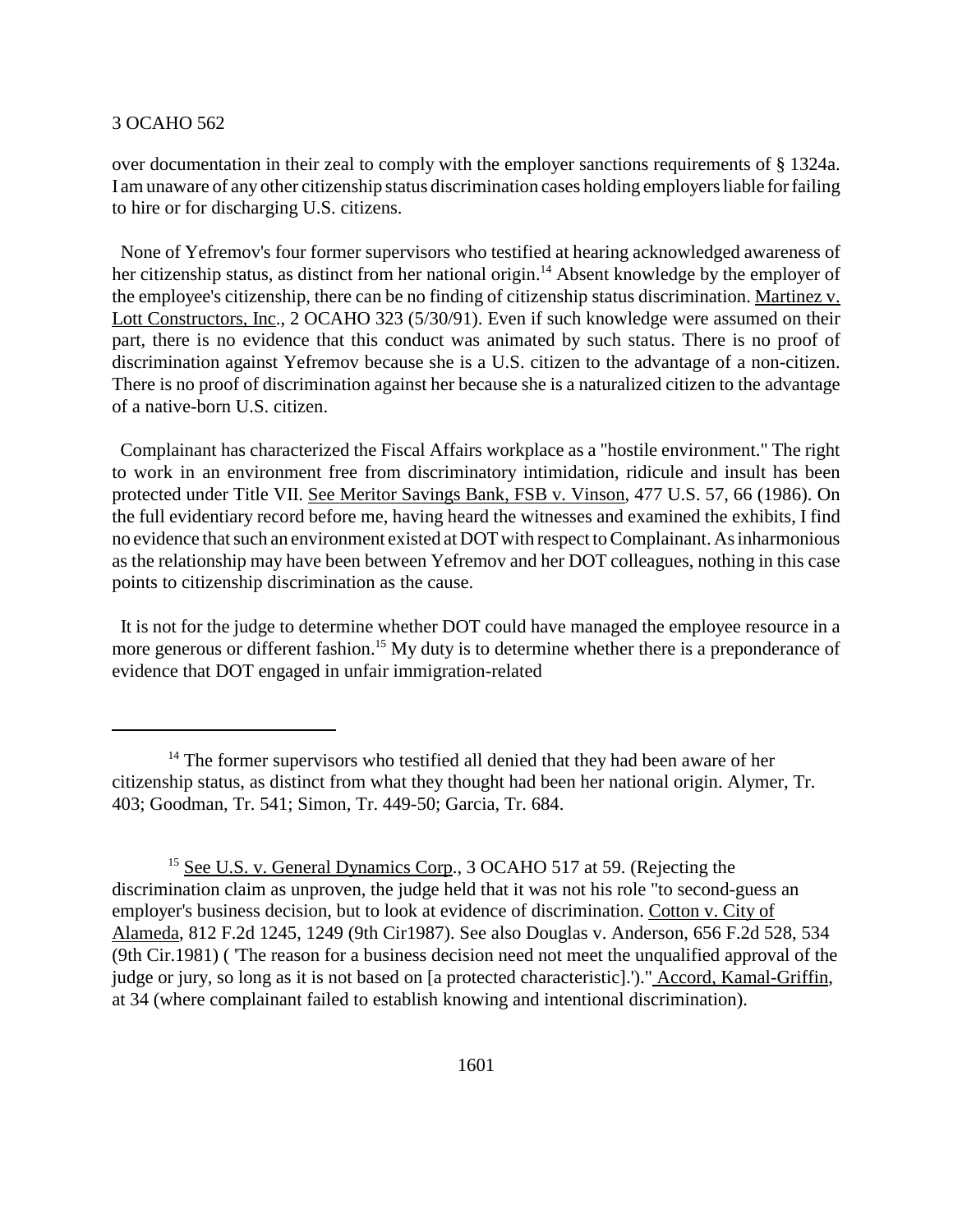employment practices, i.e, by discharging Complainant for reason of her citizenship status in violation of § 1324b(a)(1), and/or by intimidating, threatening, coercing or retaliating against her in violation of § 1324b(a)(5). I find and conclude that Complainant lacks a successful claim under 8 U.S.C. § 1324b. This record is devoid of any evidence that Complainant was discriminated against on the basis of her citizenship status. I conclude, therefore, that there is no basis for finding discrimination in violation of § 1324b.

# J. The Retaliation Claim Is Theoretically Applicable

 Respondent defended against the retaliation claim both as matter of law and on the facts. Respondent argues in effect that the retaliation claim must fail because Yefremov's claim had accrued in September 1989, prior to 1990 enactment of the statutory cause of action. DOT claims that § 1324b(a)(5) is not retroactive. Respondent also argues that DOT Fiscal Affairs managers received no reference inquiries about Yefremov and, therefore, never had an occasion to give out negative references.

 Respondent is correct that the INA was amended to add retaliation jurisdiction in 1990, after Yefremov was discharged. INA § 274B(a)(5) [8 U.S.C. § 1324b(a)(5)] added by Section 534(a), Pub.L. 101-649, 104 Stat. 4978 (1990) (IMMAT 90). DOT is correct also that Section 534b, Pub.L. 101- 649, specified an effective date: "The amendment made by subsection (a) shall apply to actions occurring on or after the date of enactment of this Act," i.e., November 29, 1990.

DOT's argument overlooks that prior to IMMAT 90 which, inter alia enacted INA  $\S 274B(a)(5)$ , codified as 8 U.S.C. § 1324b(a)(5), the Department of Justice by regulation had asserted retaliation jurisdiction pursuant to § 1324b as originally enacted in 1986:

No person or other entity subject to  $\S 44.200(a)$  shall intimidate, threaten, coerce, or retaliate against any individual for the purpose of interfering with any right or privilege secured by this part or because he or she intends to file or has filed a charge or a complaint, testified, assisted, or participated in any manner in an investigation, proceeding, or hearing under this part.

28 C.F.R. § 44.201.

 The quoted regulation has formed a part of the Department's implementation of § 1324b since 1987. 52 Fed.Reg. 37409 (1987). The conference committee reporting out S.358 which became IMMAT 90 acknowledged as much, referring to proposed Section 534 "Anti-Retaliation Protections," at subsection 534(a), as a "CODIFICATION OF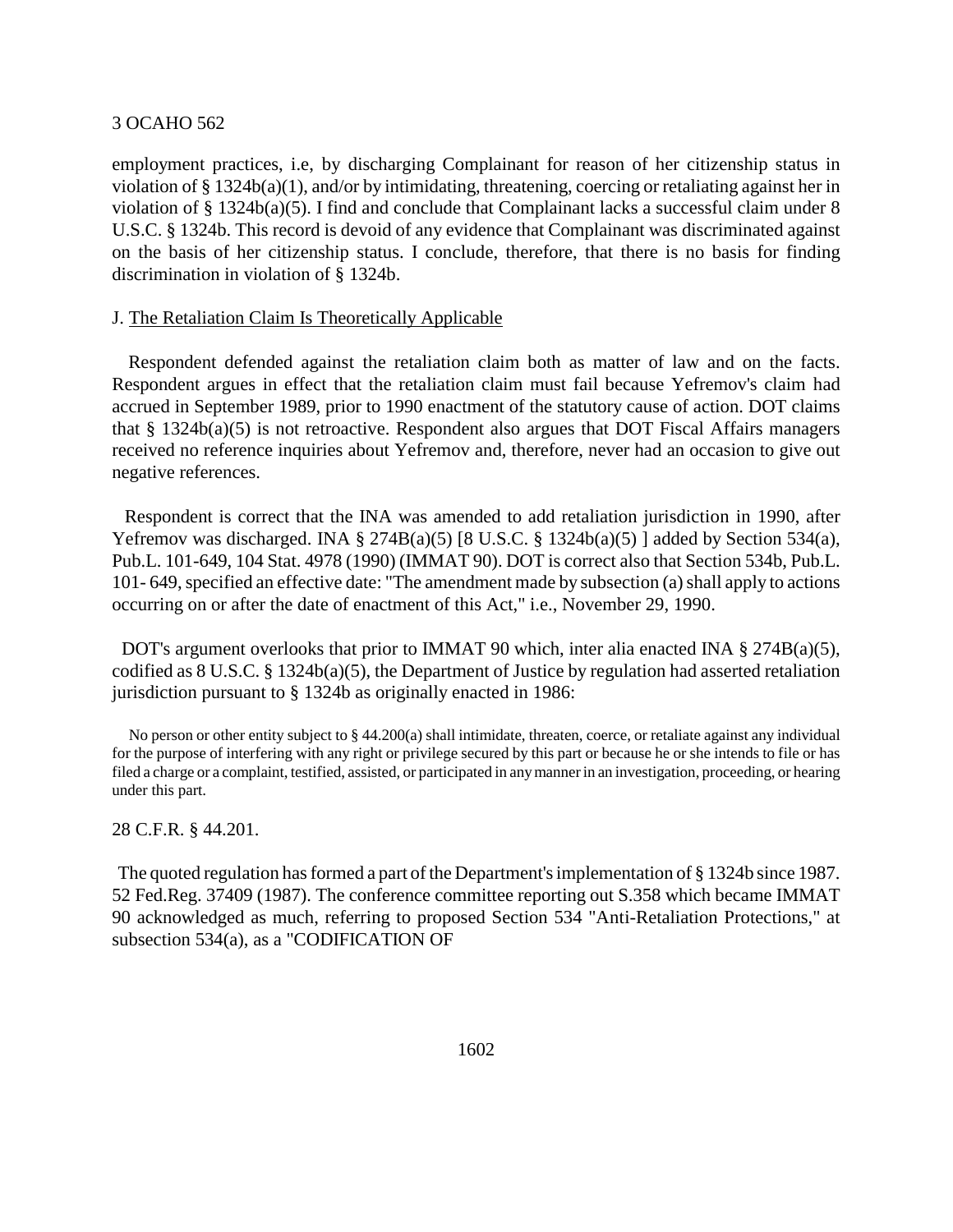REGULATION." H.R.Rep. No. 101-955 (Oct. 26, 1990) at 82. As reported and as enacted, the text of § 1324b(a)(5) is identical in all material respects to the text of 28 C.F.R. § 44.201.

 No authority has been provided to me which casts doubt on the prior effectiveness of the regulation as a precursor to the legislative codification. Rather, 28 C.F.R. § 44.201 has been explicitly held to be a lawful exercise of the Attorney General's authority under § 1324b. U.S. v. Southwest Marine Corp., 3 OCAHO 429 (5/15/92) at 23 (the purpose of § 1324b "would be eviscerated if employers are permitted, through retaliatory conduct, to discourage employees ... from asserting ... charges of immigration-related unfair employment practices"). I agree with Southwest Marine. I conclude that the regulatory anti-retaliation provision is available to Complainant.

#### It is understood that

 The order and allocation of burdens of proof in retaliation cases follow that of general disparate treatment analysis as set forth in McDonnell Douglas Corp. v. Green, 411 U.S. 792, 802-05, 93 S.Ct. 1817, 1824-25, 36 L.Ed.2d 668 (1973) and Texas Dept. of Community Affairs v. Burdine, 450 U.S. 248, 101 S.Ct. 1089, 67 L.Ed.2d 207 (1981). Davis v. SUNY, 802 F.2d 638, 642 (2d Cir.1986), Schlei and Grossman, Employment Discrimination Law, 557 (1983). Plaintiffs bear the burden of proving, by a preponderance of the evidence, a prima facie case of discrimination. Sumner v. U.S. Postal Service, 899 F.2d 203, 208 (2d Cir.1990).

 Making clear that the McDonnell Douglas and Burdine paradigm applies to retaliation actions, the Second Circuit described the appropriate analysis,

 To prevail in a § 704(a) retaliation case, the plaintiff must show that he engaged in protected participation or opposition under Title VII, that the employer was aware of this activity, that the employer took adverse action against the plaintiff, and that a causal connection exists between the protected activity and the adverse action, i.e., that a retaliatory motive played a part in the adverse employment action. Grant v. Bethlehem Steel Corp., 622 F.2d 43, 46 (2d Cir.1980).

#### Sumner at 208-9.

 The prohibition against discrimination may be violated even if there were objectively valid grounds for the discharge. DeCintio v. Westchester County Medical Ctr., 821 F.2d 111, 116, n. 8 (2d Cir.1987), cert. denied, 484 U.S. 965 (1987). For example,

 To establish that his activity is protected under Title VII, a plaintiff need not prove the merit of his underlying discrimination complaint, but only that he was acting under a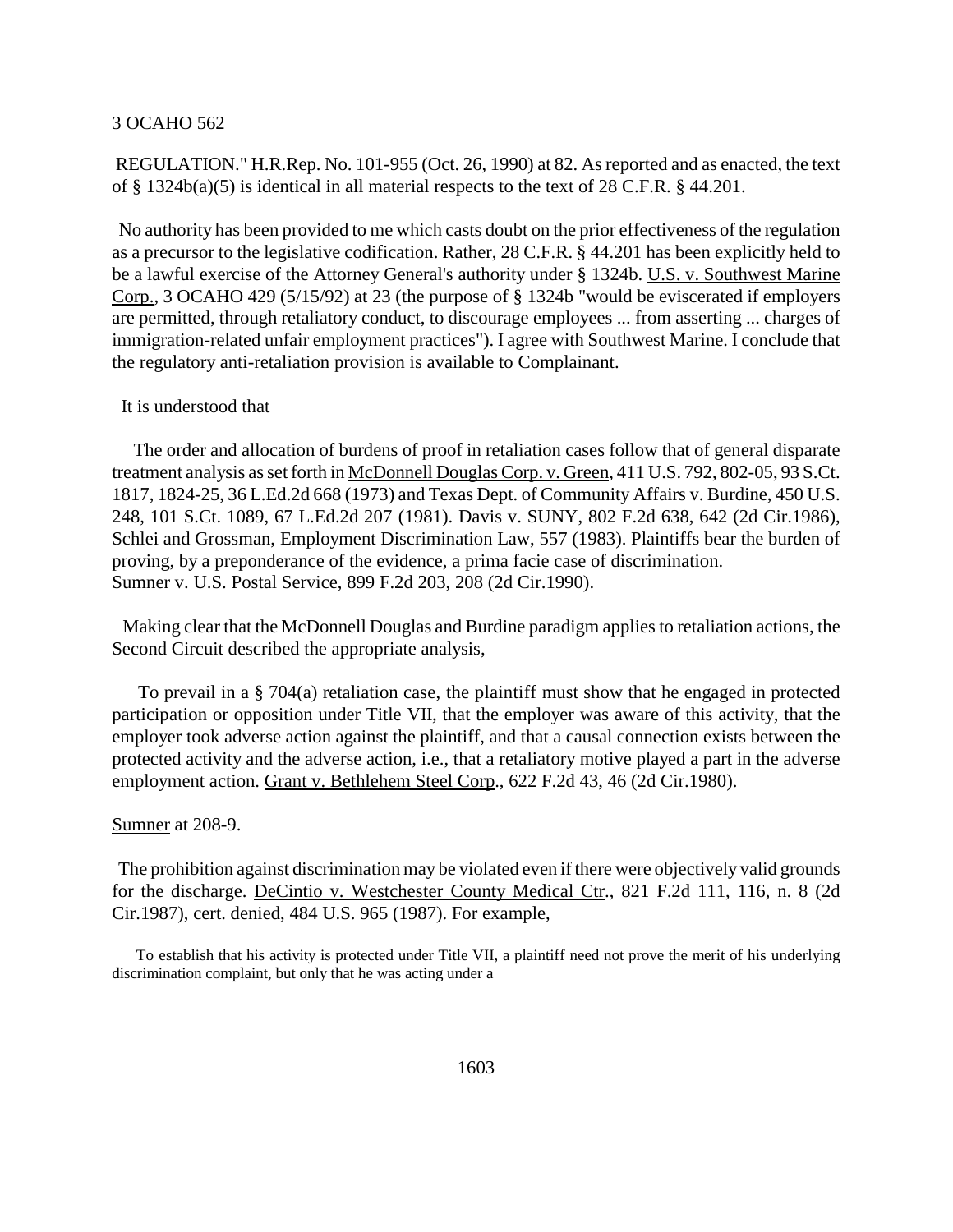good faith, reasonable belief that a violation existed. Grant v. Hazlett Strip-Casting Corp., 880 F.2d 1564, 1569, (2d Cir.1989); Manoharan v. Columbia University College of Physicians & Surgeons, 842 F.2d 590, 593 (2d Cir.1988).

Sumner at 209.

 In Davis v. State Univ. of N.Y., 802 F.2d 638, 642 (2d Cir.1986) the court had previously stated that a "finding of unlawful retaliation is not dependent on the merits of the underlying discrimination complaint." See also Abel v. Bonfanti, 625 F.Supp. 263, 267 (S.D.N.Y.1985) (to establish the first element of a prima facie retaliation case, i.e., that the employee engaged in activity protected under Title VII, of which the employer had knowledge, the employee "is not required to show that the underlying challenged activity was in fact illegal discrimination."). The Davis court, citing Abel, said that Title VII is violated if a retaliatory motive played a part in the adverse employment action "even if it was not the sole cause," but found that retaliation had not been proven. See 3 Arthur Larson and Lex Larson, Employment Discrimination, § 87.12(b) (1993).

For a retaliation claim to survive failure to prevail on the underlying claim,

 the manner of the employee's opposition [the action which gives rise to the claim of retaliation] must be reasonable, as determined on a case by case basis, by balancing the purposes of Title VII, and the need to protect individuals asserting rights thereunder, against an employer's legitimate demands for loyalty, cooperativeness and a generally productive work environment. [citations omitted].

Francoeur v. Corroon & Black Co., 552 F.Supp. 403, 412 (S.D.N.Y.1982).

 The theoretical underpinnings of the retaliation claim in this case is distinguishable from my decision in Brooks v. Watts Window World, OCAHO Case No. 92B00193 (8/31/93). Brooks instructs that discharge prior to taking steps to secure rights under § 1324b, or indicating to the employer she would take such steps is not protected:

Absent reason given to the employer by the employee, or on her behalf, for the employer to anticipate the employee's acting pursuant to § 1324b, discharge prior to filing a charge of discrimination under § 1324b is not retaliation under § 1324b.

# Id. at 2.

It may be speculated whether  $\S 1324b(a)(5)$  applies at all in a case where explicit reference to covered discrimination, i.e., citizenship status discrimination, first appears in the filing with OSC. Yefremov's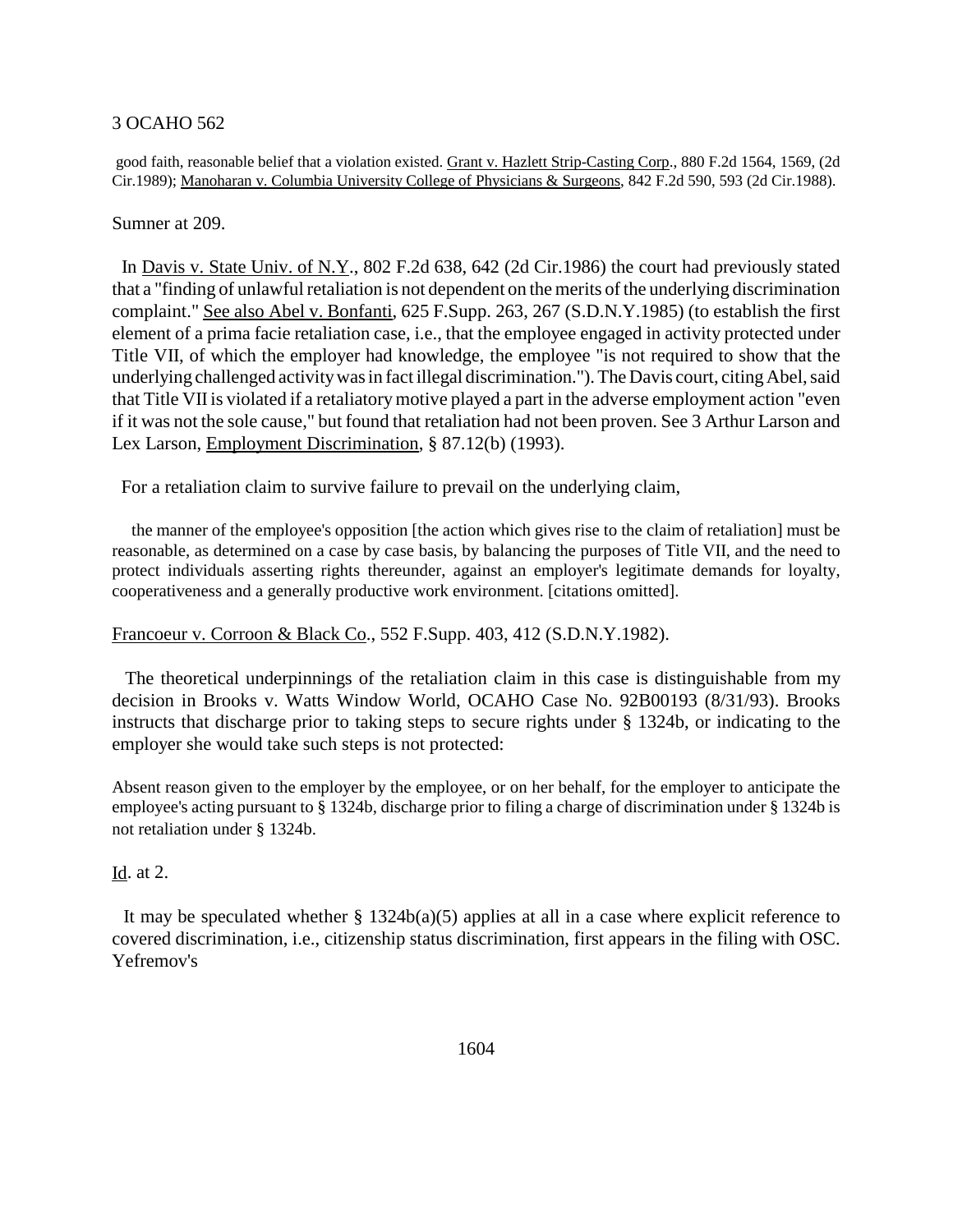May 17, 1989 protest letter to EEO DOT did not implicate citizenship status.<sup>16</sup> Cplt.Exhs. F-1-4. Coverage under 8 U.S.C. § 1324b(a)(5) requires a finding that the particular cause of action implicates rights and privileges "secured under" or involves proceedings "under" subsection (a)(5). With respect to retaliation in context of national origin claims which exceed OCAHO jurisdiction, the better rule would seem to be that jurisdiction follows the underlying claim, i.e., EEOC, not OCAHO. Recognizing the remedial purpose of (a)(5) suggests that retaliation jurisdiction should not depend on the sophistication of the claimant. See e.g., Westendorf, 3 OCAHO 477 at 6; Ekunsumi v. Hyatt Regency Hotels of Cincinnati, 1 OCAHO 128 (2/1/90) at 6-7 (liberal interpretations of charges and complaints under § 1324b). Compare Huang v. U.S Postal Service, 2 OCAHO 313 (5/7/91), aff'd., 962 F.2d 1 (list) (2d Cir.1992). Failure to articulate a citizenship status claim in the protest which gives rise to the retaliation claim should not per se, bar administrative law judge consideration of the retaliation claim. As a general rule, to expect a lay person to articulate precisely which type of discrimination is alleged would be an unduly harsh approach to interpreting a civil rights statute. DOT EEO understood her to claim "ethnicity" discrimination. Cplt.Exh. G. On the basis of the allegations in the exhibits in the record, I conclude that once Yefremov filed her OSC charge of citizenship status discrimination and retaliation she became eligible for consideration of the § 1324b retaliation claim.

# K. The Principles Applied Do Not Benefit Complainant

 Application of retaliation law principles fails to benefit Yefremov. Her claim can be understood to embrace one or more of five situations: (1) the March 1989 intradepartmental transfer; (2) the May 1989 evaluation; (3), the June 1989 evaluation; (4) the September 1989 discharge, and/or (5) post-employment negative recommendations to prospective employers.

 There is no semblance of a prima facie showing as to (1) and (2) because both the March 1989 transfer and the May 1989 evaluation preceded her May 17, 1989 protest letter to DOT EEO. As to (5), the record is absolutely devoid of any basis for an inference that a negative or any recommendation was made by anyone in DOT. The claim that an aggressive job search inherently produces employment inquiries has no evidentiary underpinnings on this record.

<sup>&</sup>lt;sup>16</sup> DOT EEO was unsure of the gravamen of her claim, responding on June 16, 1989 that it found "no indication of discrimination or harassment based on your Ethnicity and Religion." Cplt.Exh. G.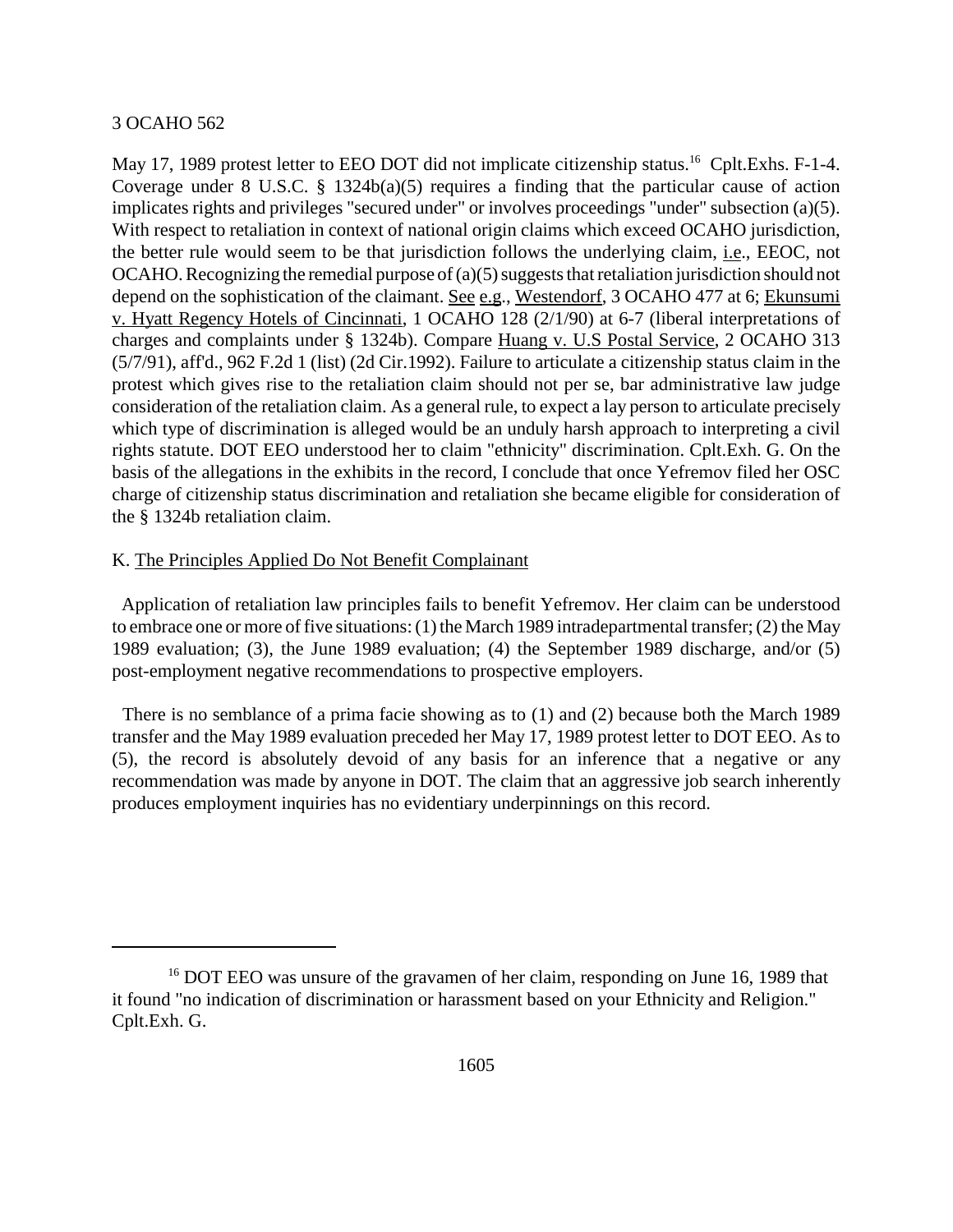As to (3) and (4), Fiscal Affairs managers were unable to recall having been aware of the May 17 letter. Assuming that DOT EEO's knowledge were imputed to Fiscal Affairs, I am unable to agree with Complainant that the June evaluation or discharge were proximately caused by her letter. This was not an employee reticent to talk back, but nothing in the continuing dialogue between Yefremov on the one hand and Garcia and Simon on the other hand addresses the letter. In contrast, I am satisfied that the June evaluation, substantially consistent with the one in May, is an accurate reflection of management's perception of an obviously difficult employee.

### V. *Conclusion*

 On the basis of her participation in this case, on the pleadings and in person, after opportunity to observe her at hearing, and having participated in telephonic prehearing conferences, I conclude that Yefremov is a person who either does not or cannot understand and follow directions or accept criticism. Arguably, the juxtaposition of the May 17 letter and the subsequent evaluation and discharge may be understood to satisfy Complainant's burden of establishing a prima facie retaliation claim. In that respect, however, the record fails to demonstrate any causal connection between the letter and subsequent personnel actions.

 I find that Complainant's performance as described by Garcia sufficient to support Simon's decision to discharge her. I agree with DOT:

 Complainant told the Court that she was not terminated because of her job performance although her evaluations portray a different story. Complainant's explanation for the disparity is that her evaluations were contrived.

#### R. Memo at 5.

 Yefremov's failure to improve her performance in the face of managerial encouragement, and serious conflicts with all those in managerial authority demonstrate legitimate, nondiscriminatory reasons for the discharge. Davis v. State Univ., 802 F.2d at 638. Yefremov was not more closely supervised or watched than other employees because of her citizenship status; neither was she discharged for that reason. There is no evidence that she was in any way retaliated against because of the expression of any rights she might have under § 1324b. The evaluations in May and June 1989 were legitimate personnel management techniques. The evaluations were not contrived. Complainant was discharged by reason of inadequate performance. Complainant has totally failed to persuade the trier of fact that an unlawful retaliatory motive played a part in any adverse action against her.

# VI. *Ultimate Findings, Conclusions, and Order*

 I have considered the pleadings, testimony, evidence, memoranda, briefs and arguments submitted by the parties. All motions and all requests not previously disposed of are denied. Accordingly, and in addition to the findings and conclusions already stated, I find and conclude that: